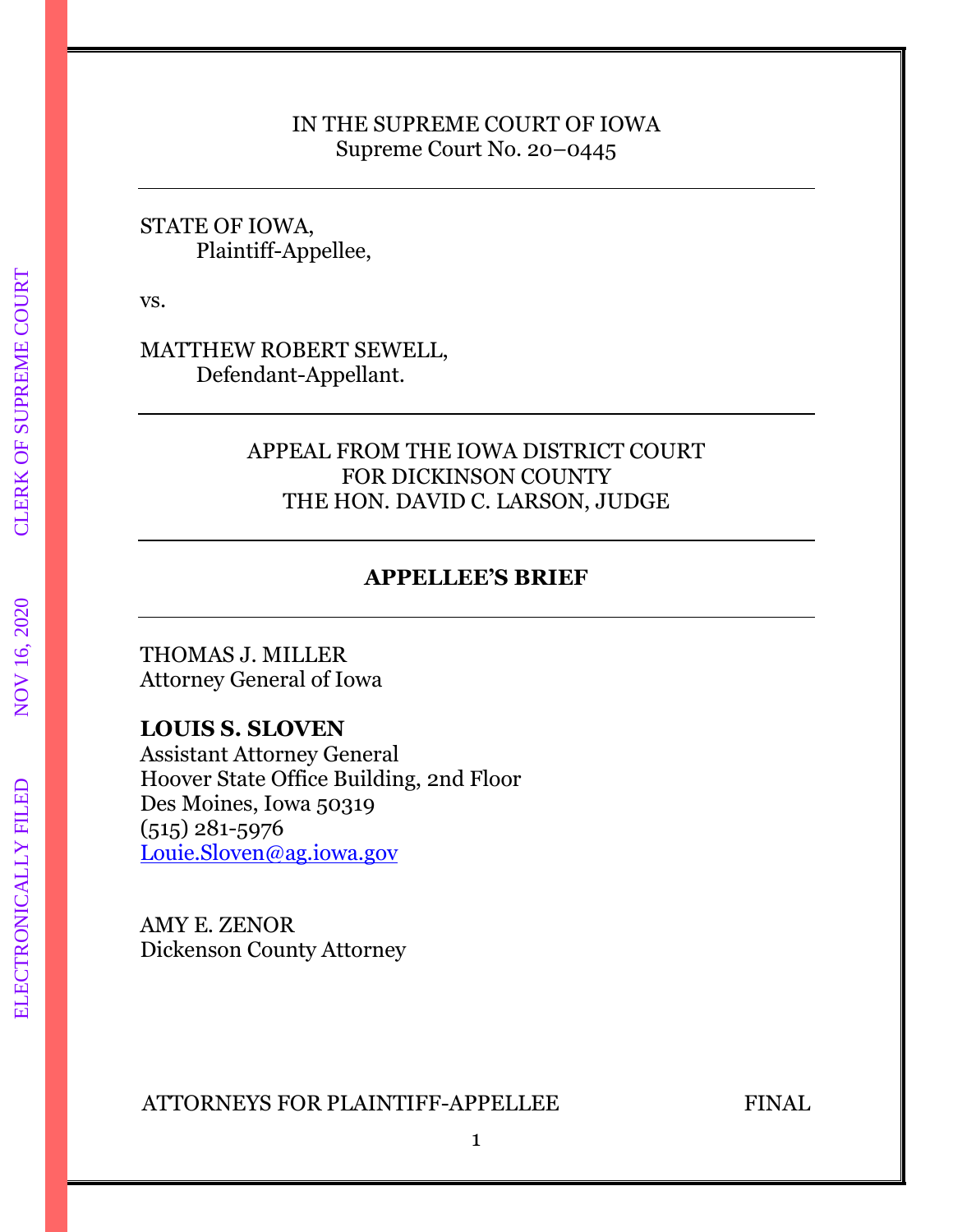# **TABLE OF CONTENTS**

|                                                                                                                                                                                                                                   | STATEMENT OF THE ISSUES PRESENTED FOR REVIEW  8                                                                                                                                      |  |
|-----------------------------------------------------------------------------------------------------------------------------------------------------------------------------------------------------------------------------------|--------------------------------------------------------------------------------------------------------------------------------------------------------------------------------------|--|
|                                                                                                                                                                                                                                   |                                                                                                                                                                                      |  |
|                                                                                                                                                                                                                                   |                                                                                                                                                                                      |  |
|                                                                                                                                                                                                                                   |                                                                                                                                                                                      |  |
| Sewell cannot show any violation of section 804.20. 24<br>I.                                                                                                                                                                      |                                                                                                                                                                                      |  |
| A.                                                                                                                                                                                                                                | Phone calls are "made" for the duration of the conversation,                                                                                                                         |  |
| <b>B.</b>                                                                                                                                                                                                                         | Section 804.20 unambiguously specifies that any in-person<br>consultations should be confidential. Phone consultations                                                               |  |
| II. During the implied-consent stage, Sewell did not have<br>a right to counsel under Article I, Section 10 34                                                                                                                    |                                                                                                                                                                                      |  |
| A.                                                                                                                                                                                                                                | An OWI investigation is not yet a "prosecution," nor is it a                                                                                                                         |  |
| B.                                                                                                                                                                                                                                | Without a constitutional right to counsel under Article I,<br>Section 10, there is nothing to "invoke" to demand a<br>confidential phone call, in violation of the plain language of |  |
|                                                                                                                                                                                                                                   | C. Iowa follows the approach of most other states, which have<br>declined to recognize a constitutional right to counsel in                                                          |  |
| III. Monitoring and recording Sewell's phone calls to his<br>attorney after his arrest for OWI and before he made<br>his implied-consent testing decision did not violate his<br>due process rights under Article I, Section 9 49 |                                                                                                                                                                                      |  |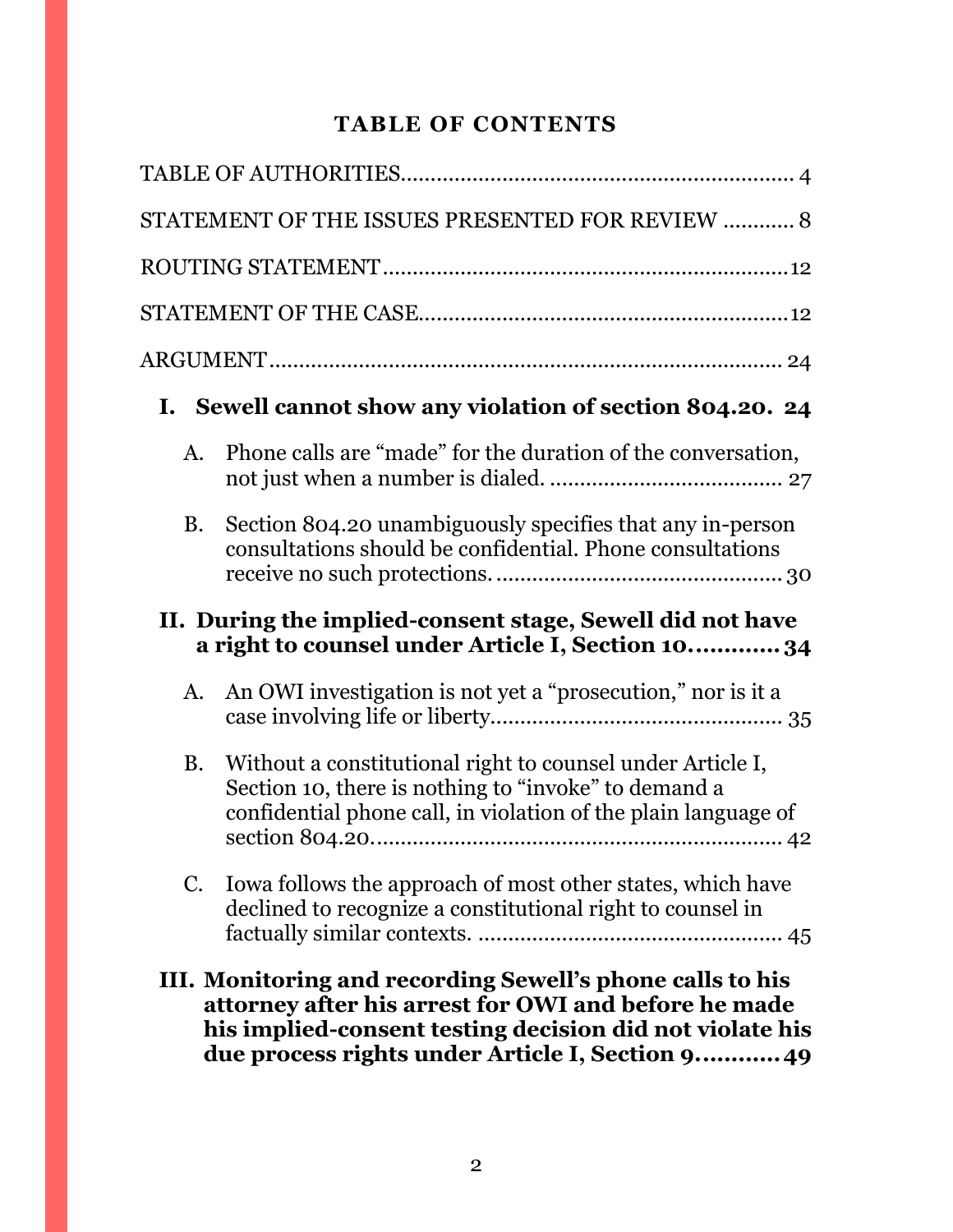| IV. Dismissal would not be required for a violation of any<br>constitutional right in this situation. Indeed, any |  |
|-------------------------------------------------------------------------------------------------------------------|--|
|                                                                                                                   |  |
|                                                                                                                   |  |
|                                                                                                                   |  |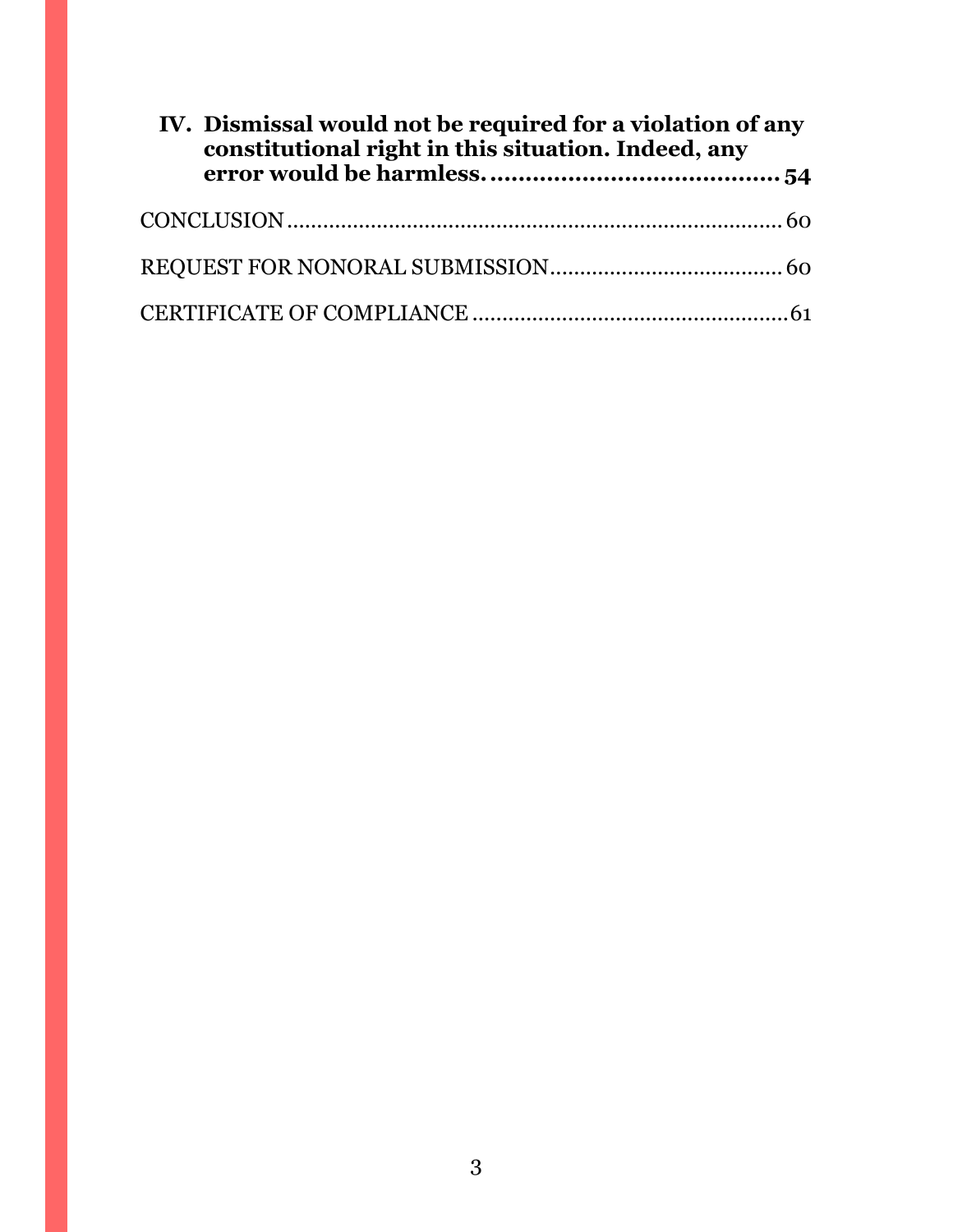# **TABLE OF AUTHORITIES**

# <span id="page-3-0"></span>**Federal Cases**

| $\mathbf{C}$                                               |
|------------------------------------------------------------|
| United States v. Voigt, 89 F.3d 1050 (3d Cir. 1996) 51, 53 |
|                                                            |
|                                                            |
|                                                            |
|                                                            |

# **State Cases**

| Atwood v. Vilsack, 725 N.W.2d 641 (Iowa 2006)  40                 |
|-------------------------------------------------------------------|
| Barber v. Municipal Court, 598 P.2d 818 (Cal. 1979) 55            |
| Behm v. City of Cedar Rapids, 922 N.W.2d 524 (Iowa 2019) 54       |
| Brewer-Strong v. HNI Corp., 913 N.W.2d 235 (Iowa 2018)  26        |
| Commonwealth v. Arroyo, 723 A.2d 162 (Pa. 1999) 45                |
| Commonwealth v. Richman, 320 A.2d 351 (Pa. 1976) 45               |
| Forte v. State, 759 S.W.2d 128 (Tex. Ct. Crim. App. 1988)  46, 47 |
| Gottschalk v. Sueppel, 140 N.W.2d 866 (Iowa 1966)41               |
| Haun v. Crystal, 462 N.W.2d 304 (Iowa Ct. App. 1990)  27          |
|                                                                   |
| Lamasters v. State, 821 N.W.2d 856 (Iowa 2012)  24, 34, 49, 54    |
| Litteral v. Commonwealth, 282 S.W.3d 331 (Ky. Ct. App. 2008)  55  |
| McCambridge v. State, 778 S.W.2d 70                               |
| Mogard v. City of Laramie, 32 P.3d 313 (Wyo. 2001) 47             |
| Ruiz v. State, 912 N.W.2d 435 (Iowa 2018)  36, 40, 48             |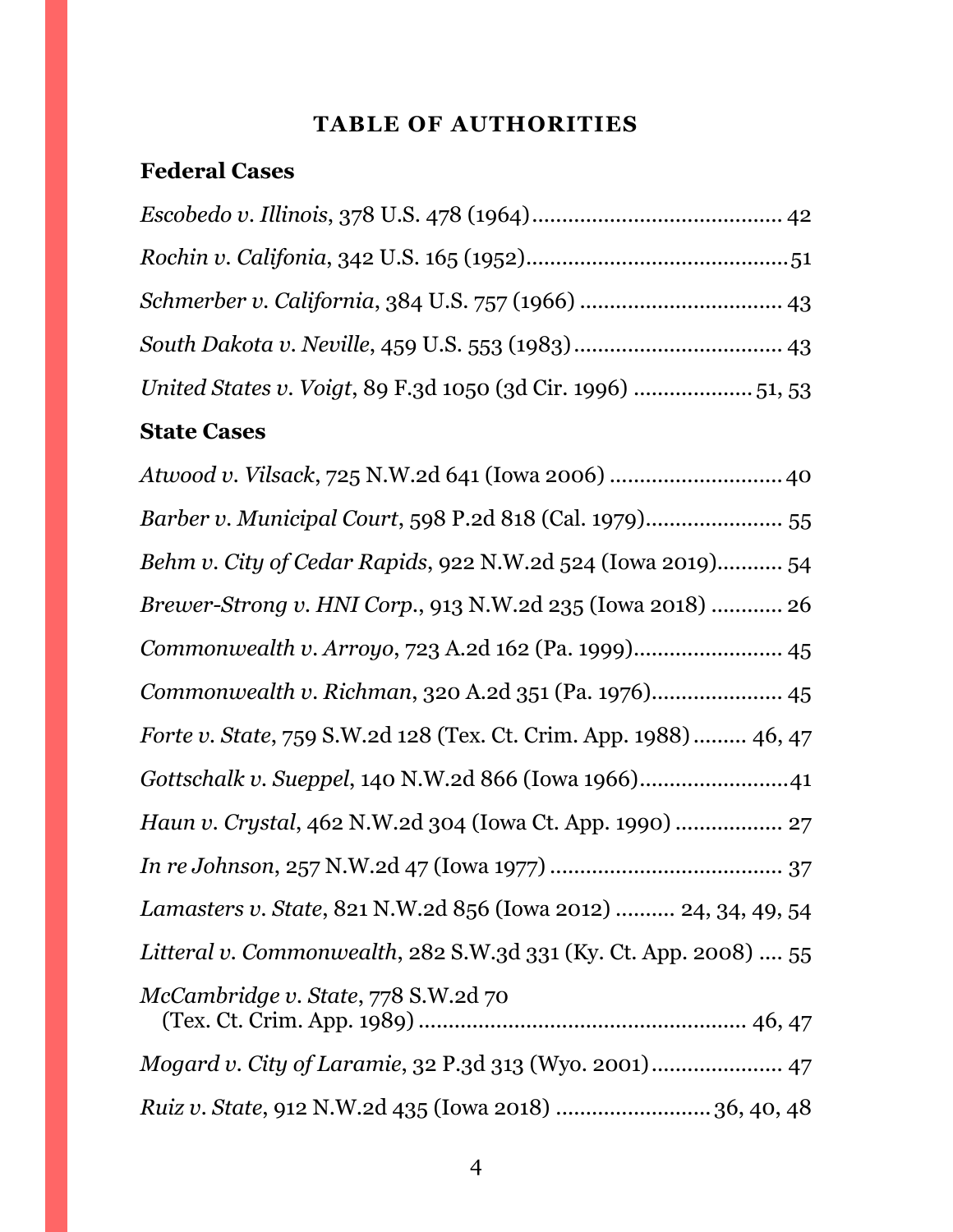| Staff Mgmt. v. Jimenez, 839 N.W.2d 640 (Iowa 2013)  26            |
|-------------------------------------------------------------------|
| State v. Breuer, No. 03-0422, 2004 WL 2386824                     |
| State v. Bruegger, 773 N.W.2d 862 (Iowa 2009)51                   |
| State v. Coffman, 914 N.W.2d 240 (Iowa 2018)  34, 49, 54          |
|                                                                   |
| State v. Craney, 347 N.W.2d 668                                   |
| State v. Deimerly, No. 15-1304, 2016 WL 3275828                   |
|                                                                   |
|                                                                   |
|                                                                   |
| State v. Flaucher, 223 N.W.2d 239 (Iowa 1974)  50                 |
|                                                                   |
| State v. Garrity, 765 N.W.2d 592 (Iowa 2009) 55, 57, 59           |
| State v. Gobush, No. 10-0321, 2011 WL 1136441                     |
| State v. Green, 896 N.W.2d 770 (Iowa 2017)36, 40, 41, 48          |
| State v. Heffron, No. 02-1827, 2003 WL 21543823                   |
| State v. Hellstern, 856 N.W.2d 355 (Iowa 2014) 24, 25, 29, 33, 55 |
|                                                                   |
| State v. Iowa Dist. Ct. for Jones County, 902 N.W.2d 811          |
|                                                                   |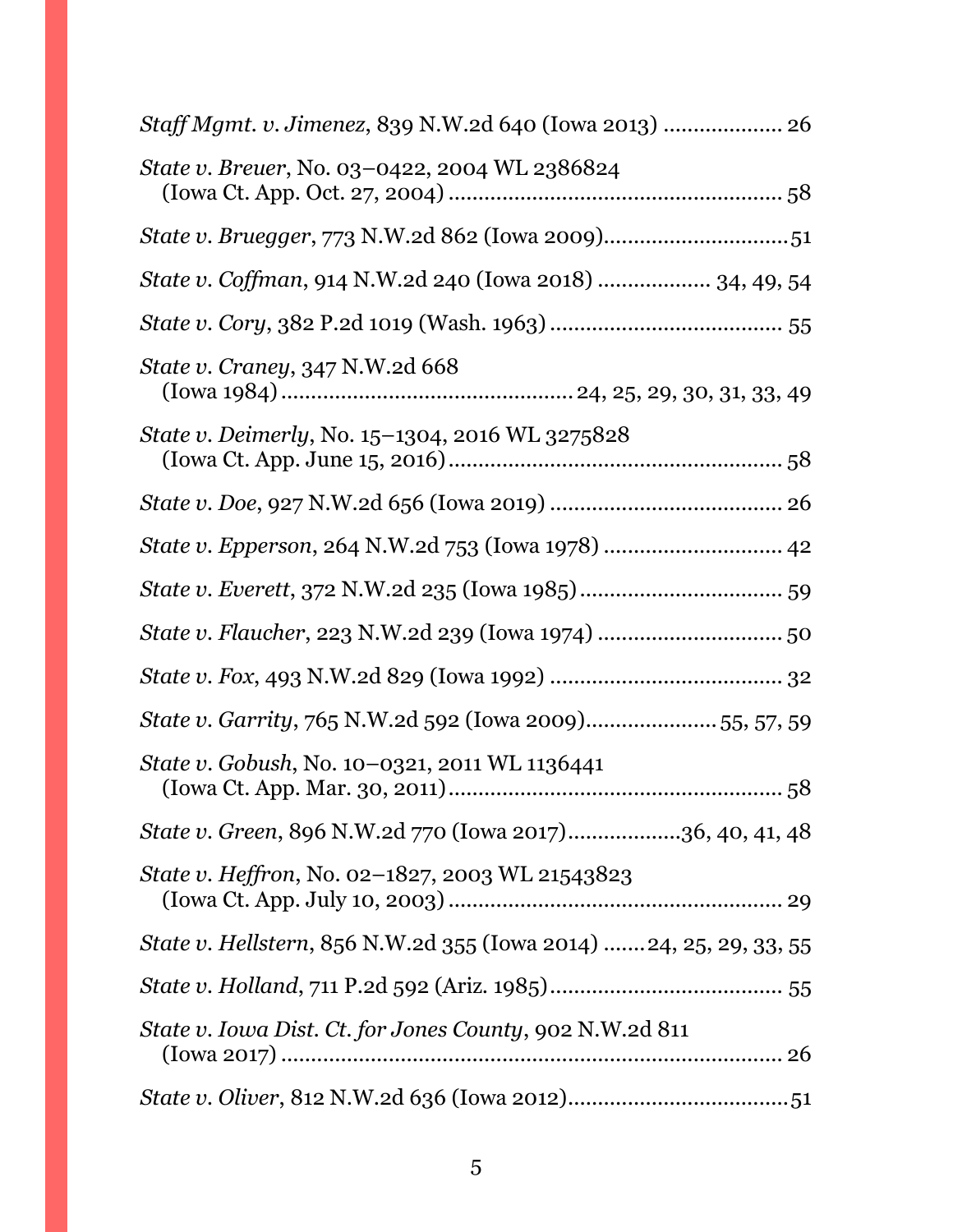| State v. Penn-Kennedy, 862 N.W.2d 384 (Iowa 2015) 41                          |
|-------------------------------------------------------------------------------|
| State v. Penrod, 892 P.2d 729 (Or. Ct. App. 1995) 46                          |
| <i>State v. Pettengill, No. 08–1735, 2009 WL 3086586</i>                      |
|                                                                               |
| <i>State v. Poster, No. 18-0217, 2019 WL 319846</i>                           |
|                                                                               |
|                                                                               |
| State v. Senn, 882 N.W.2d 1 (Iowa 2016) 28, 35, 37, 38, 39, 41, 44, 45,<br>48 |
|                                                                               |
|                                                                               |
|                                                                               |
|                                                                               |
| State v. Ubben, No. 18-0915, 2019 WL 3317866                                  |
|                                                                               |
| State v. Walker, 804 N.W.2d 284 (Iowa 2011) 24, 55                            |
|                                                                               |
| State v. Young, 863 N.W.2d 249 (Iowa 2015) 34, 49, 54                         |
| Swenumson v. Iowa Dept. of Public Safety, 210 N.W.2d 660                      |
| Tyerman v. State, No. 11-1694, 2012 WL 4900211                                |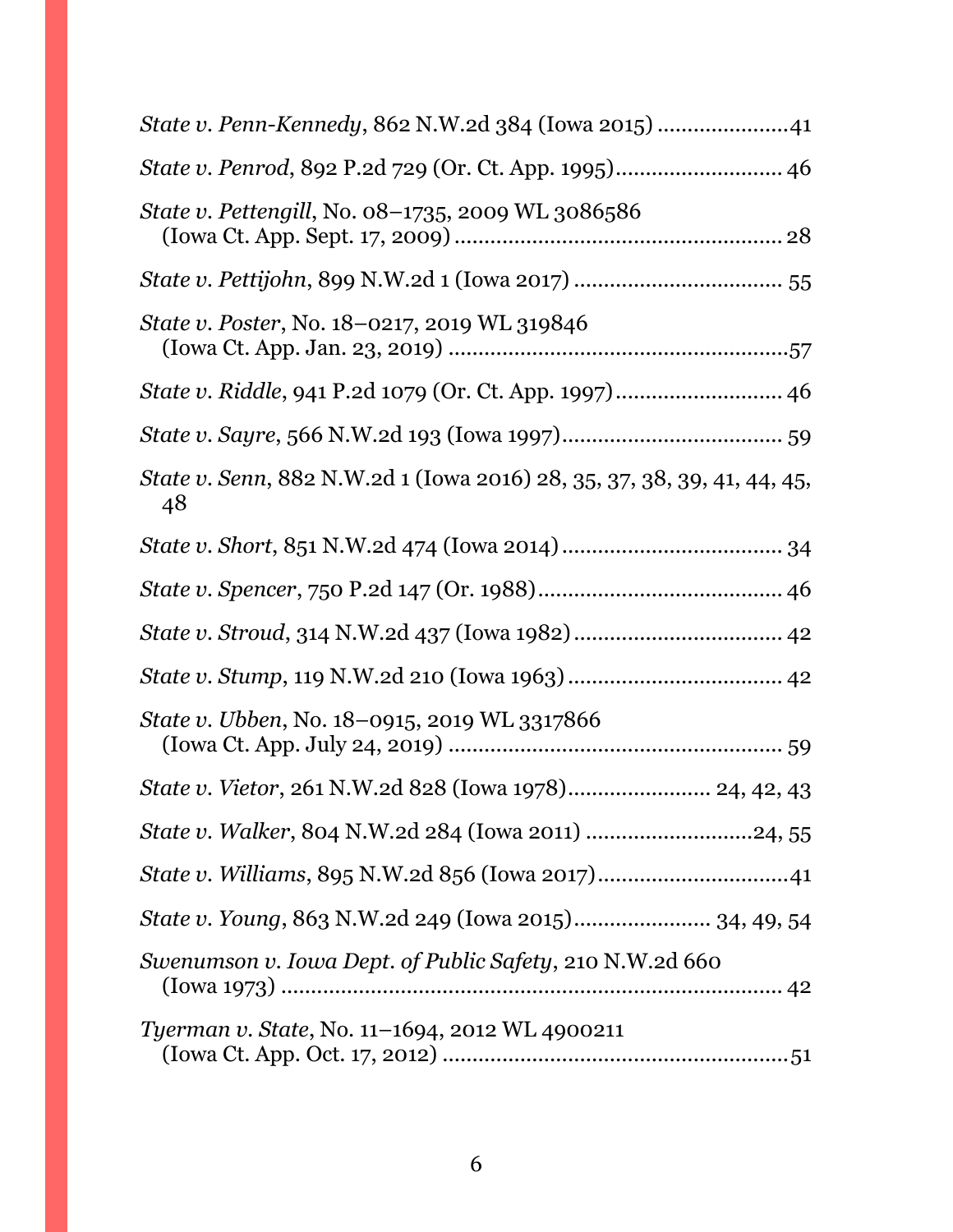# **Federal Statutes**

# **State Statutes**

| <b>State Rule</b> |  |
|-------------------|--|
|                   |  |

# **Other Authorities**

THE DEBATES OF THE CONSTITUTIONAL CONVENTION OF THE STATE OF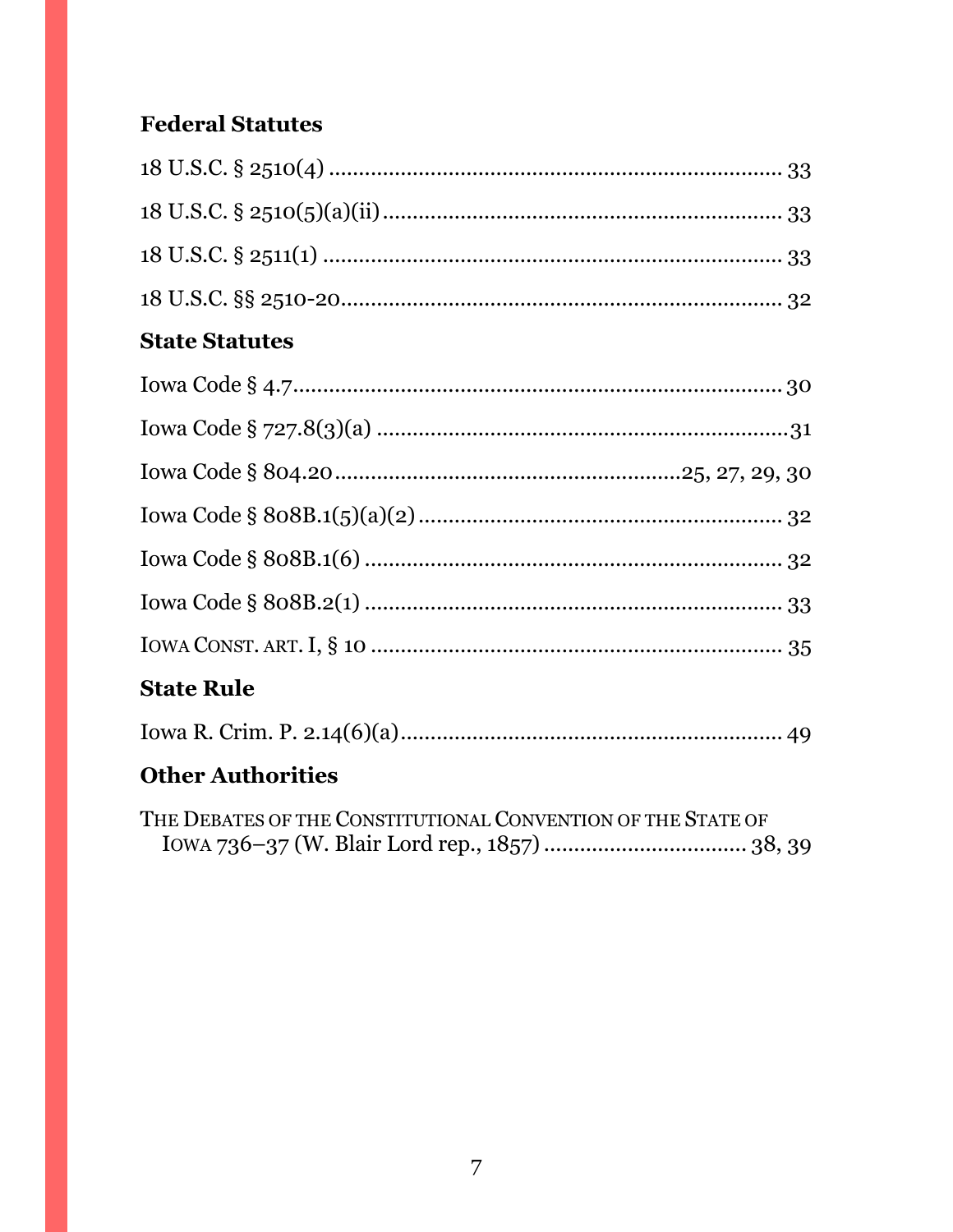#### <span id="page-7-0"></span>**STATEMENT OF THE ISSUES PRESENTED FOR REVIEW**

**I. Did the trial court err in rejecting Sewell's claim that section 804.20 entitles him to a confidential phone call with an attorney before deciding how to respond to a request for a chemical test under implied consent?** 

#### Authorities

*Brewer-Strong v. HNI Corp.*, 913 N.W.2d 235 (Iowa 2018) *Haun v. Crystal*, 462 N.W.2d 304 (Iowa Ct. App. 1990) *Lamasters v. State*, 821 N.W.2d 856 (Iowa 2012) *Staff Mgmt. v. Jimenez*, 839 N.W.2d 640 (Iowa 2013) *State v. Craney*, 347 N.W.2d 668 (Iowa 1984) *State v. Doe*, 927 N.W.2d 656 (Iowa 2019) *State v. Fox*, 493 N.W.2d 829 (Iowa 1992) *State v. Heffron*, No. 02–1827, 2003 WL 21543823 (Iowa Ct. App. July 10, 2003) *State v. Hellstern*, 856 N.W.2d 355 (Iowa 2014) *State v. Iowa Dist. Ct. for Jones County*, 902 N.W.2d 811 (Iowa 2017) *State v. Pettengill*, No. 08–1735, 2009 WL 3086586 (Iowa Ct. App. Sept. 17, 2009) *State v. Senn*, 882 N.W.2d 1 (Iowa 2016) *State v. Vietor*, 261 N.W.2d 828 (Iowa 1978) *State v. Walker*, 804 N.W.2d 284 (Iowa 2011) 18 U.S.C. § 2510(4) 18 U.S.C. § 2510(5)(a)(ii) 18 U.S.C. § 2511(1) 18 U.S.C. §§ 2510-20 Iowa Code § 4.7 Iowa Code § 727.8(3)(a) Iowa Code § 804.20 Iowa Code § 808B.1(5)(a)(2) Iowa Code § 808B.1(6) Iowa Code § 808B.2(1)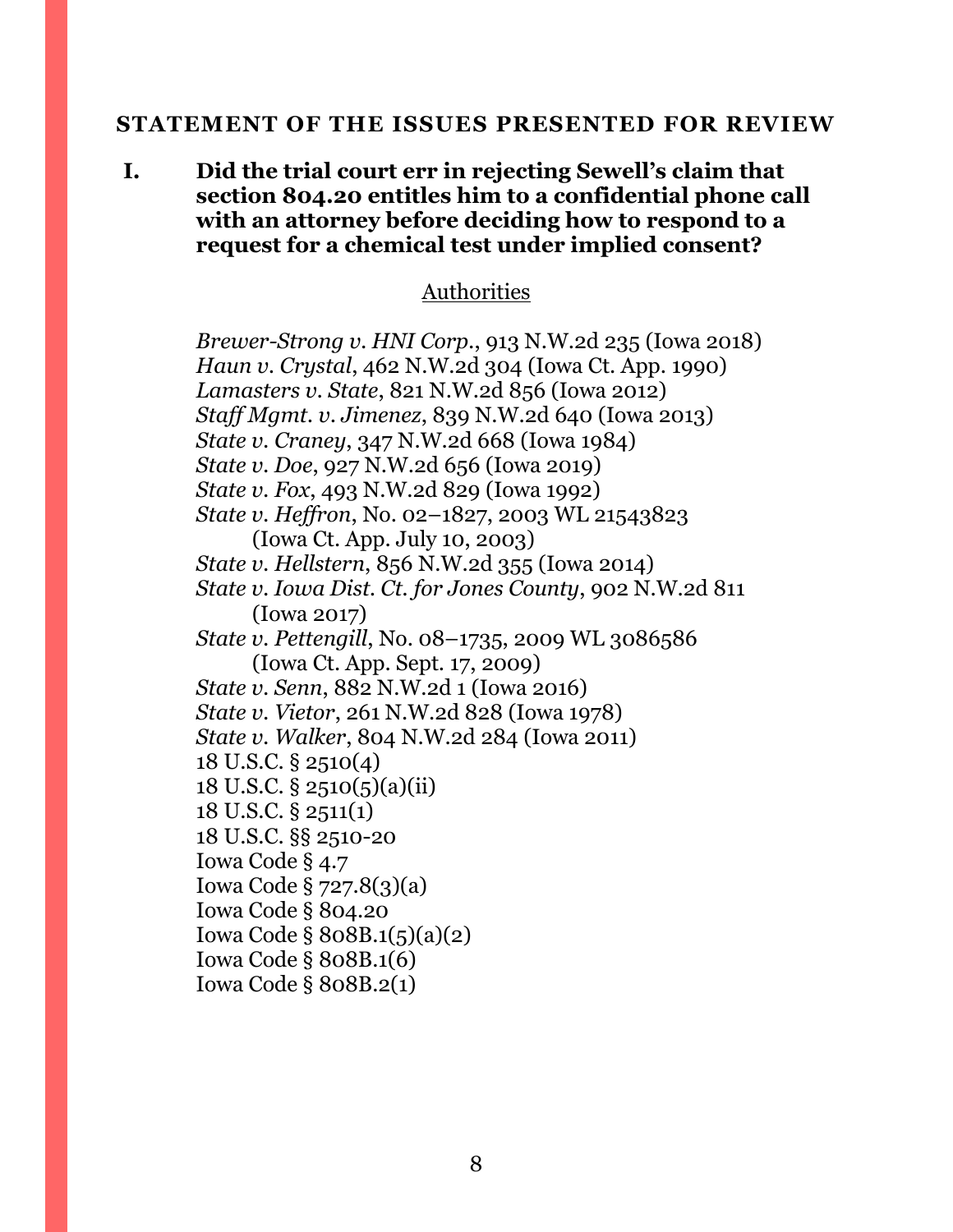**II. Did the trial court err in rejecting Sewell's claim that declining to provide a confidential phone call to an OWI arrestee is a violation of a right to counsel under Article I, Section 10 of the Iowa Constitution?** 

#### Authorities

*Escobedo v. Illinois*, 378 U.S. 478 (1964) *Schmerber v. California*, 384 U.S. 757 (1966) *South Dakota v. Neville*, 459 U.S. 553 (1983) *Atwood v. Vilsack*, 725 N.W.2d 641 (Iowa 2006) *Commonwealth v. Arroyo*, 723 A.2d 162 (Pa. 1999) *Commonwealth v. Richman*, 320 A.2d 351 (Pa. 1976) *Forte v. State*, 759 S.W.2d 128 (Tex. Ct. Crim. App. 1988) *Gottschalk v. Sueppel*, 140 N.W.2d 866 (Iowa 1966) *In re Johnson*, 257 N.W.2d 47 (Iowa 1977) *Lamasters v. State*, 821 N.W.2d 856 (Iowa 2012) *McCambridge v. State*, 778 S.W.2d 70 (Tex. Ct. Crim. App. 1989) *Mogard v. City of Laramie*, 32 P.3d 313 (Wyo. 2001)

*Ruiz v. State*, 912 N.W.2d 435 (Iowa 2018) *State v. Coffman*, 914 N.W.2d 240 (Iowa 2018) *State v. Epperson*, 264 N.W.2d 753 (Iowa 1978) *State v. Green*, 896 N.W.2d 770 (Iowa 2017) *State v. Penn-Kennedy*, 862 N.W.2d 384 (Iowa 2015) *State v. Penrod*, 892 P.2d 729 (Or. Ct. App. 1995) *State v. Riddle*, 941 P.2d 1079 (Or. Ct. App. 1997) *State v. Senn*, 882 N.W.2d 1 (Iowa 2016) *State v. Short*, 851 N.W.2d 474 (Iowa 2014) *State v. Spencer*, 750 P.2d 147 (Or. 1988) *State v. Stroud*, 314 N.W.2d 437 (Iowa 1982) *State v. Stump*, 119 N.W.2d 210 (Iowa 1963) *State v. Vietor*, 261 N.W.2d 828 (Iowa 1978) *State v. Williams*, 895 N.W.2d 856 (Iowa 2017) *State v. Young*, 863 N.W.2d 249 (Iowa 2015) *Swenumson v. Iowa Dept. of Public Safety*, 210 N.W.2d 660 (Iowa 1973) IOWA CONST. ART.I, § 10 THE DEBATES OF THE CONSTITUTIONAL CONVENTION OF THE STATE

OF IOWA 736–37 (W. Blair Lord rep., 1857)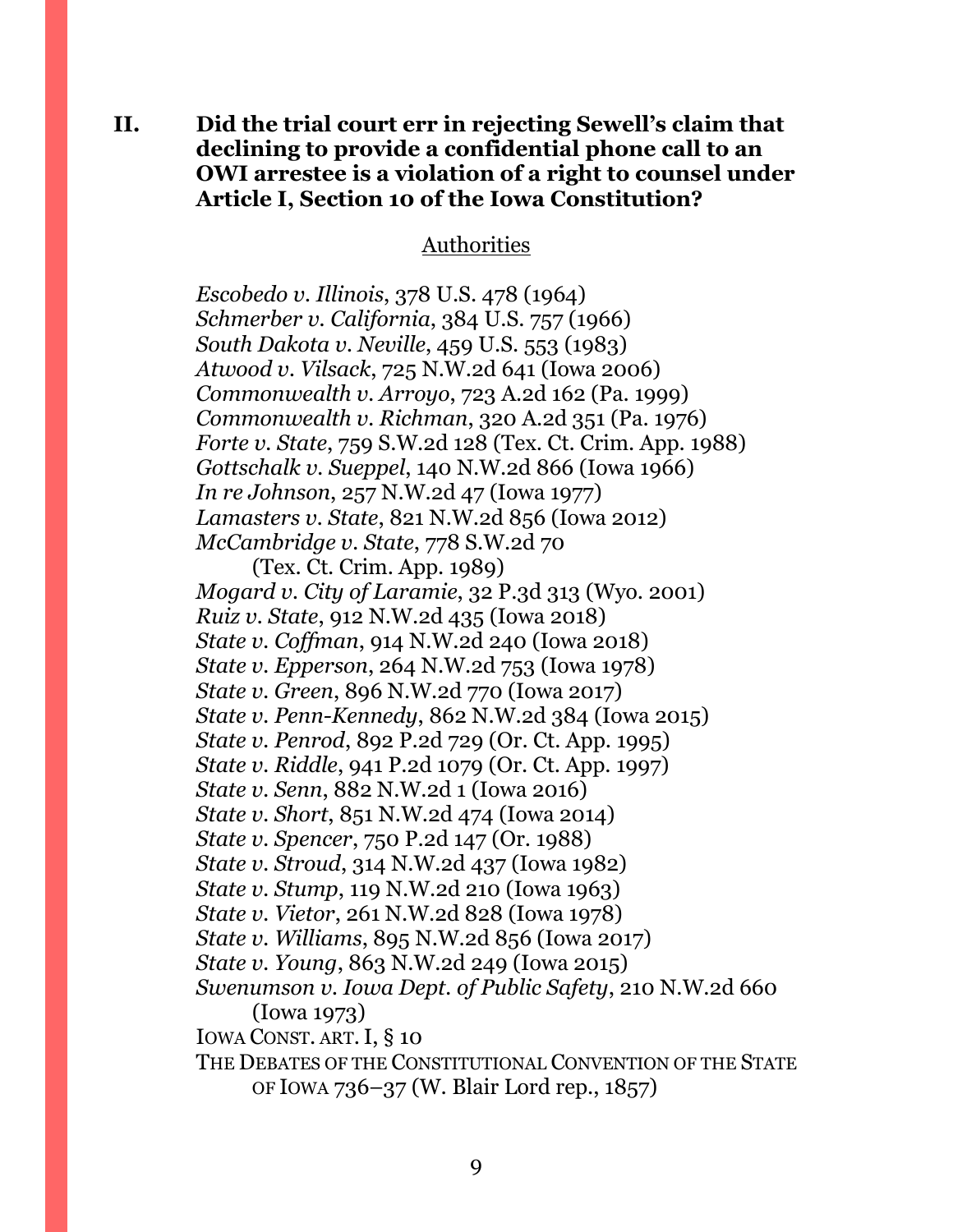**III. Did the trial court err in rejecting Sewell's claim that declining to provide a confidential phone call to an OWI arrestee is a violation of his due process rights under Article I, Section 9 of the Iowa Constitution?** 

#### Authorities

*Rochin v. Califonia*, 342 U.S. 165 (1952) *United States v. Voigt*, 89 F.3d 1050 (3d Cir. 1996) *Lamasters v. State*, 821 N.W.2d 856 (Iowa 2012) *Behm v. City of Cedar Rapids*, 922 N.W.2d 524 (Iowa 2019) *State v. Bruegger*, 773 N.W.2d 862 (Iowa 2009) *State v. Coffman*, 914 N.W.2d 240 (Iowa 2018) *State v. Craney*, 347 N.W.2d 668 (Iowa 1984) *State v. Flaucher*, 223 N.W.2d 239 (Iowa 1974) *State v. Oliver*, 812 N.W.2d 636 (Iowa 2012) *State v. Young*, 863 N.W.2d 249 (Iowa 2015) *Tyerman v. State*, No. 11–1694, 2012 WL 4900211 (Iowa Ct. App. Oct. 17, 2012) Iowa Code § 804.20 Iowa R. Crim. P. 2.14(6)(a)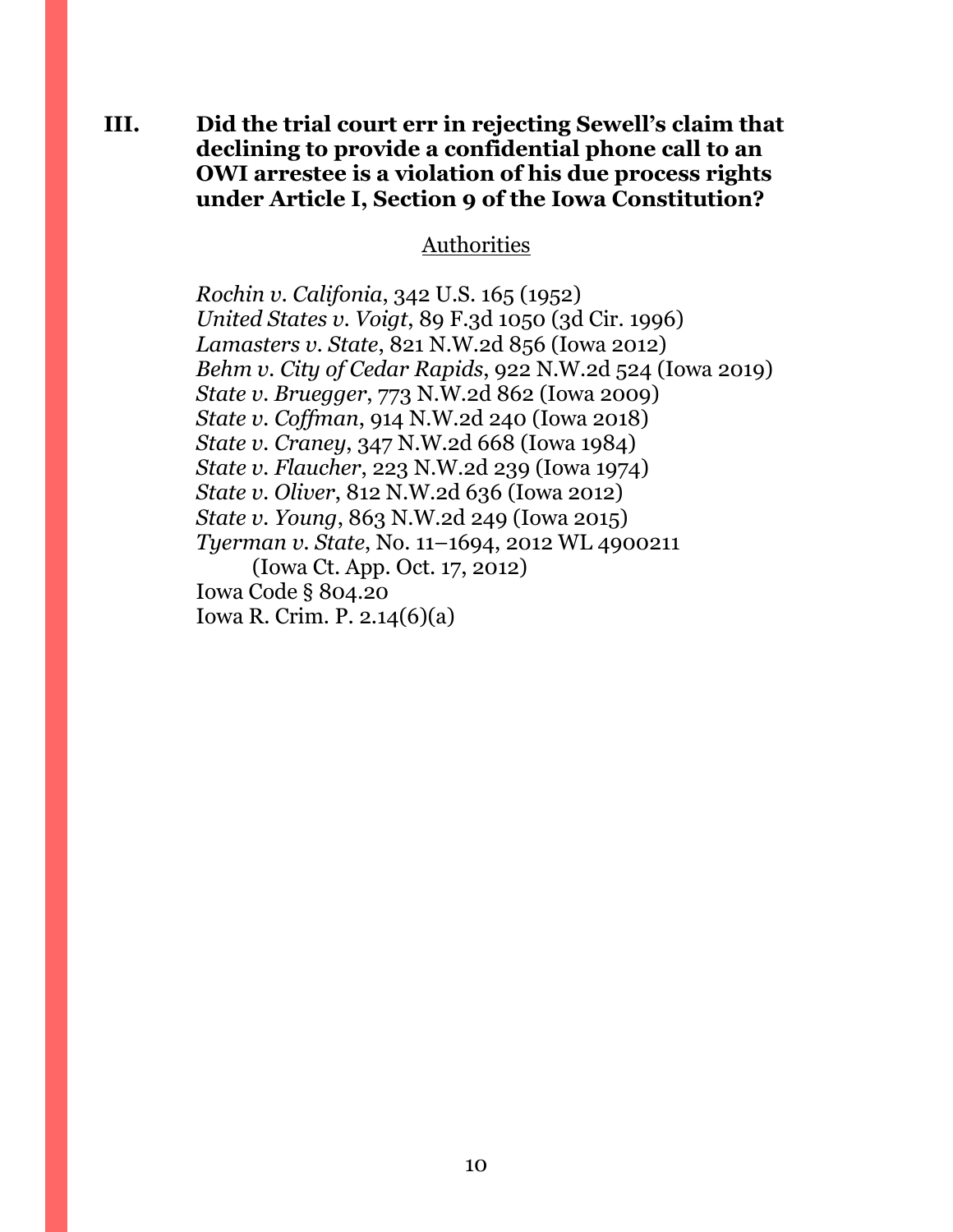**IV. If any of Sewell's rights were violated, would dismissal be required? Or would it be harmless error, because the trial court found that the evidence had established Sewell's intoxication, beyond a reasonable doubt, on two independently sufficient alternative theories—and one of them involved the chemical breath test result?** 

#### Authorities

*Barber v. Municipal Court*, 598 P.2d 818 (Cal. 1979) *Lamasters v. State*, 821 N.W.2d 856 (Iowa 2012) *Litteral v. Commonwealth*, 282 S.W.3d 331 (Ky. Ct. App. 2008) *State v. Breuer*, No. 03–0422, 2004 WL 2386824 (Iowa Ct. App. Oct. 27, 2004) *State v. Coffman*, 914 N.W.2d 240 (Iowa 2018) *State v. Cory*, 382 P.2d 1019 (Wash. 1963) *State v. Deimerly*, No. 15–1304, 2016 WL 3275828 (Iowa Ct. App. June 15, 2016) *State v. Everett*, 372 N.W.2d 235 (Iowa 1985) *State v. Garrity*, 765 N.W.2d 592 (Iowa 2009) *State v. Gobush*, No. 10–0321, 2011 WL 1136441 (Iowa Ct. App. Mar. 30, 2011) *State v. Hellstern*, 856 N.W.2d 355 (Iowa 2014) *State v. Holland*, 711 P.2d 592 (Ariz. 1985) *State v. Pettijohn*, 899 N.W.2d 1 (Iowa 2017) *State v. Poster*, No. 18–0217, 2019 WL 319846 (Iowa Ct. App. Jan. 23, 2019) *State v. Sayre*, 566 N.W.2d 193 (Iowa 1997) *State v. Ubben*, No. 18–0915, 2019 WL 3317866 (Iowa Ct. App. July 24, 2019) *State v. Walker*, 804 N.W.2d 284 (Iowa 2011) *State v. Young*, 863 N.W.2d 249 (Iowa 2015)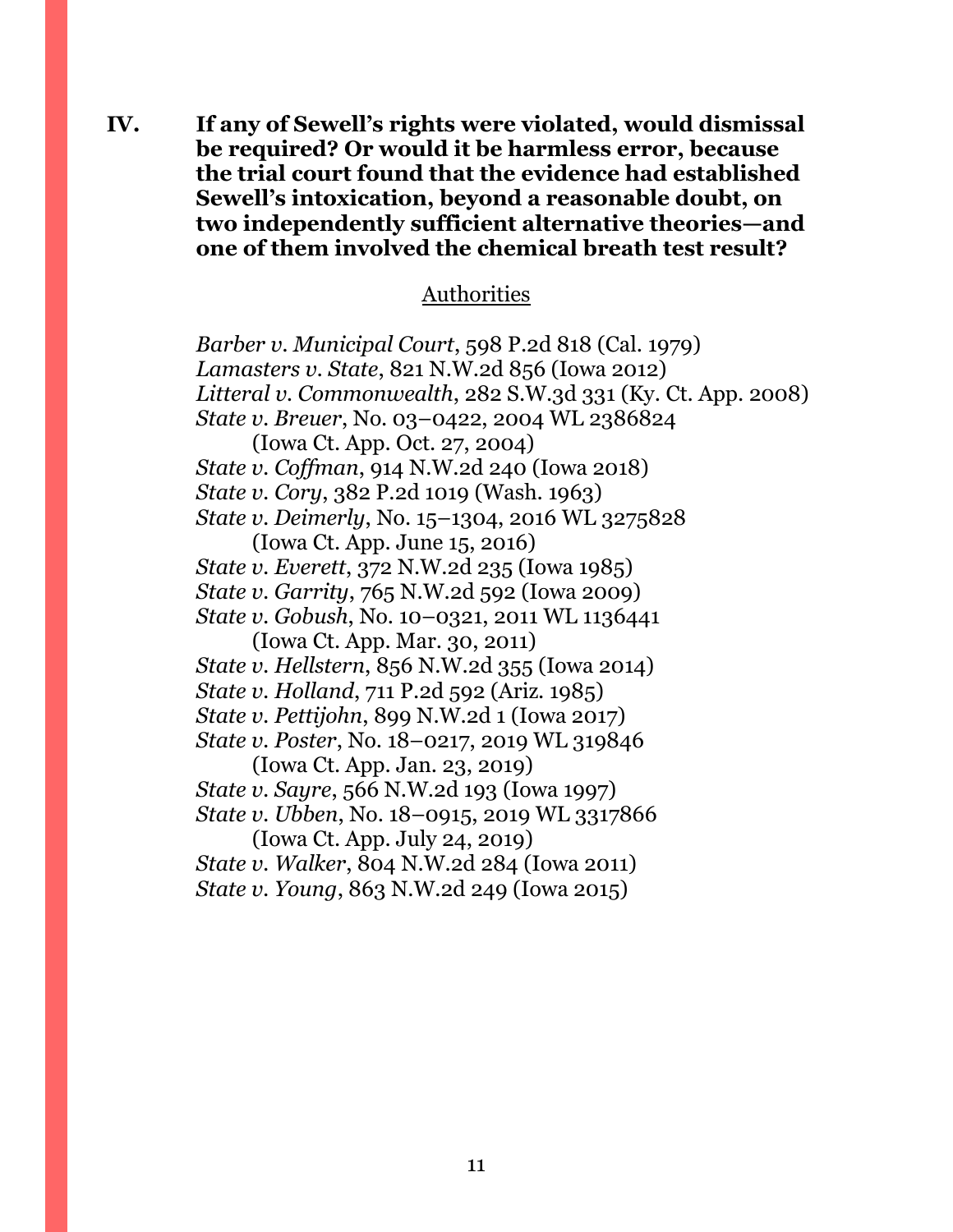#### **ROUTING STATEMENT**

<span id="page-11-0"></span>Sewell requests retention. *See* Def's Br. at 22. But these are not issues of first impression. *See generally State v. Senn*, 882 N.W.2d 1 (Iowa 2016); *State v. Hellstern*, 856 N.W.2d 355 (Iowa 2014). There was a lingering constitutional issue, because of the 3-1-3 split in *Senn*; but that issue was subsequently resolved. *See State v. Green*, 896 N.W.2d 770, 776–79 (Iowa 2017) (holding that nothing in Article I, Section 10 "extends the right to counsel to an interview conducted just prior to the filing of a complaint and the issuance of an arrest warrant," because "[t]he adversarial process that gives rise to the right to counsel includes the accusatory stage, but excludes the investigatory stage"); *accord Ruiz v. State*, 912 N.W.2d 435, 439–41 (Iowa 2018). All of the challenges raised in Sewell's appeal can be resolved by applying those now-settled legal principles, so transfer to the Iowa Court of Appeals would be appropriate. *See* Iowa R. App. P. 6.1101(3)(a).

#### **STATEMENT OF THE CASE**

#### <span id="page-11-1"></span>**Nature of the Case**

This is Matthew Robert Sewell's direct appeal from his conviction for OWI (first offense), a serious misdemeanor, in violation of Iowa Code section 321J.2 (2019). *See* Sentencing Order  $(3/5/20)$ ; App. 65.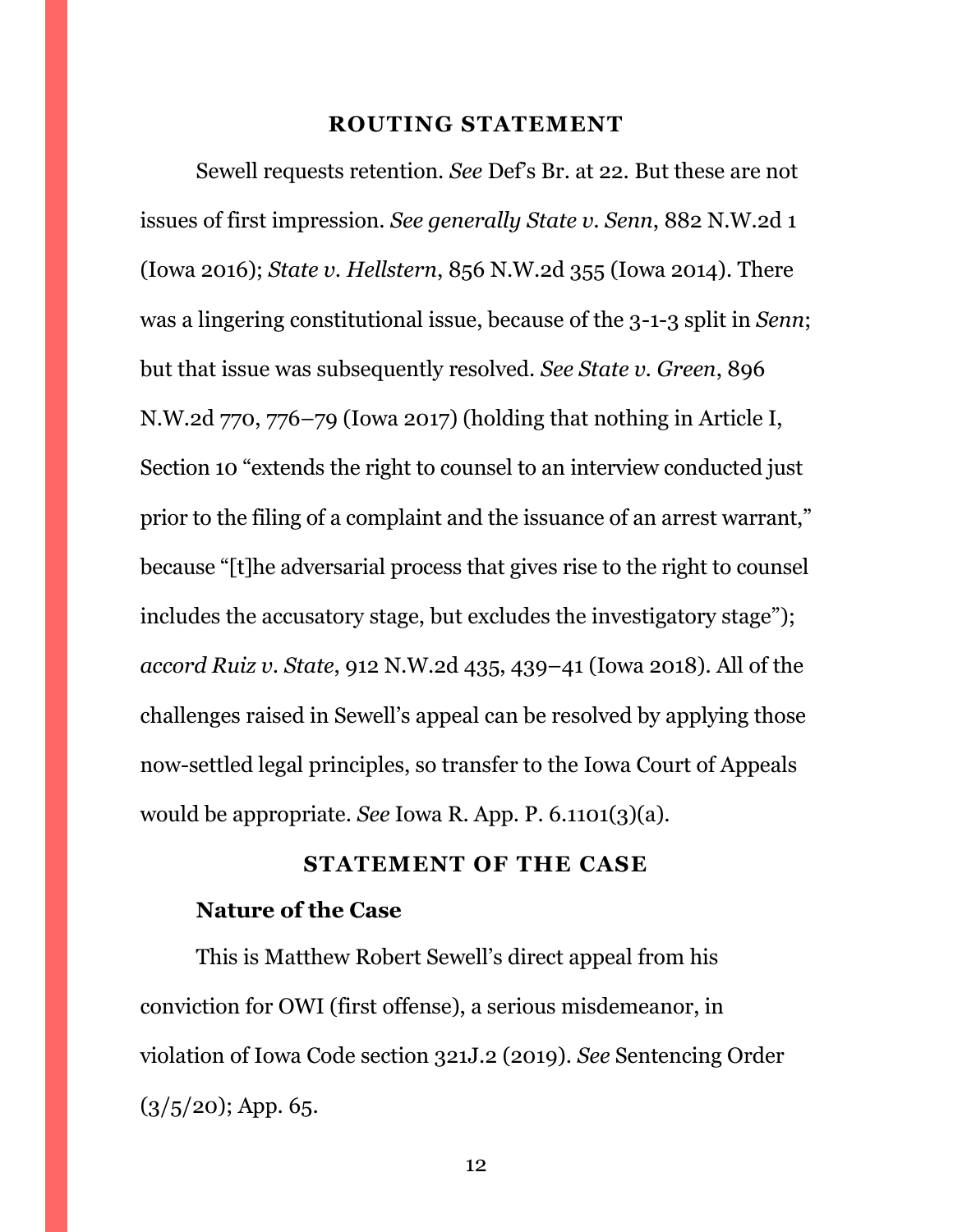Sewell moved to suppress evidence of his breath test result, alleging that his rights were violated when the arresting officer denied his request for a *confidential* phone conversation with an attorney. *See* MTS (4/10/19); App. 33. He also moved to dismiss the entire prosecution, for the same reason. *See* MTD (4/10/19); App. 29. The State resisted. After a hearing, the district court denied both motions. *See* Ruling (11/15/19); App. 40. Subsequently, Sewell stipulated to a trial on the minutes of testimony. The trial court found Sewell guilty on two alternative theories: "both being under the influence of alcohol and having an alcohol concentration of .08 or more." *See* Written Verdict (2/11/20) at 1–3; App. 61–63.

In this appeal, Sewell challenges the rejection of three claims from his motion to suppress, each alleging that police violated his rights by not allowing him to place a confidential phone call to an attorney before he made his implied-consent decision. Each claim alleges that this violated a different right: **(1)** a statutory right under section 804.20; **(2)** a right to counsel under Article I, Section 10; and **(3)** a substantive due process right under Article I, Section 9. Sewell's fourth and final claim demands outright dismissal of the prosecution, as a remedy for an "outrageous and shocking" due process violation.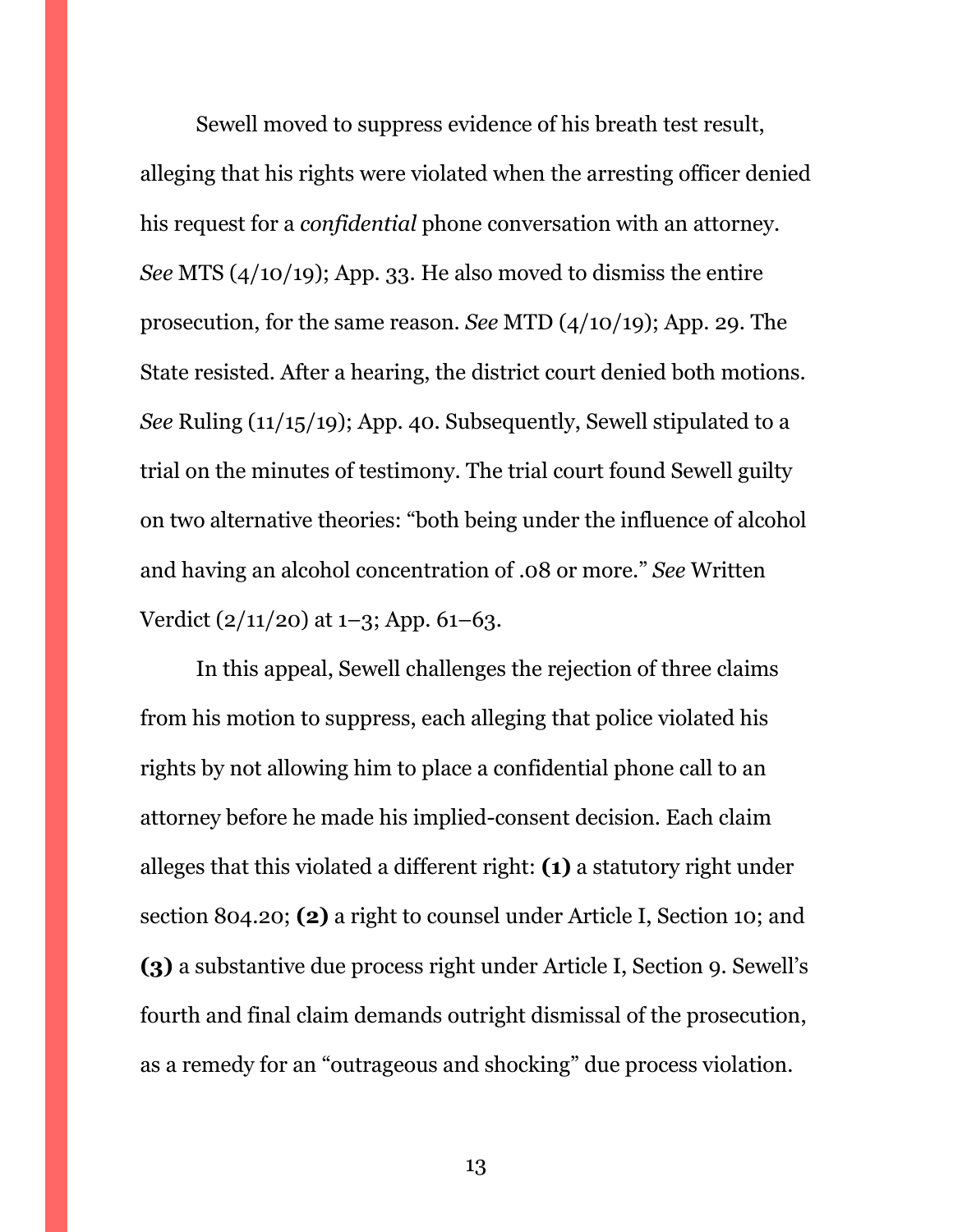# **Statement of Facts**

Because this was a stipulated trial on the minutes of testimony, this Court may consider information from those minutes because they comprise the record at trial, and the record at trial may be considered in reviewing a ruling on the motion to suppress. *See State v. Andrews*, 705 N.W.2d 493, 496 (Iowa 2005).

At about 2:49 a.m. on January 15, 2019, dispatch received a call from a local resident, about "someone passed out in a truck in their driveway." *See* Minutes Att. (2/4/19) at 2; App. 8. Dickinson County Sheriff's Deputy Matt Grimmus arrived at about 3:00 a.m. and discovered "a silver Ford F-150 in the driveway with its lights on and running"—and there was "a male in the driver's seat sleeping."

I knocked on the window several times to get the male's attention. He looked at me once and then closed his eyes. I knocked again on the window and the male looked at me and flipped me off.

*See id.*; App. 8. That driver was Sewell. Deputy Grimmus opened the door and asked Sewell if he was okay. Sewell said he was. Deputy Grimmus asked Sewell if he had identification. Sewell said that he did not. Deputy Grimmus asked if Sewell knew where he was. Sewell replied: "right here in Iowa." *See id.*; App. 8. Then, when Deputy Grimmus asked again if Sewell had a driver's license on him, Sewell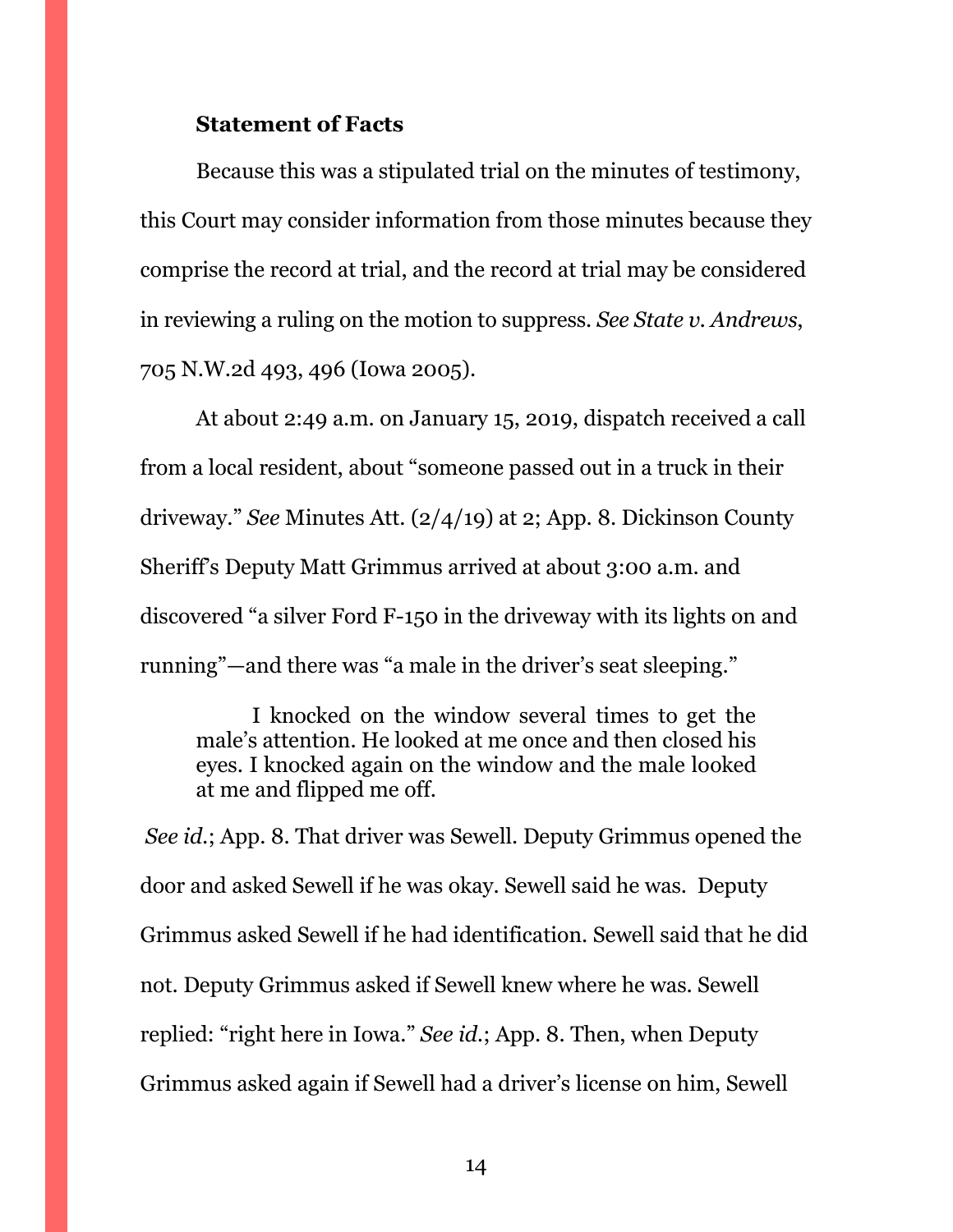got out of the truck to reach into his pocket. Sewell pulled a money clip out of his pocket and put it on the rail of his truck bed (along with some eye drops). Deputy Grimmus asked Sewell if his driver's license was in that money clip, and Sewell said that it was. *See id.*; App. 8.

Deputy Grimmus noticed that Sewell's eyes were "very watery and bloodshot," and he could smell "a strong odor of an alcoholic beverage coming from Sewell." *See id.*; App. 8. Deputy Grimmus asked Sewell if he had been drinking, and Sewell answered "yes." *See id.*; App. 8. When Deputy Grimmus asked Sewell whether he knew what street he was on, "he did not know and began to look around confused." *See id.*; App. 8. Sewell also struggled to remember his own address, and initially answered that question with just: "Iowa." *See id.*; App. 8. Deputy Grimmus noticed that Sewell's speech was "very" slurred." *See id.*; App. 8.

Deputy Grimmus administered field sobriety tests. Sewell failed all of them, with almost every conceivable clue and noticeable failure to remember and follow the instructions. *See id.* at 2–3; App. 8–9. When Deputy Grimmus requested a preliminary breath test, Sewell refused (but he did make another attempt at balancing on one foot). *See id.* at 3; App. 9. Deputy Grimmus placed Sewell under arrest for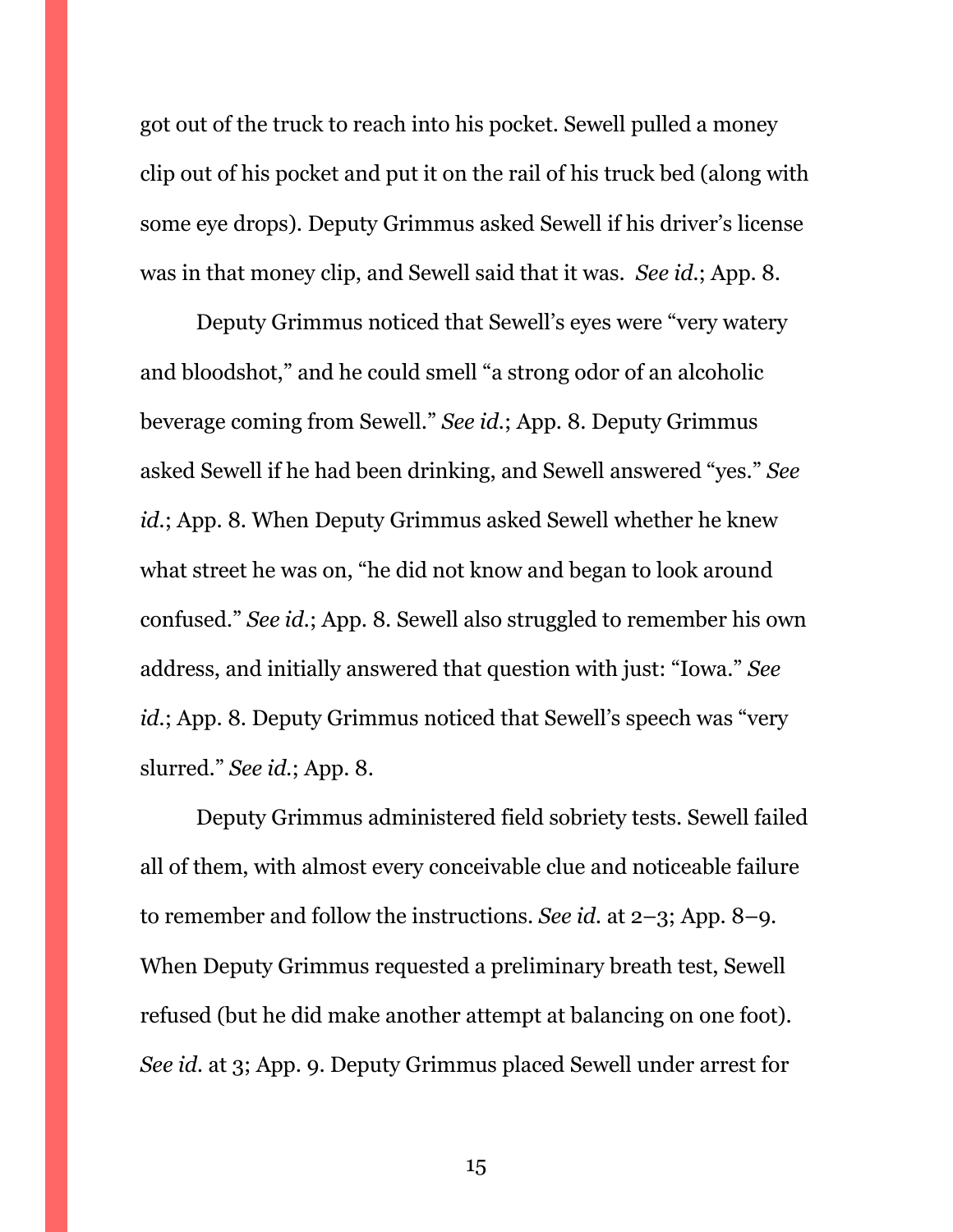OWI, and transported him to the Dickinson County Jail, after retrieving Sewell's keys, money clip, and cell phone from the truck and giving them to Sewell, at his request. *See id.*; App. 9.

Upon arriving at the Dickinson County Jail, Deputy Grimmus removed Sewell's handcuffs and guided Sewell to have a seat in a room with a DataMaster breath test machine. *See id.*; App. 9. Deputy Grimmus read Sewell the text of the implied consent advisory, and he requested a chemical breath test sample. *See id.*; App. 9. That request was made at about 3:53 a.m.

Deputy Grimmus asked Sewell "if he would like to contact an attorney or family member for advice." *See id.*; App. 9. Sewell made several calls, which were the focus of testimony at the hearing on the motion to suppress. At about 4:55 a.m., Sewell consented to the chemical breath test. That test showed his BAC was .206. *See id.*; App. 9. Sewell was subsequently booked into the county jail and charged with OWI (first offense). *See id.*; App. 9.

At the hearing on the motion to suppress, Deputy Grimmus testified about what happened after he asked Sewell if he would like to make phone calls before making his implied-consent decision. *See*  MTS Tr. 8:25–9:19. Sewell said he wanted to make a phone call, so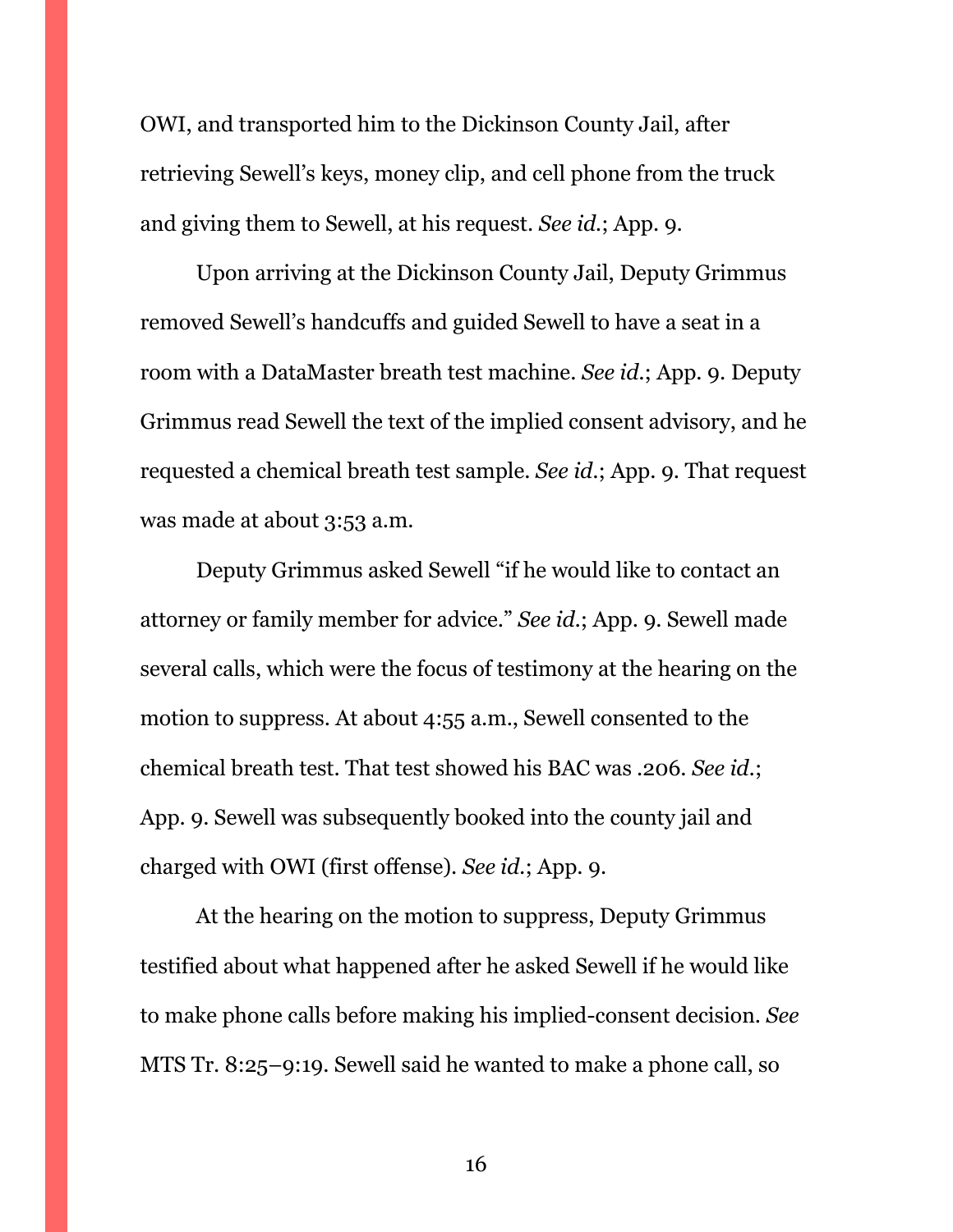Deputy Grimmus walked Sewell over to the "jail phone," which is a landline phone. Sewell used his cell phone to retrieve phone numbers, and then made some calls from the landline phone to get the number for a specific attorney: Matt Lindholm. *See* MTS Tr. 18:25–19:20. Then, Sewell called Lindholm, from that same landline phone. When Lindholm returned that call, it was routed to that landline phone for Sewell to receive it. *See* MTS Tr. 19:13–23. Deputy Grimmus stayed in the room with Sewell, as Sewell made those phone calls.

At some point during his phone call with Lindholm, Sewell asked Deputy Grimmus "if he could have a private conversation" with Lindholm "on his cell phone," instead of using the landline. *See* MTS Tr. 9:20–11:10. Deputy Grimmus denied that request; it was their standard policy that arrestees could not make calls from cell phones and needed to use the landline. *See* MTS Tr. 10:4–19. But he did tell Sewell that "he could have a private meeting in the jail," if an attorney arrived to speak with him. *See* MTS Tr. 11:7–16. If Sewell needed the name and phone number for a local attorney, a list was available. *See*  MTS Tr. 10:25–11:6. But Sewell did not want that—he said that he "still just wanted a private phone call." *See* MTS Tr. 11:11–12:9.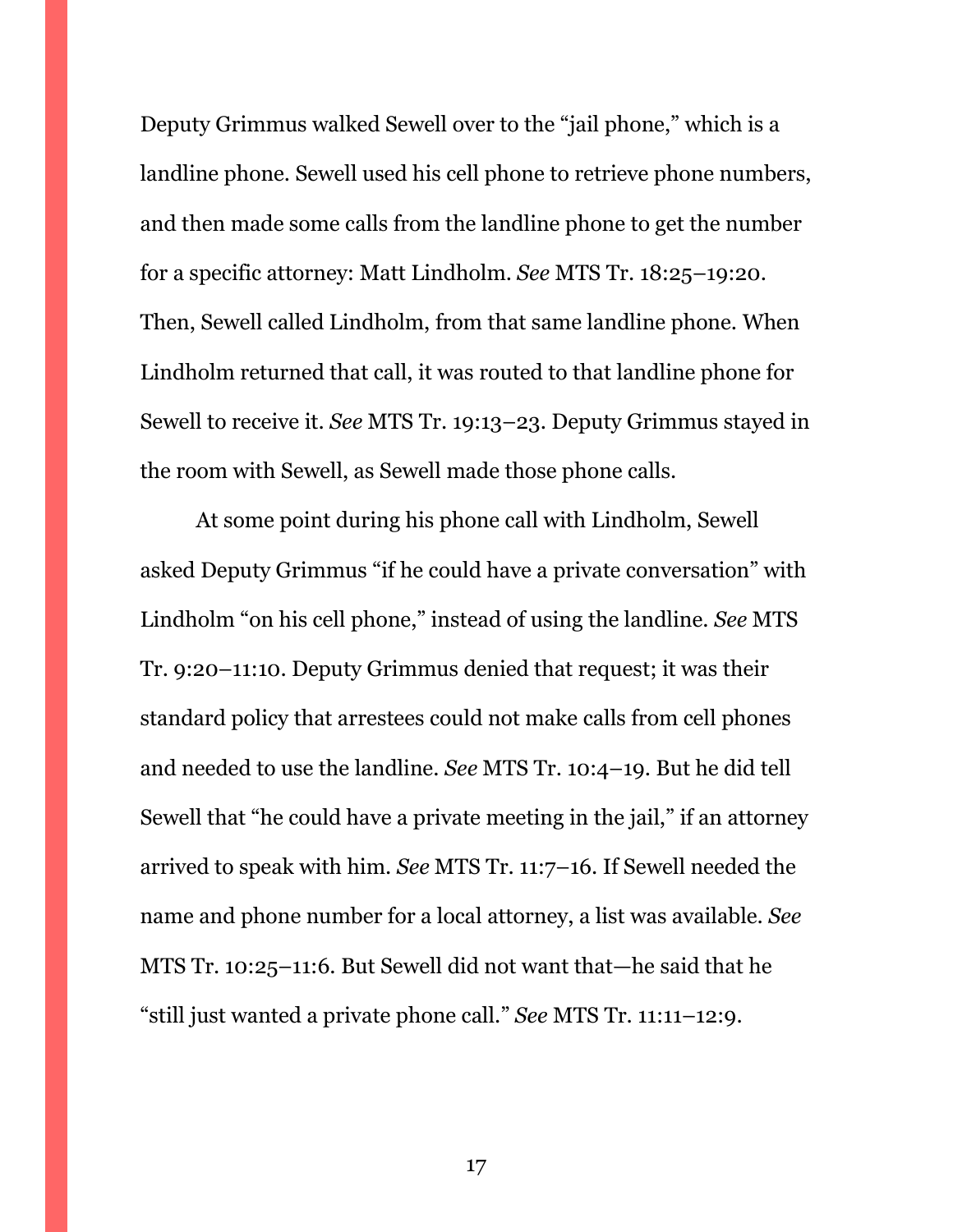All calls on that jail landline phone are recorded, and those recordings are saved and preserved by a law enforcement agency. *See*  MTS Tr. 19:21–20:6; *accord* MTS Tr. 32:24–33:1; MTS Tr. 36:17–38:15; MTS Tr. 43:25–45:20. Sewell relayed Lindholm's inquiry about that, and then relayed Lindholm's request that they be permitted to speak on a non-recorded line. Deputy Grimmus denied that request. *See*  MTS. 19:21–22:6. Sewell told Deputy Grimmus that Lindholm said he was not in the vicinity of Dickinson County and "there was no way he could get there in time." *See* MTS Tr. 22:7–18. When Sewell ended his call with Lindholm, Sewell informed Deputy Grimmus that Lindholm had told him that Lindholm "could not help him because there was no attorney-client privilege." *See* MTS Tr. 24:12–19.

Lindholm testified that he specializes in OWI defense, and that he often helps potential clients who call him "seeking advice about whether or not they should consent or refuse" when an officer has requested a chemical test under implied consent. *See* MTS Tr. 53:21– 56:10. Lindholm said that, during those calls, he is "ultimately trying to gather as much information [as he] can about their given situation to render them advice on a multitude of things, but most importantly whether or not they should consent to or refuse the breath test." *See*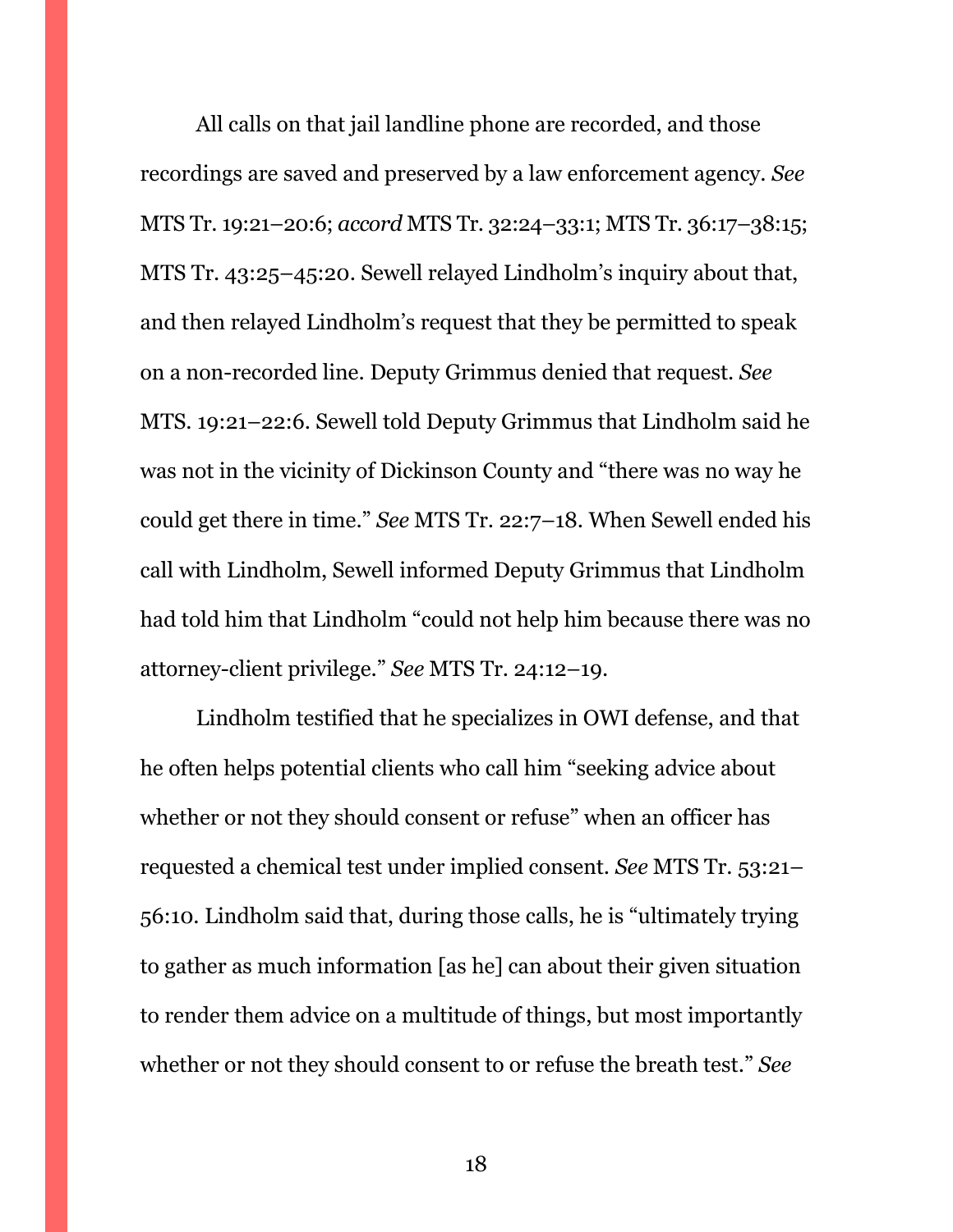MTS Tr. 59:21–60:6. Lindholm described the information he would

ask for, in deciding how to advise those OWI arrestees:

[I]t depends on the situation. Generally I try to figure out what the charge is. I try to figure out if they believe there's been any injuries. I would want to know if the person has any prior OWIs or license suspensions due to, you know, operating while intoxicated. I would want to know what they recall about how the investigation has proceeded, including whether or not they recall submitting to field sobriety tests, how they thought they did on those, if they submitted to a preliminary breath test, what that result was. I would want to know patterns of drinking, including how much they drank, when the last time was they had something to drink, the quantity that they had to drink, food intake.

 $\left[\ldots\right]$ 

I want to know if there's anything that could be affecting their performance on the field sobriety tests. And I often want to inquire about illegal substances because there's situations where somebody will submit to a breath test, pass it, and then ultimately be asked to do some other type of chemical testing for illegal substances. And I want to know, you know, essentially how this arrest affects them in terms of the driver's license suspensions and/or a conviction. A lot of people have one or more that is  $-$  or one of those that is more important to them than the other.

*See* MTS Tr. 56:20–58:25. Lindholm stated that he "oftentimes" will

ask "whether they think they can pass the test or to rate themselves"

in terms of their level of sobriety or intoxication. *See* MTS Tr. 59:1–4.

Lindholm said, without complete information, he would potentially

"render bad advice." *See* MTS Tr. 60:7–19.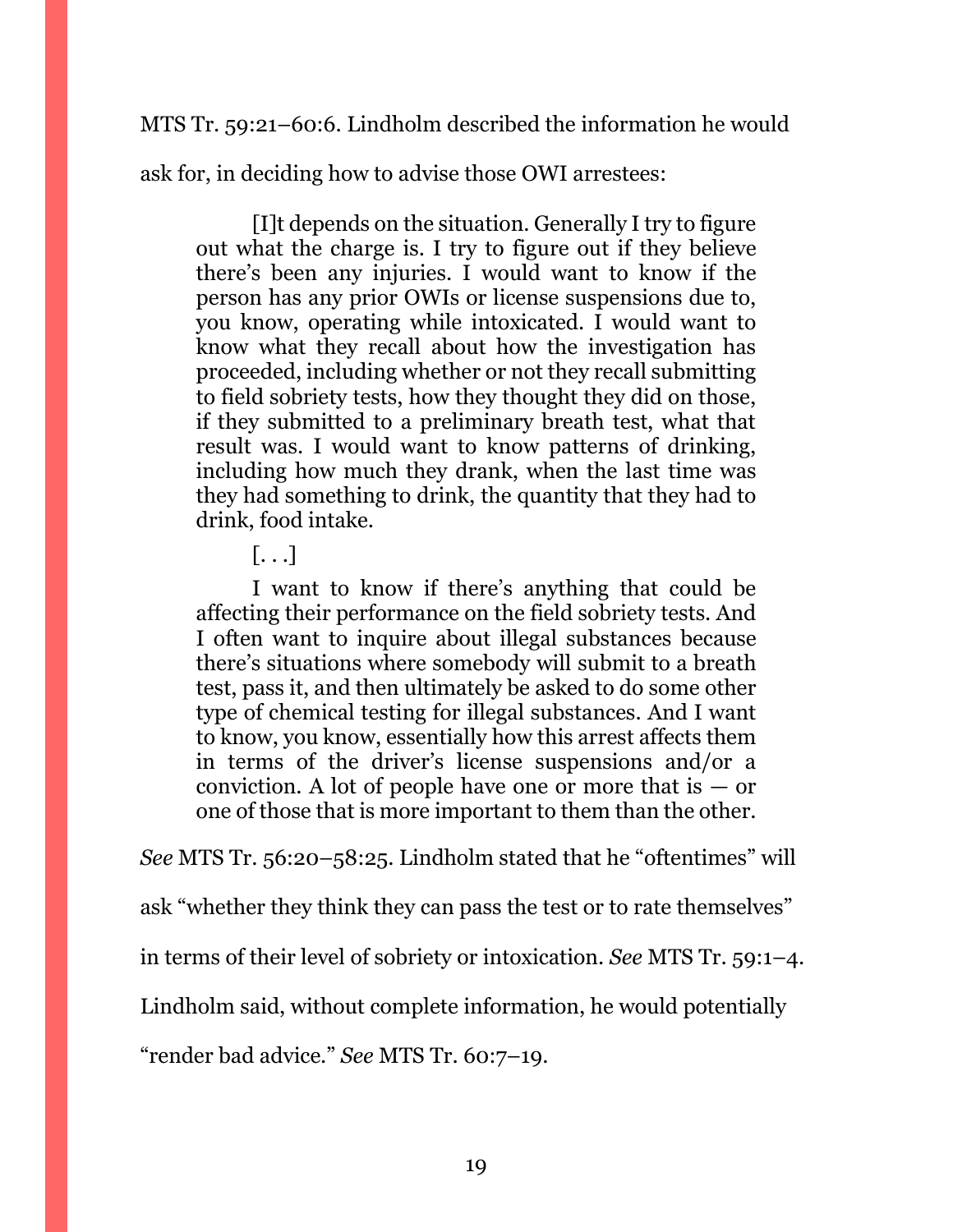Lindholm testified that he "didn't get to" receive information from Sewell that he would need to offer advice, because calls on that landline were being recorded. After Sewell asked Deputy Grimmus if these calls were recorded (at Lindholm's request) and passed along the answer, Lindholm asked Sewell to request to call him back on his cell phone. *See* MTS Tr. 62:17–63:8. When asked why he was unable to gather information or give advice on a recorded line, Lindholm said:

No. 1 is the Supreme Court has said that the attorneyclient privilege can be destroyed when there is a third person or third party, so to speak, that is in a position to intercept or overhear that conversation. Second of all, is there's case law that says that anything Mr. Sewell says on the phone that is recorded and/or overheard can be used against him to incriminate him. Those — those are the primary concerns that I had is I didn't want to ask him that information I needed in order to render him the advice he was seeking and at the same time risk incriminating him.

*See* MTS Tr. 63:9–64:22. Lindholm went so far as to say he "would be potentially committing malpractice" if he had tried to advise Sewell, "knowing that the recording was there and asking him questions that [Lindholm] knew could likely incriminate him." *See* MTS Tr. 66:10–17.

Lindholm testified that, when advising arrestees who were calling on non-recorded phone lines, he could give advice over the phone by asking questions and instructing the caller to only respond with "yes" or "no" answers. But even then, "[t]here still are concerns":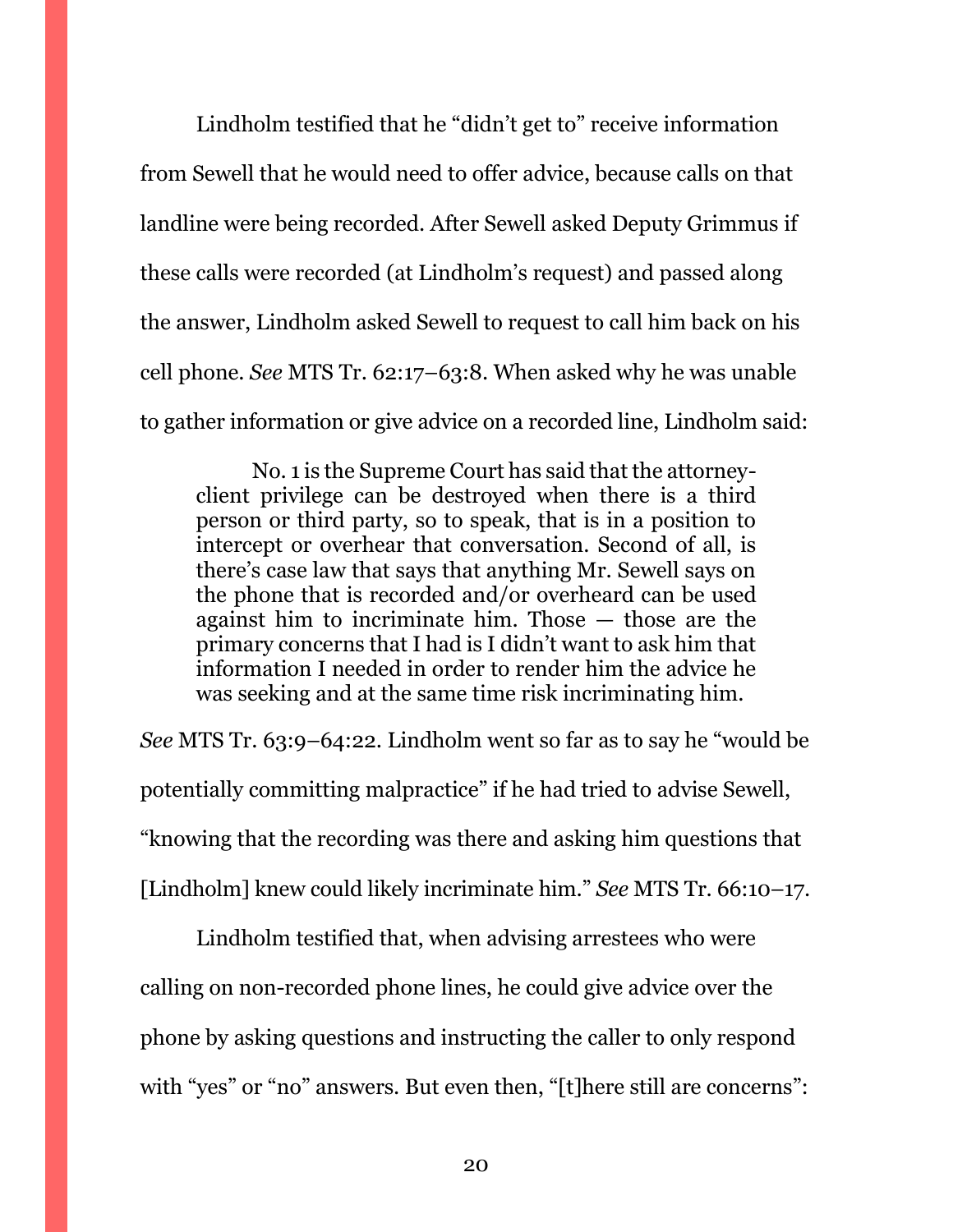[M]y experience has been, doing a lot of these cases and watching a lot of these videos from recordings at the jail, that the phone systems, a lot of them, are loud. And the recording inside the jail oftentimes captures what the other line is — or the person on the other end of the line is saying even if that's not a recorded phone line. And so obviously there's concerns about an officer sitting close by and being able to overhear the questions that I'm asking.

*See* MTS Tr. 64:23–66:4. But Lindholm said he was aware of the text of section 804.20, requiring that calls "shall be made in the presence of the person having custody of the one arrested or restrained." *See*  MTS Tr. 67:3–9; Iowa Code § 804.20.

Lindholm stated that he received Sewell's voicemail while he was at "a small family cabin right outside of Boone," which was too far away from the Dickinson County Jail for Lindholm to be able to drive there and have a confidential conversation with Sewell within the two-hour window for chemical testing. *See* MTS Tr. 61:14–62:3. Lindholm said that, when he told Sewell that he was "not comfortable" advising him, he also told Sewell that he "may want to see if there is somebody that can make it within the time constraints" to have a confidential meeting with him, at the jail. *See* MTS Tr. 67:21–68:10. But he said he did not specifically advise Sewell to do that, because "it's his choice as to who he wants as counsel." *See* MTS Tr. 68:4–18.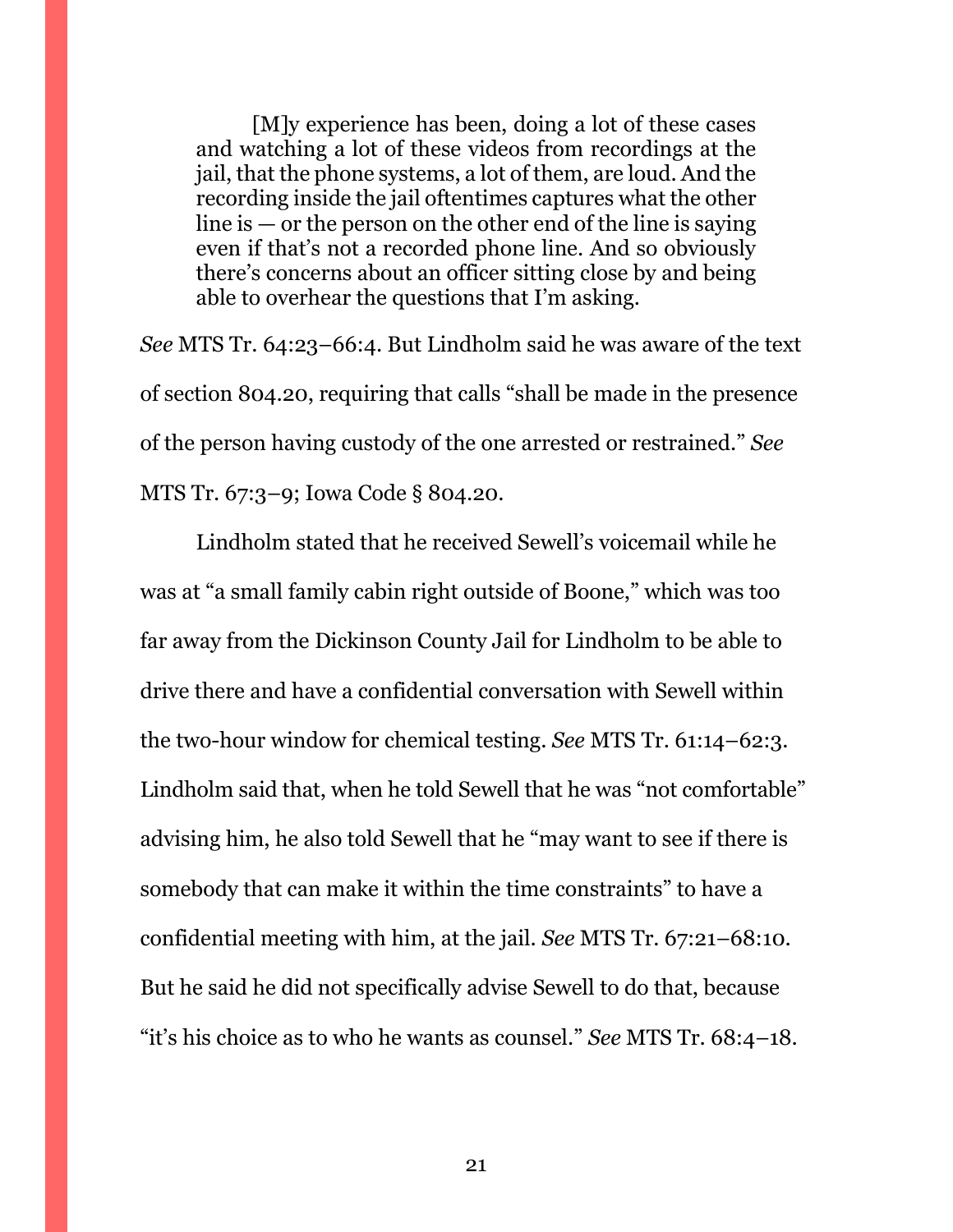The district court rejected all of Sewell's challenges. It noted that section 804.20 "specifically states that if a call is made, it shall be made in the presence of the person having custody of the one arrested or restrained," which means that it "does not provide for a private and confidential telephone call." *See* Ruling (11/15/19) at 4–5; App. 43–44. Because section 804.20 affirmatively requires the officer's presence during the phone call, that "eliminates the attorney-client privilege." *See id.* at 5; App. 44 (quoting *State v. Craney*, 347 N.W.2d 668, 679 (Iowa 1984)). Thus, it held that Sewell could not establish a violation of any statutory right under section 804.20. *See id.* at 5–6; App. 44–45.

On Sewell's claim that this violated his right to counsel under Article I, Section 10, the district court noted that the plurality opinion in *State v. Senn* "concluded that the right to counsel does not attach until formal charges have been filed by the State in court." *See id.* at 10; App. 49 (citing *Senn*, 882 N.W.2d at 31). It adopted that analysis, which foreclosed Sewell's challenge.

Sewell also alleged that this violated his due process rights under Article I, Section 9, on the grounds that "he was forced to seek legal counsel in a manner and way that was not confidential and could have subjected himself to making incriminating statements."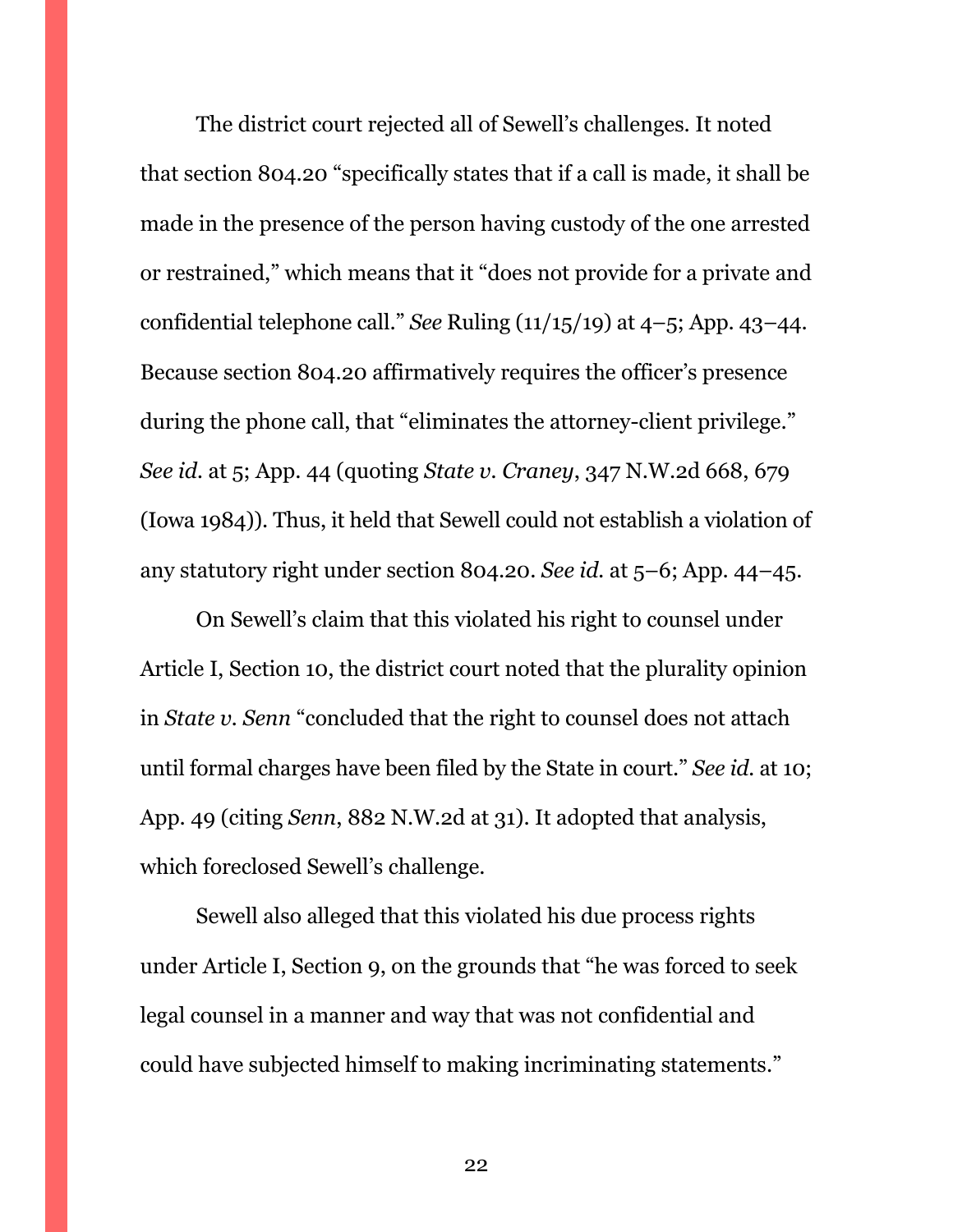*See id.* at 11; App. 50; Amended MTS (8/14/19) at 1–2; App. 37–38. The court found that Sewell "was told that he could meet with an attorney in private at the jail and under those circumstances, there would be no Fifth Amendment violation"—but Sewell "chose not to avail himself of that opportunity." *See* Ruling (11/15/19) at 11; App. 50. There was no self-incrimination because Sewell did not make any incriminating statements, and there was no due process violation because Sewell was given an opportunity to arrange for a private and confidential consultation with any attorney who came to see him—but Sewell made the choice to pass on that opportunity. *See id*; App. 50.

Finally, on Sewell's multi-part motion to dismiss for violating his substantive due process rights by fundamentally unfair conduct, the district court reiterated that section 804.20 requires an officer to be present during an arrestee's phone calls, and the officer's presence meant "there was no attorney-client privilege to violate." *See id.* at 12; App. 51. It also noted "no actual or substantive prejudice resulted from Deputy Grimmus being present and recording the telephone call since Sewell was offered the alternative of a private and confidential conference with an attorney at the jail." *See id.* at 13; App. 52.

Additional facts will be discussed when relevant.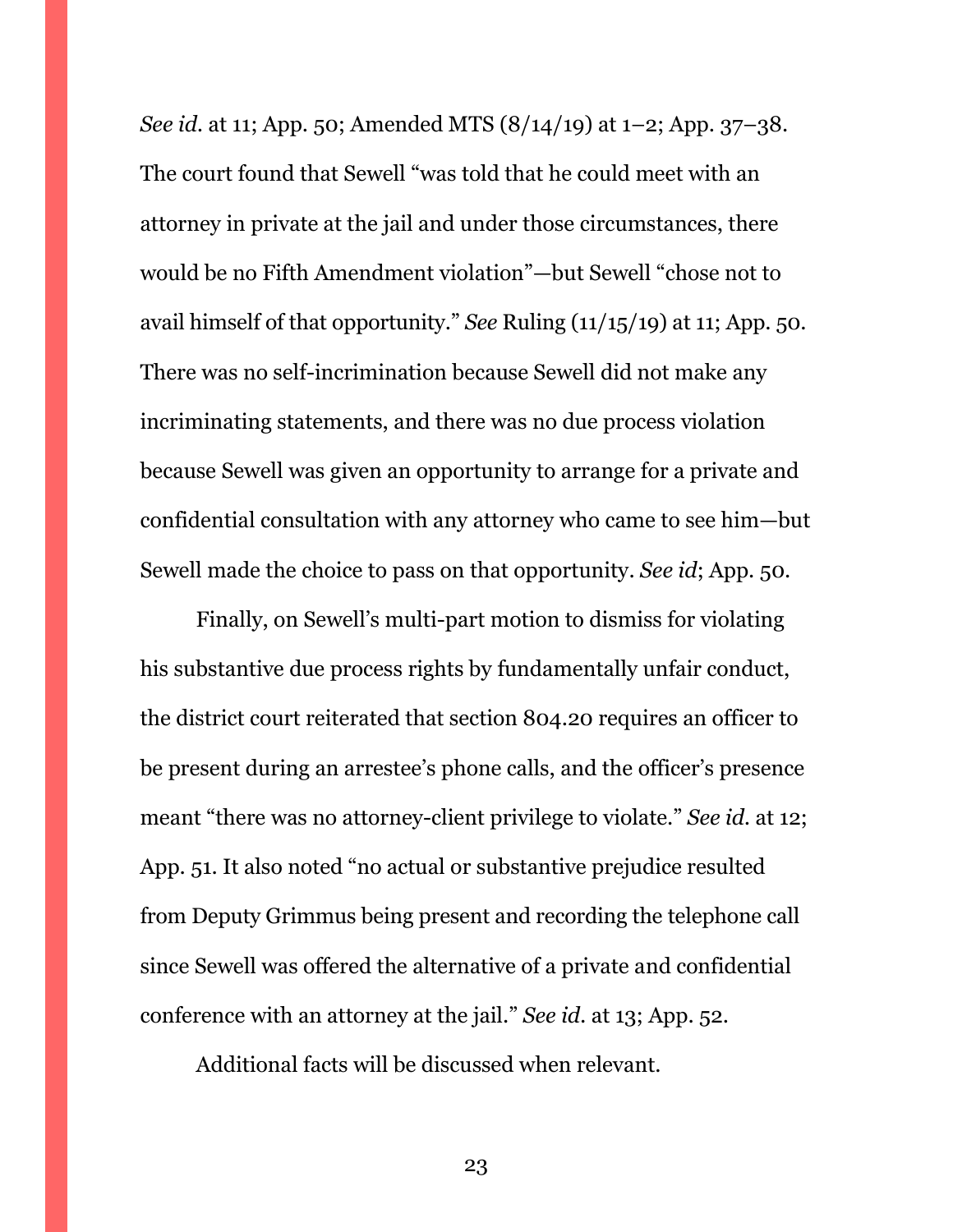#### **ARGUMENT**

# <span id="page-23-1"></span><span id="page-23-0"></span>**I. Sewell cannot show any violation of section 804.20. Preservation of Error**

Sewell raised this challenge in his motion to suppress, and the district court rejected it. *See* MTS (4/10/19) at 2; App. 34; Ruling (11/15/19) at 4–6; App. 43–45. That ruling preserved error. *See Lamasters v. State*, 821 N.W.2d 856, 864 (Iowa 2012).

## **Standard of Review**

A ruling that interprets the requirements of section 804.20 is reviewed for errors at law. *See Hellstern*, 856 N.W.2d at 360 (quoting *State v. Walker*, 804 N.W.2d 284, 289 (Iowa 2011)).

#### **Merits**

Section 804.20 provides "a limited statutory right to counsel before making the important decision to take or refuse the chemical test under implied consent procedures." *See id.* at 361 (quoting *State v. Vietor*, 261 N.W.2d 828, 831 (Iowa 1978)). But "the telephone calls which section 804.20 assures to persons in custody are not intended to be confidential as is shown by the provision that they are to be made in the presence of the custodian." *See id.* (quoting *Walker*, 804 N.W.2d at 291 (quoting *Craney*, 347 N.W.2d at 678–79)). Sewell's challenge is already foreclosed by *Craney* and *Hellstern*.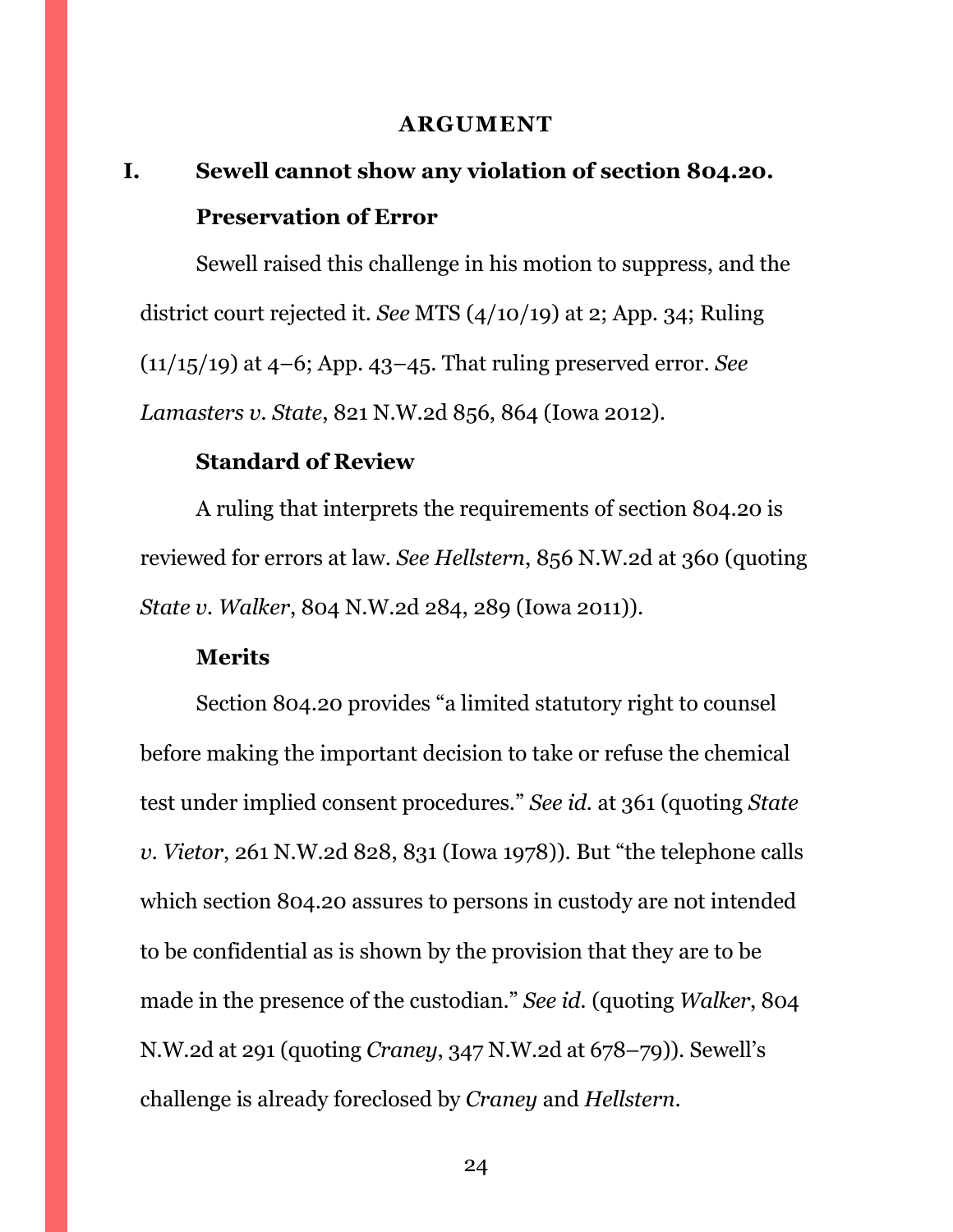In *Craney*, the Iowa Supreme Court rejected a similar argument:

Shortly after his arrest defendant desired to consult with Attorney Ristvedt, and Ristvedt's office was contacted. When defendant was being booked, Ristvedt called back and talked with defendant, who was in the presence of Officer David Kuhn. . . .

At trial, and over defendant's objection asserting the attorney-client privilege, Kuhn testified to defendant's quoted statement on the telephone. Defendant contends that the trial court erred in admitting this testimony.

[. . .]

. . . [T]he court did not err in admitting the evidence. Defendant made the statement in the presence of a third person, the officer, which eliminates the attorney-client privilege. . . . [T]he telephone calls which section 804.20 assures to persons in custody are not intended to be confidential as is shown by the provision that they are to be made in the presence of the custodian. They are for the purpose of enabling the person to arrange for a legal consultation and assistance.

*See Craney*, 347 N.W.2d at 678–79. *Hellstern* reiterated that "the

attorney must come to the jail for a confidential conference," and it

held "a private teleconference" was "something the statute did not

require law enforcement to provide." *See Hellstern*, 856 N.W.2d at

364–65. By contrast, section 804.20 *does* require law enforcement to

permit an attorney "to see and consult confidentially" with an arrestee

"alone and in private at the jail or other place of custody." *See* Iowa

Code § 804.20. The legislature could have used similar language to

create an analogous right to private calls—but it chose not to do that,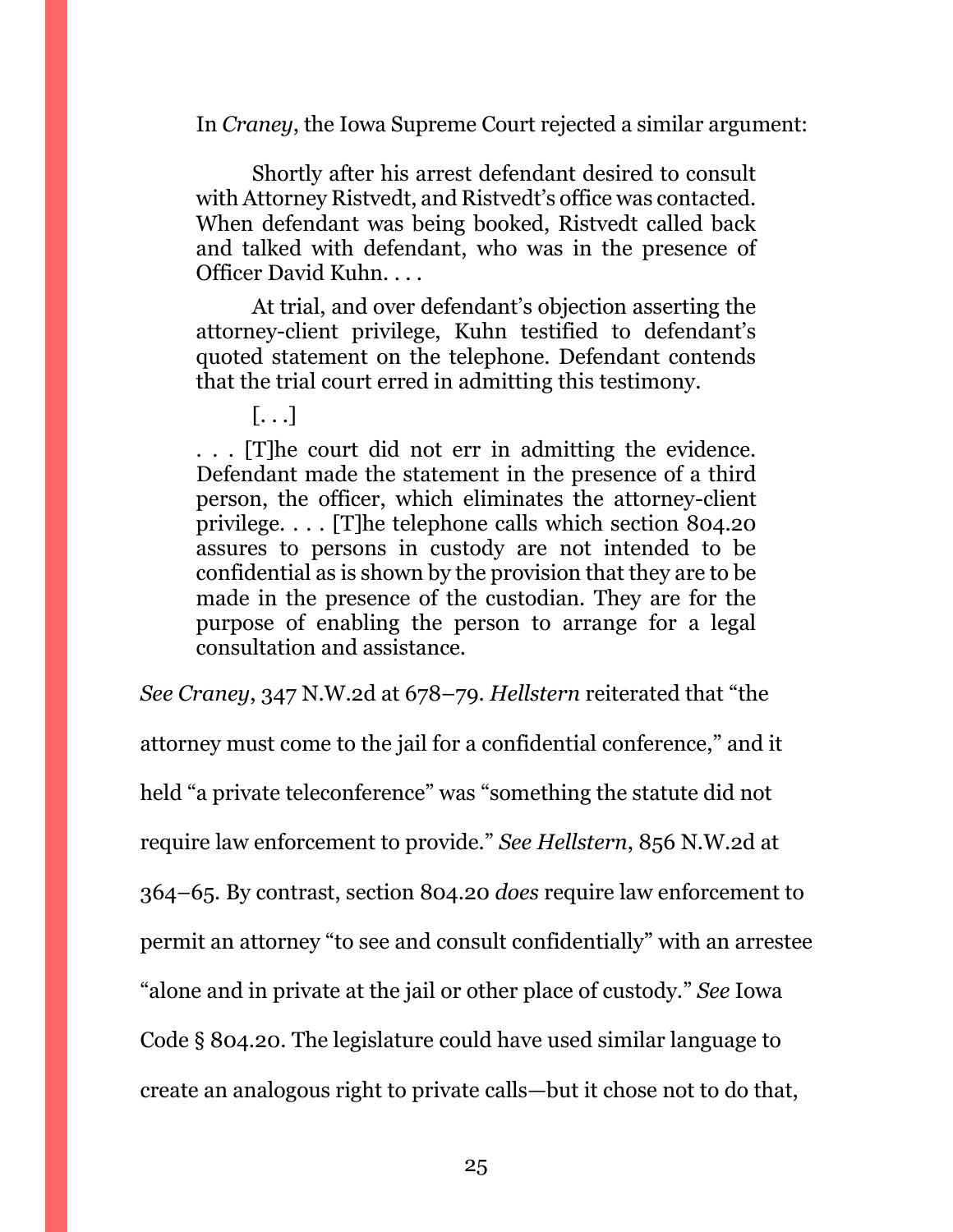and that deliberate choice must be given effect. *See, e.g.*, *State v. Doe*, 927 N.W.2d 656, 665 (Iowa 2019) (quoting *Staff Mgmt. v. Jimenez*, 839 N.W.2d 640, 649 (Iowa 2013)) ("[L]egislative intent is expressed by omission as well as by inclusion, and the express mention of one thing implies the exclusion of others not so mentioned.").

Sewell says that *Hellstern* and *Walker* construed section 804.20 "without substantive analysis." *See* Def's Br. at 31. That is false, and it omits *Craney*. But even if it were true that the Iowa Supreme Court had leapt to conclusions, the Iowa legislature could have responded by amending the statute to clarify that phone converstions with attorneys were meant to be confidential—if that were what it originally intended. The legislature's acquiescence in this interpretation of section 804.20 bolsters it further. *See, e.g.*, *Brewer-Strong v. HNI Corp.*, 913 N.W.2d 235, 249 (Iowa 2018) (citing *State v. Iowa Dist. Ct. for Jones County*, 902 N.W.2d 811, 818 (Iowa 2017)) ("[W]hen the legislature does not respond to our cases interpreting a statute, we apply the doctrine of legislative acquiescence and assume the legislature has acquiesced in our interpretation."). Overcoming precedent and decades of legislative acquiescence would require an extremely compelling showing that the prior cases were wrongly decided. Sewell fails to clear that high bar.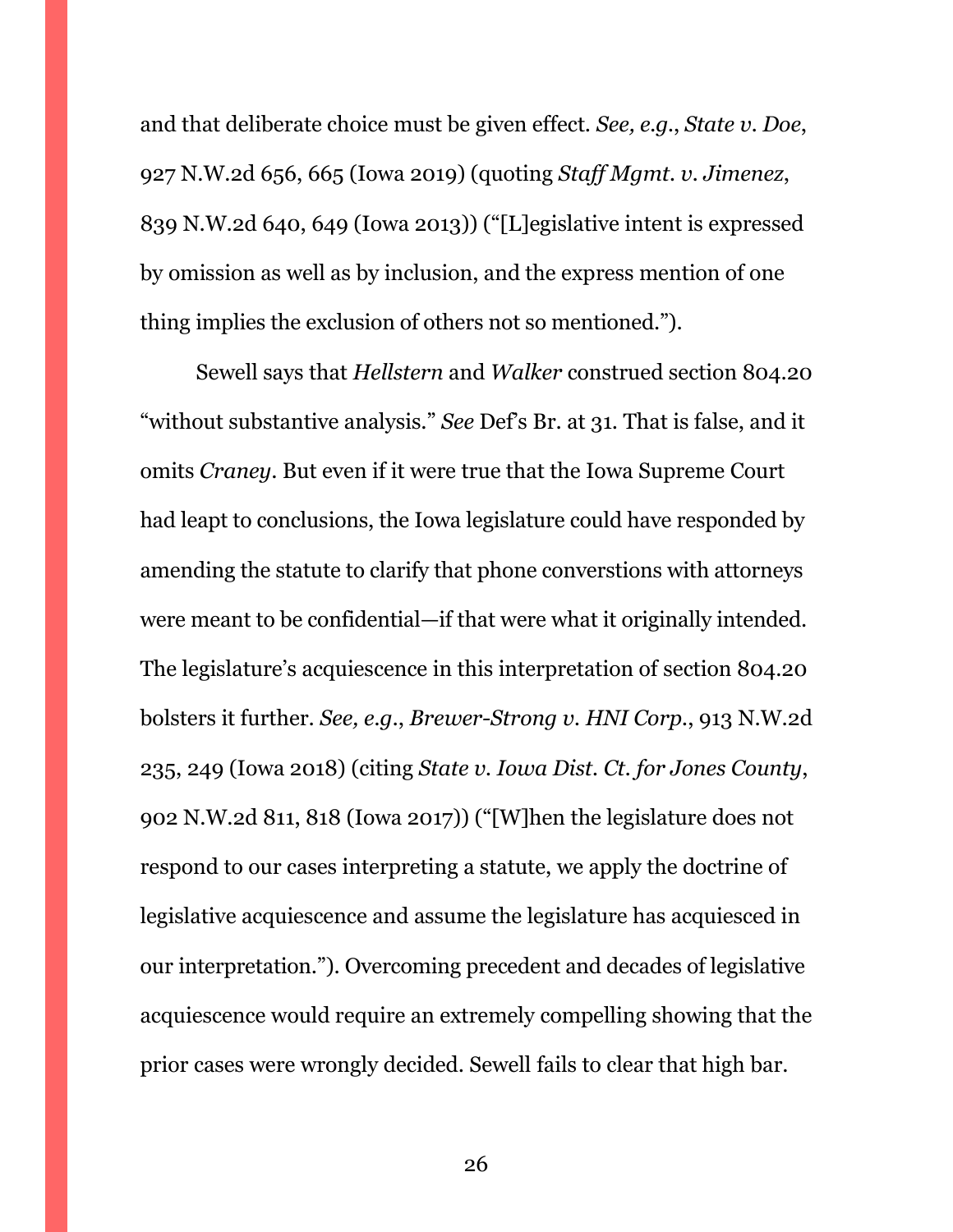# <span id="page-26-0"></span>**A. Phone calls are "made" for the duration of the conversation, not just when a number is dialed.**

Sewell argues that the plain language of section 804.20 requires confidentiality in attorney-client conversations, because requiring that calls must be "made in the presence of the person having custody" only requires the officer to be present while the phone number is dialed. *See* Def's Br. at 32–33. Constraining the definition of what it means to "make" a phone call would have nonsensical results, when applied to the remainder of the statute. Officers must allow arrestees to "make a reasonable number of telephone calls as may be required to secure an attorney." *See* Iowa Code § 804.20. That surely envisions more than dialing a reasonable amount of phone numbers. If each phone call was terminated by the officer at the moment when it was answered, nobody would pretend that permitting that arrestee to dial all of those phone numbers meant that he had been allowed to "make" phone calls. *See, e.g.*, *Haun v. Crystal*, 462 N.W.2d 304, 306 (Iowa Ct. App. 1990) (noting that section 804.20 "is ordinarily satisfied if the arrestee is permitted to make a phone call to his or her attorney," but finding that section 804.20 was violated when the officer demanded that the arrestee make his implied-consent testing decision while he was still expecting his attorney to call back to continue their conversation);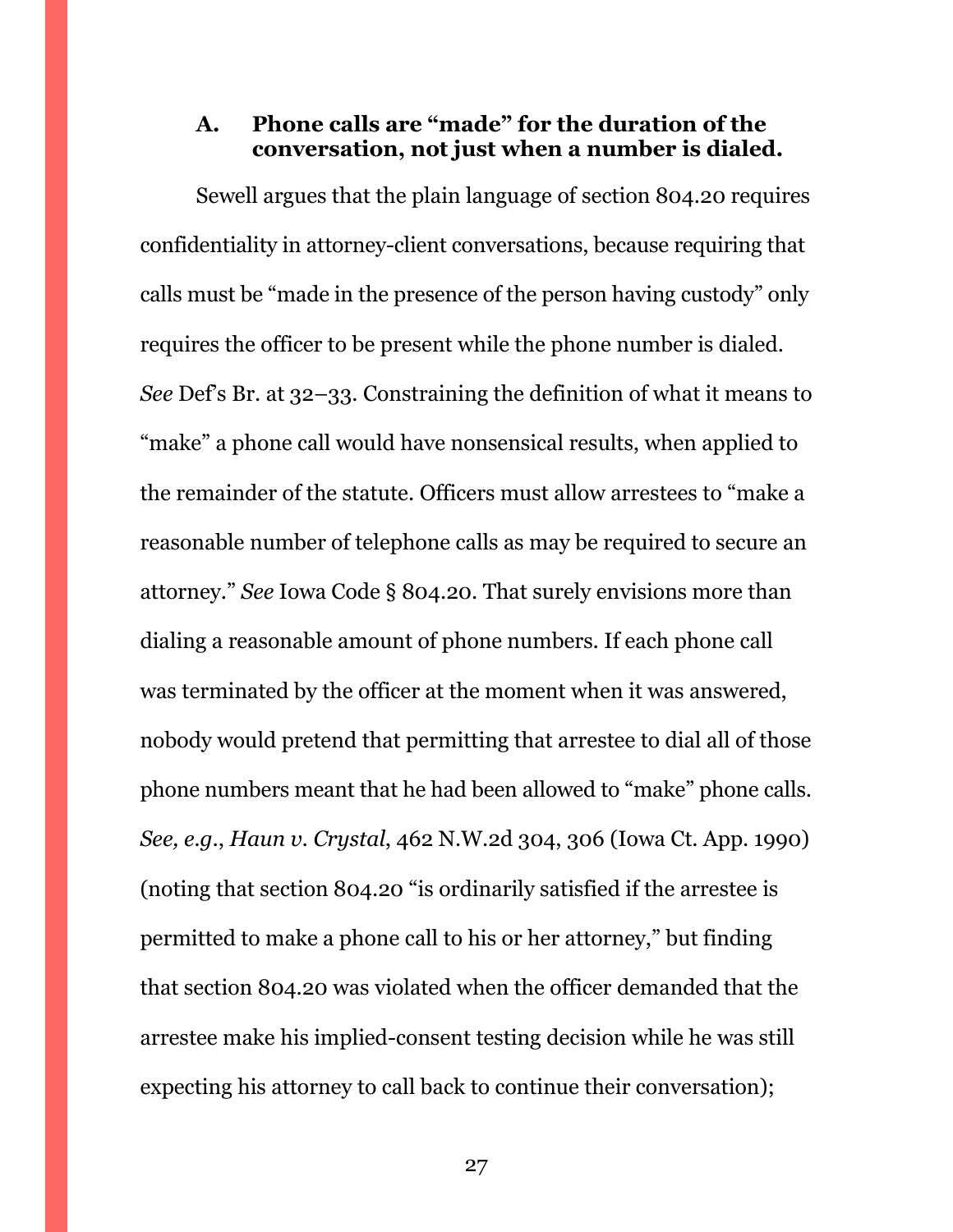*State v. Pettengill*, No. 08–1735, 2009 WL 3086586, at \*3–4 (Iowa Ct. App. Sept. 17, 2009) (finding section 804.20 was violated because an officer "terminate[d] the defendant's middle-of-the-night phone call to her father involuntarily after fifteen minutes").

Sewell argues that interpreting section 804.20 to mean that officers should only remain present while the phone number is dialed (and then leave) solves the "practical problems" identified in *Senn*. *See* Def's Br. at 33 (citing *Senn*, 882 N.W.2d at 31). *Senn*'s discussion of "practical problems" is mostly about complications that would arise if Article I, Section 10 were interpreted to guarantee a right to counsel during the implied-consent stage (which will come up later). *See Senn*, 882 N.W.2d at 31. But it also noted that "section 804.20 applies to all detainees, not just motorists suspected of impaired driving"—and any statutory right to confidential phone calls would also be available in other contexts where arrestees might "inform confederates to flee or get rid of evidence." *See id.* Being in the room while the arrestee dials a phone number would not enable an officer to prevent that mischief (or respond to it), especially if the officer would have no real way to verify whether the person who answers the phone is an attorney (and even an attorney might facilitate a request for a three-way call).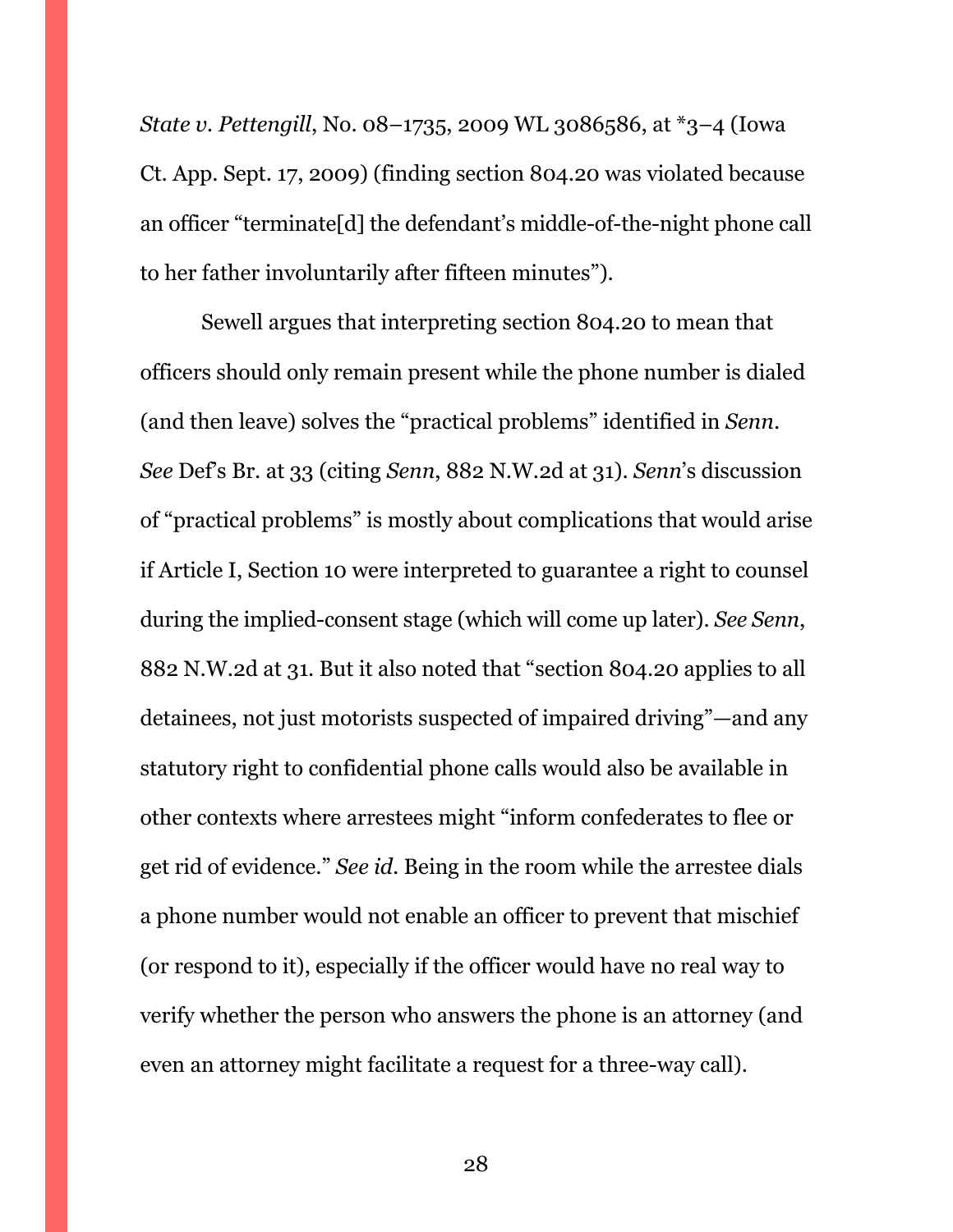Finally, if "made" meant "dialed," it would be absurd to specify that "[i]f [the arrestee] is intoxicated, or a person under eighteen years of age, the call may be made by the person having custody." *See* Iowa Code § 804.20. If that authorized the officer to do nothing more than dial the phone number, then any arrestees who are too intoxicated to communicate (or who face youth-related impediments) may be unable to arrange for a consultation. *See, e.g.*, *State v. Heffron*, No. 02–1827, 2003 WL 21543823, at \*1–2 (Iowa Ct. App. July 10, 2003) (rejecting challenge to officer's decision to make calls on arrestee's behalf, and noting that the officer "used the speaker phone so that Heffron could hear the recorded message on [the attorney's] answering machines").

The language in section 804.20 that requires officers to be present while a phone call is "made" is not amenable to the reading that Sewell prefers, where officers would supervise dialing and then leave the room. The Iowa Supreme Court has interpreted it to require officers to remain present *during* those calls, which means that those conversations cannot be privileged or confidential. *See Hellstern*, 856 N.W.2d at 360; *Craney*, 347 N.W.2d at 678–79. Sewell's interpretation would render other parts of the statute meaningless or ineffectual, and it would create opportunities for malfeasance. It should be rejected.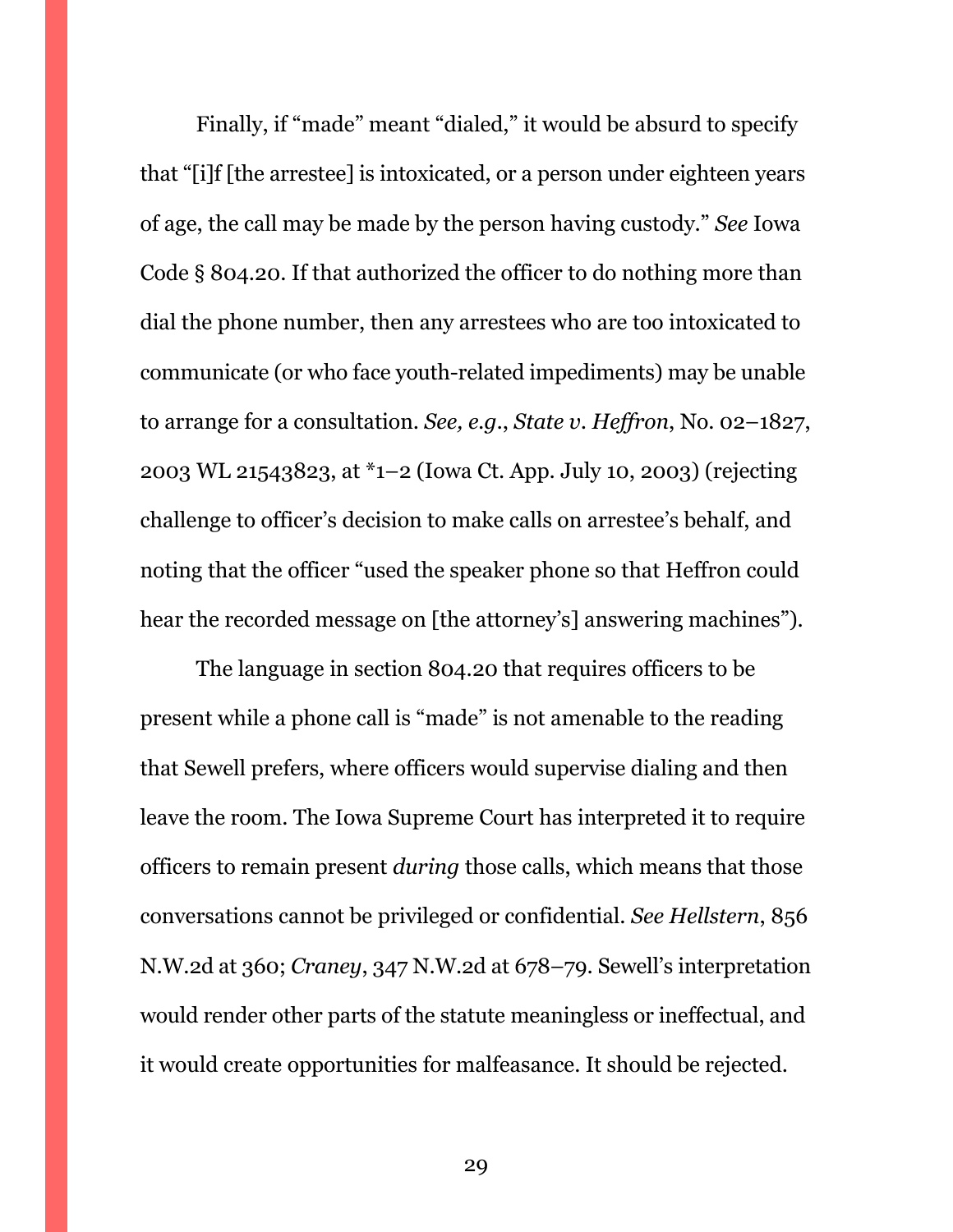# <span id="page-29-0"></span>**B. Section 804.20 unambiguously specifies that any in-person consultations should be confidential. Phone consultations receive no such protections.**

Sewell argues that construing section 804.20 to create a right to a private phone call with an attorney would allow the contents of those conversations to be protected by attorney-client privilege. *See*  Def's Br. at 34–37. Sewell is correct that communications that occur in the presence of a third party cannot be privileged—which is why the language of section 804.20 is such an unmistakable indication of legislative intent that discussions during these calls are not protected by attorney-client privilege. *See, e.g.*, *Craney*, 347 N.W.2d at 678–79 (explaining that phone calls under section 804.20 "are not intended to be confidential as is shown by the provision that they are to be made in the presence of the custodian"). Sewell's argument that protections for attorney-client privilege are well-established (at common law and in section 622.10) cannot overcome the straightforward language in section 804.20 that requires officers to take action that forecloses any expectation of confidentiality or privilege in post-arrest phone calls. The effect of that requirement on claims of privilege is so obvious that the legislature must have foreseen this result—and must have enacted this special provision with the intent to achieve it. *See* Iowa Code § 4.7.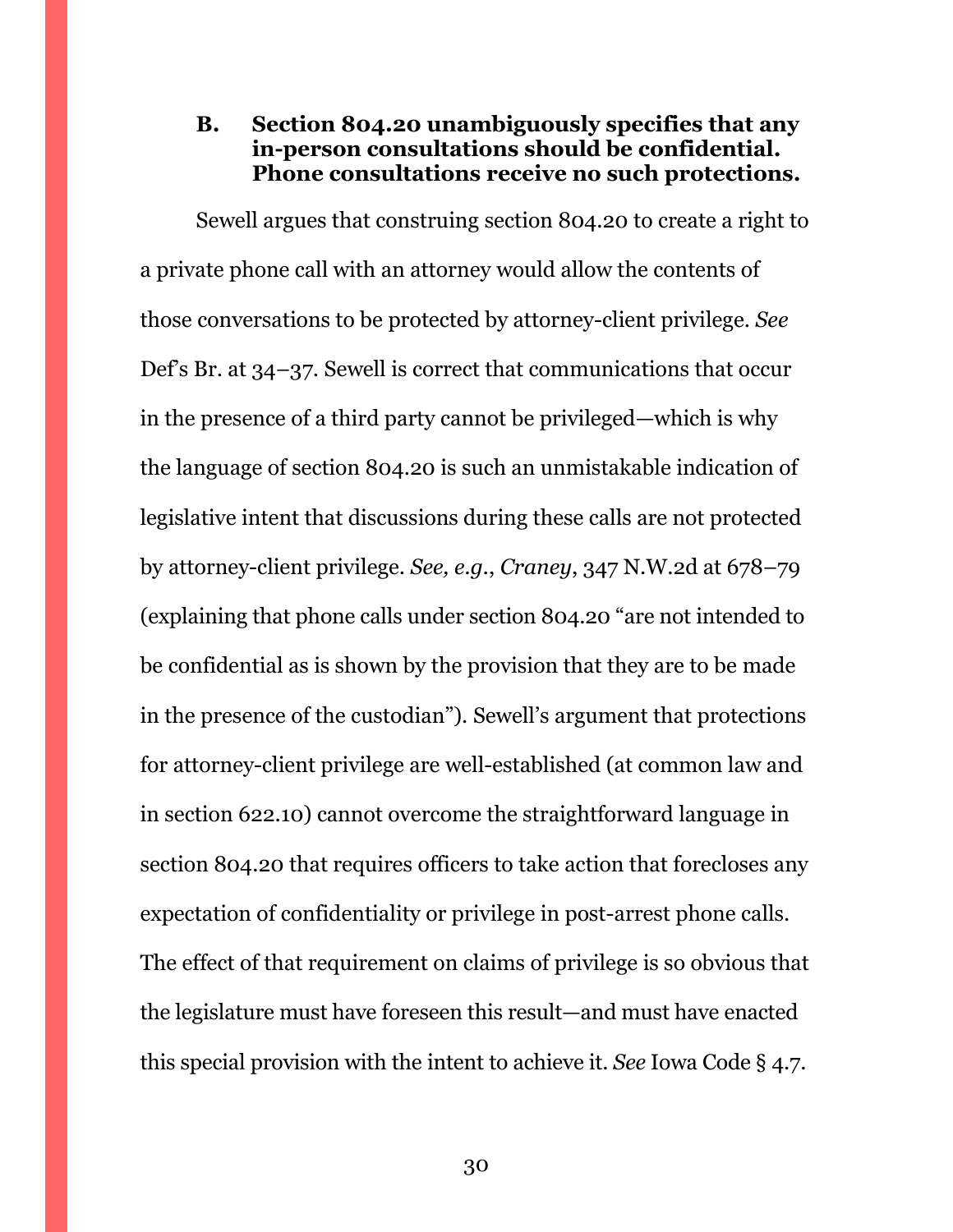Section 804.20 provides that post-arrest conversations with counsel are confidential (and may be privileged) if they are "at the jail or other place of custody"—but not if they occur over the phone. *See*  Iowa Code § 804.20. Sewell argues that "state and federal statutory protections accompanying telephonic communications" criminalize recording these phone calls. *See* Def's Br. at 37–38. Even if that were true, it could not establish that Deputy Grimmus should have ignored his statutory duty to be present under section 804.20, which means that it could not establish that Sewell had a right to a confidential or privileged consultation over the phone. *See Craney*, 347 N.W.2d at 678–79. Moreover, as the district court noted, the provision of the Iowa Code that defines and criminalizes electronic eavesdropping "specifically exempts from the criminal penalty set out in that section a person who is openly present, listening to a communication and recording the communication." *See* Ruling (11/15/19) at 13; App. 52 (citing Iowa Code  $\S 727.8(3)(a)$ ). Deputy Grimmus could not have violated this statute because he was openly present during this call. Indeed, section 804.20 might be best understood as requiring officer presence for the purpose of making it clear to arrestees that they have no expectation of confidentiality or privilege during post-arrest calls.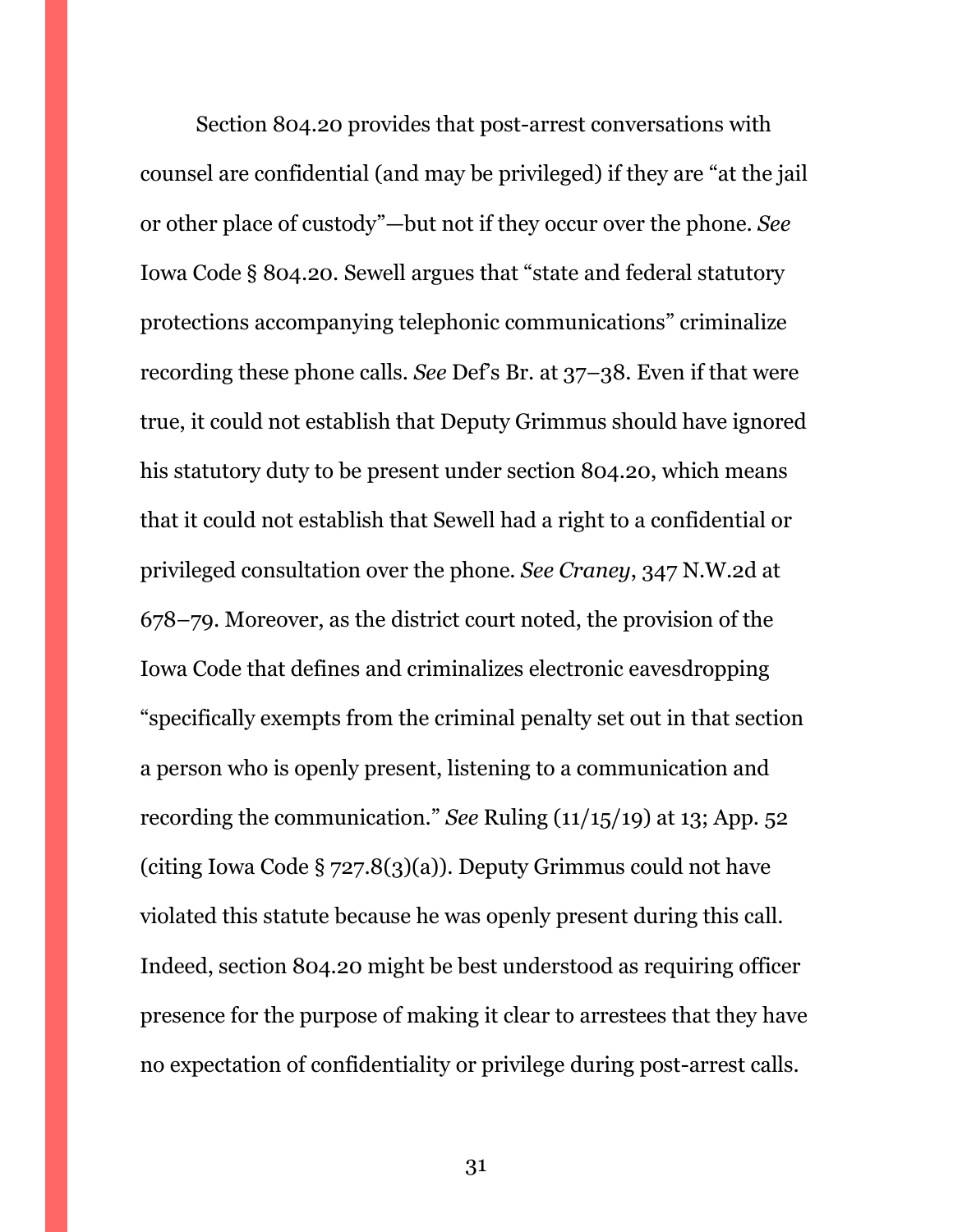Sewell also argues that recording these calls is a violation of chapter 808 and 18 U.S.C. § 2511—but *State v. Fox* considered and rejected identical arguments:

Section 808B.1 defines the terms used in the chapter and tracks the language contained in 18 U.S.C. §§ 2510-20. Section 808B.1(4)(a) provides that no violation occurs when an electronic, mechanical or other device is "used ... by an investigative or law enforcement officer in the ordinary course of the officer's duties." This exception is applicable here. The deputy sheriff was a law enforcement officer acting in the ordinary course of his duties.

*State v. Fox*, 493 N.W.2d 829, 831 (Iowa 1992). Sewell argues that *Fox* is inapplicable because subsequent amendments to section 808B.2 abrogated the exception that previously allowed law enforcement to record communications "in the ordinary course of [their] duties." *See*  Def's Br. at 38–39 (quoting *Fox*, 493 N.W.2d at 831). Sewell's claim is false. *Fox* was quoting section 808B.1(4)(a), which was renumbered not abrogated. *See* Iowa Code § 808B.1(5)(a)(2) (excluding equipment that is being used "by an investigative or law enforcement officer in the ordinary course of the officer's duties" from the definition of an intercepting "device"). Section 808B.1(5) still excludes this system from its definition of a "device," which means that using it cannot qualify as "intercepting" a communication under section 808B.1(6), and it does not violate section 808B.2. *See* Iowa Code §§ 808B.1(6),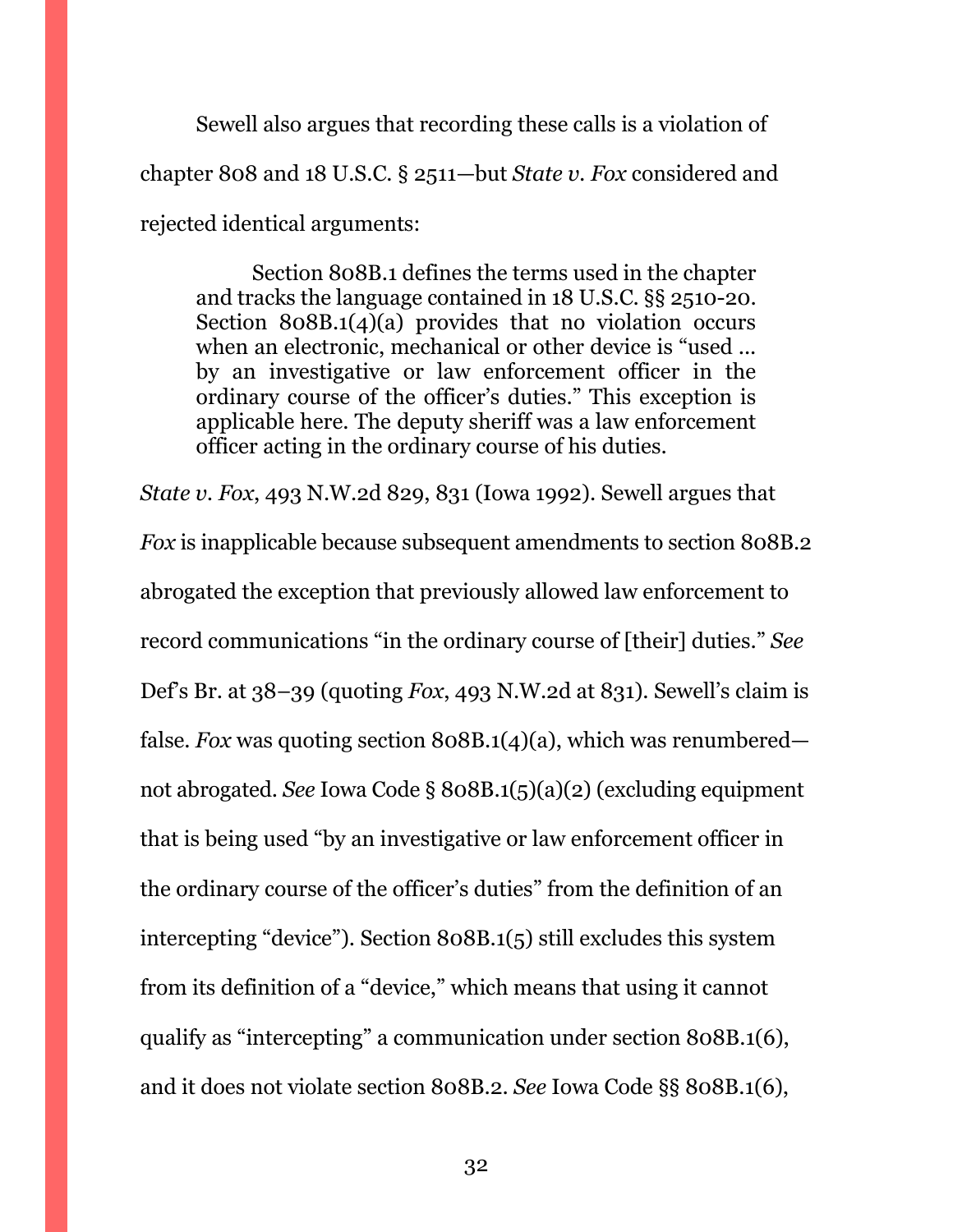808B.2(1). These provisions of chapter 808B are modeled after the federal law that defines a similar crime, which still contains the same exception. *See* 18 U.S.C. § 2510(5)(a)(ii) (exempting any equipment that is "being used . . . by an investigative or law enforcement officer in the ordinary course of his duties" from the definition of "device"); *accord* 18 U.S.C.  $\S$  2510(4), 2511(1). The legislation that Sewell cites did not abrogate *Fox*—it does not even touch the operative language. *Compare* Def's Br. at 39, *with* 1999 Iowa Acts ch. 78, §§ 1–5.

Sewell's attempt to establish a violation of section 804.20 is foreclosed by Iowa precedent and subsequent legislative acquiescence. Deputy Grimmus was required to remain present while Sewell made his phone calls, which foreclosed any confidentiality or privilege. If Sewell had contacted a local attorney who came to the county jail, then he would have been entitled to a confidential consultation. But that did not happen, and the statute is very clear: there is no right to a confidential or privileged consultation over the phone. *See Hellstern*, 856 N.W.2d at 360; *Craney*, 347 N.W.2d at 678–79. No amount of "practical considerations" can usurp the legislature's role in defining the scope of the limited statutory right that it wrote into existence. Therefore, Sewell cannot establish any violation of section 804.20.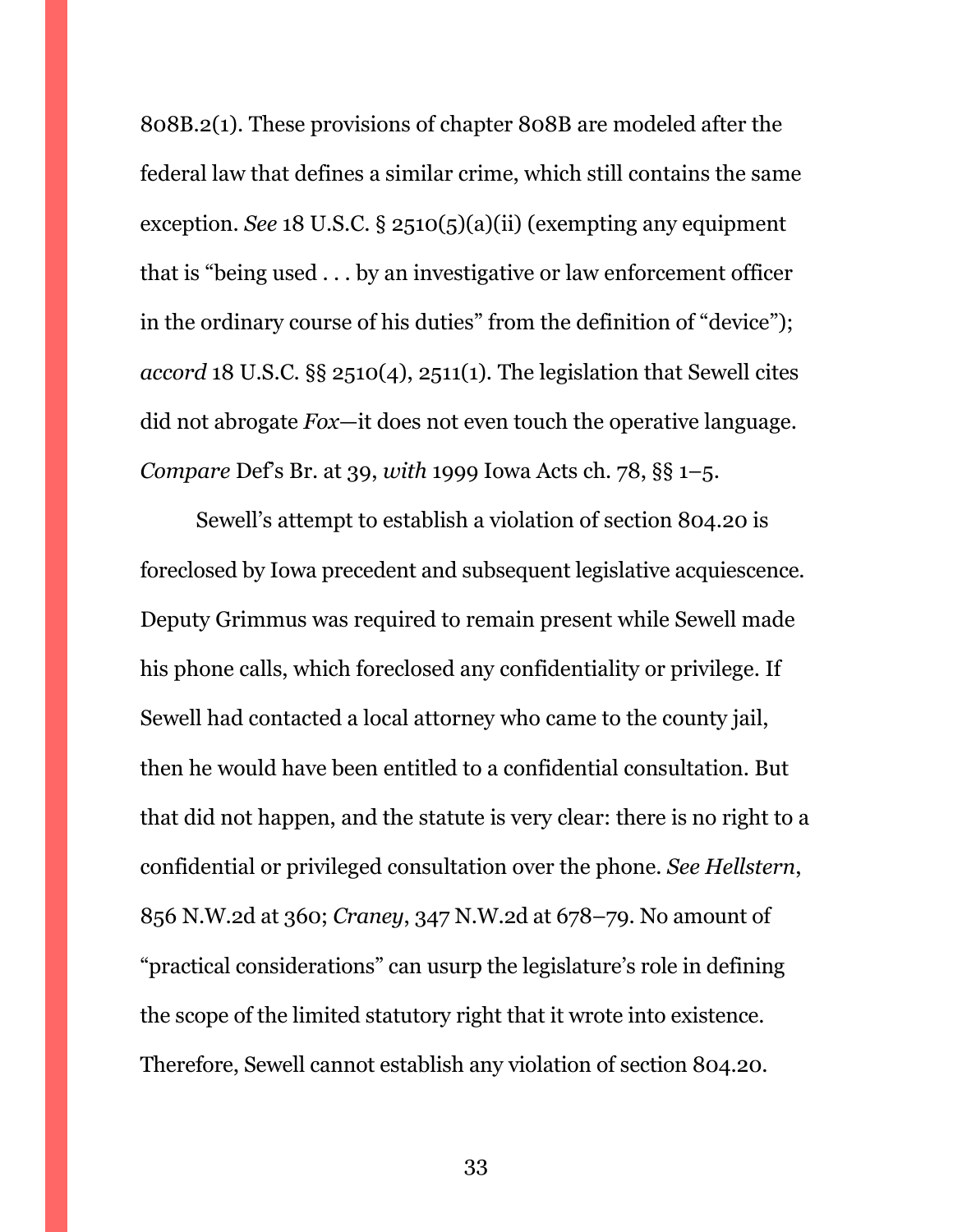## <span id="page-33-0"></span>**II. During the implied-consent stage, Sewell did not have a right to counsel under Article I, Section 10.**

#### **Preservation of Error**

Sewell raised this challenge in his motion to suppress, and the district court rejected it. *See* MTS (4/10/19) at 3; App. 35; Ruling (11/15/19) at 10; App. 49. That ruling preserved error. *See Lamasters*, 821 N.W.2d at 864.

#### **Standard of Review**

"Constitutional issues are reviewed de novo, but when there is no factual dispute, review is for correction of errors at law." *See State v. Young*, 863 N.W.2d 249, 252 (Iowa 2015). Iowa courts interpret the Iowa Constitution through "exercise of [their] best, independent judgment of the proper parameters of state constitutional commands." *See State v. Coffman*, 914 N.W.2d 240, 254 (Iowa 2018) (quoting *State v. Short*, 851 N.W.2d 474, 490 (Iowa 2014)).

#### **Merits**

Sewell argues that refusing to allow him to make a confidential phone call to Lindholm violated his right to counsel under Article I, Section 10. *See* Def's Br. at 52–68. This is the same claim that divided the Iowa Supreme Court in *Senn*—but subsequent decisions in *Green* and *Ruiz* have made it clear that the *Senn* plurality was correct.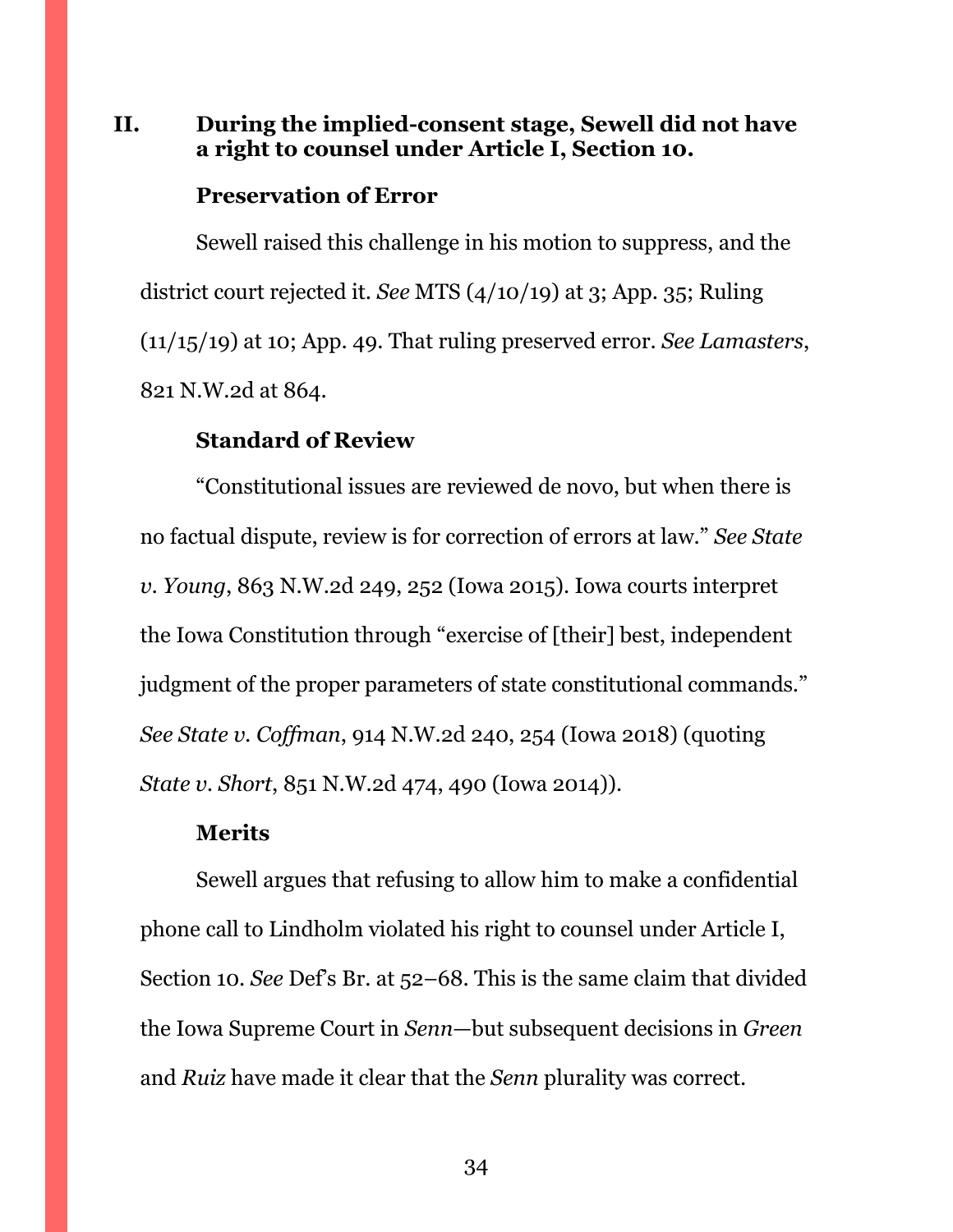# <span id="page-34-0"></span>**A. An OWI investigation is not yet a "prosecution," nor is it a case involving life or liberty.**

Sewell concedes that, under the Sixth Amendment, a right to counsel does not attach until the formal prosecution begins (which is also the point where the defendant becomes "the accused"). *See* Def's Br. at 54–55. Sewell argues that Article I, Section 10 has additional language that broadens its application beyond criminal prosecutions, to "cases involving life or liberty." *See* IOWA CONST. ART.I, § 10. But he glosses over the relevant historical record that establishes that this additional language was only included to extend these trial rights to anyone who was "accused" under the Fugitive Slave Act, which was considered a summary civil proceeding (not a criminal prosecution). *See Senn*, 882 N.W.2d at 12–16. There is neither any textual basis nor any historical support for extending this constitutional right to counsel under Article I, Section 10 to anything that precedes the initiation of formal proceedings. "The framers consistently and exclusively focused on the rights of persons who had already entered the court system. The historical record for article I, section 10 shows that the framers intended the right to counsel to apply only after pleadings have been filed in court to commence a case or criminal proceeding." *See id.* at 16. Other rights may apply before that point, but this is not one of them.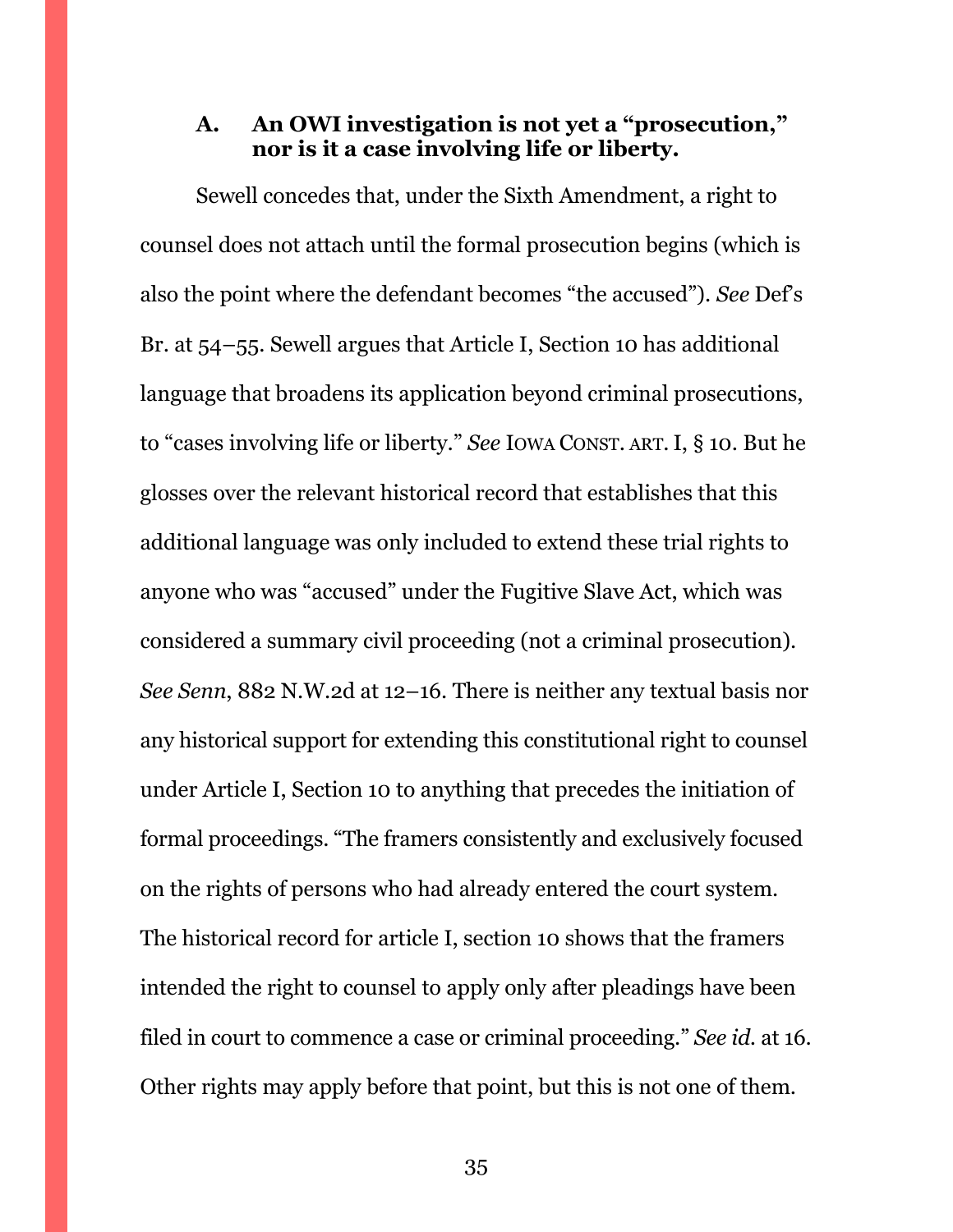*Green* recognized that, whatever ambiguity might arise in determining whether a *different* type of dispute is a "case involving life or liberty" for the purposes of Article I, Section 10, that is not a problem in criminal cases. That is because, for criminal cases, the text of Article I, Section 10 imposes the same requirements that are found in the Sixth Amendment: the rights described are only applicable to a "criminal prosecution" and only vest in "the accused." *See Green*, 896 N.W.2d at 775 n.1 ("The State's 'case' against Green is a criminal one. There must be a prosecution before the Iowa Constitution will provide him a right to counsel."). Although Sewell was under arrest and was the subject of an OWI investigation, that is not equivalent to being *accused* and *prosecuted* in a way that triggers Article I, Section 10. "The adversarial process that gives rise to the right to counsel includes the accusatory stage, but excludes the investigatory stage." *See id.* at 779; *accord Ruiz*, 912 N.W.2d at 441 (noting "the person claiming the right to counsel must be an 'accused' in either a criminal prosecution or a case involving that person's life or liberty").

The *Senn* dissenters called this interpretation "crabbed" and said the plurality's recounting of the published records of the debates over the drafting of Article I, Section 10 was "factually inaccurate."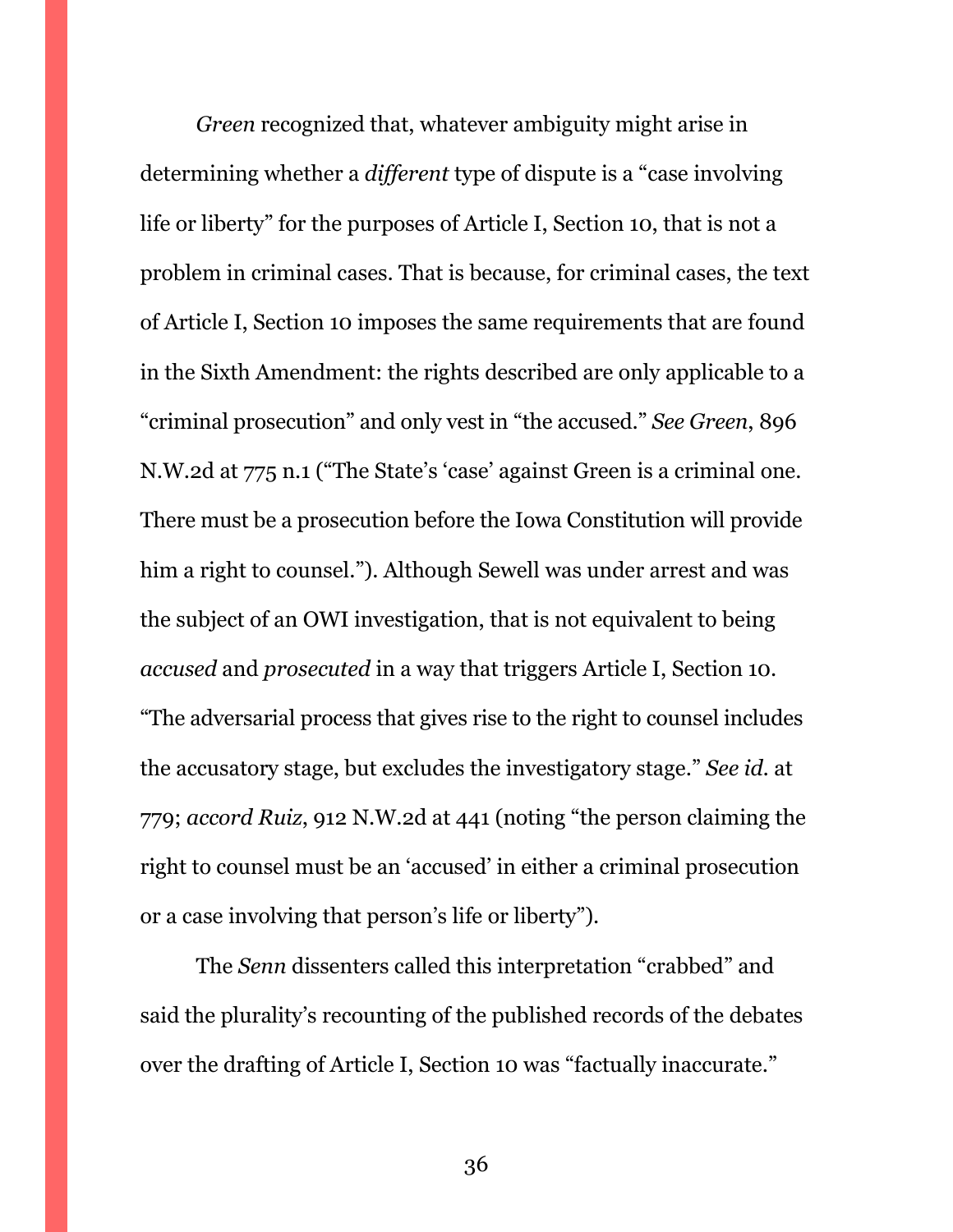*See Senn*, 882 N.W.2d at 33 (Wiggins, J., dissenting). But the dissent catalogued the very same concerns that the plurality identified as the impetus for including that additional language in Article I, Section 10: the drafters wanted the same "criminal procedural protections" that applied in criminal prosecutions to be available to anyone accused of being a fugitive slave, whose life and liberty would be at stake in these "summary proceedings" that were notorious for "lack of due process" and "weak evidentiary standards." *See id.* at 36–40; *accord Senn*, 882 N.W.2d at 15 (plurality opinion) (quoting *In re Johnson*, 257 N.W.2d 47, 54 (Iowa 1977) (McCormick, J, concurring specially)) (explaining it was clear "from the convention record" that this specific clause was added to Article I, Section 10 "to nullify the Fugitive Slave Act by giving persons accused as escaped slaves the right to jury trial in Iowa"). The goal was not to broaden protections for criminal defendants—rather, the goal was to take *the same* constitutional protections that would be guaranteed under the Sixth Amendment, and make them available to anyone facing an analogous judicial or quasi-judicial proceeding (even if that proceeding could not be categorized as a criminal prosecution). This intention was not cloaked in subtext or allegory—it was expressly stated by the delegate who defended the addition of this clause: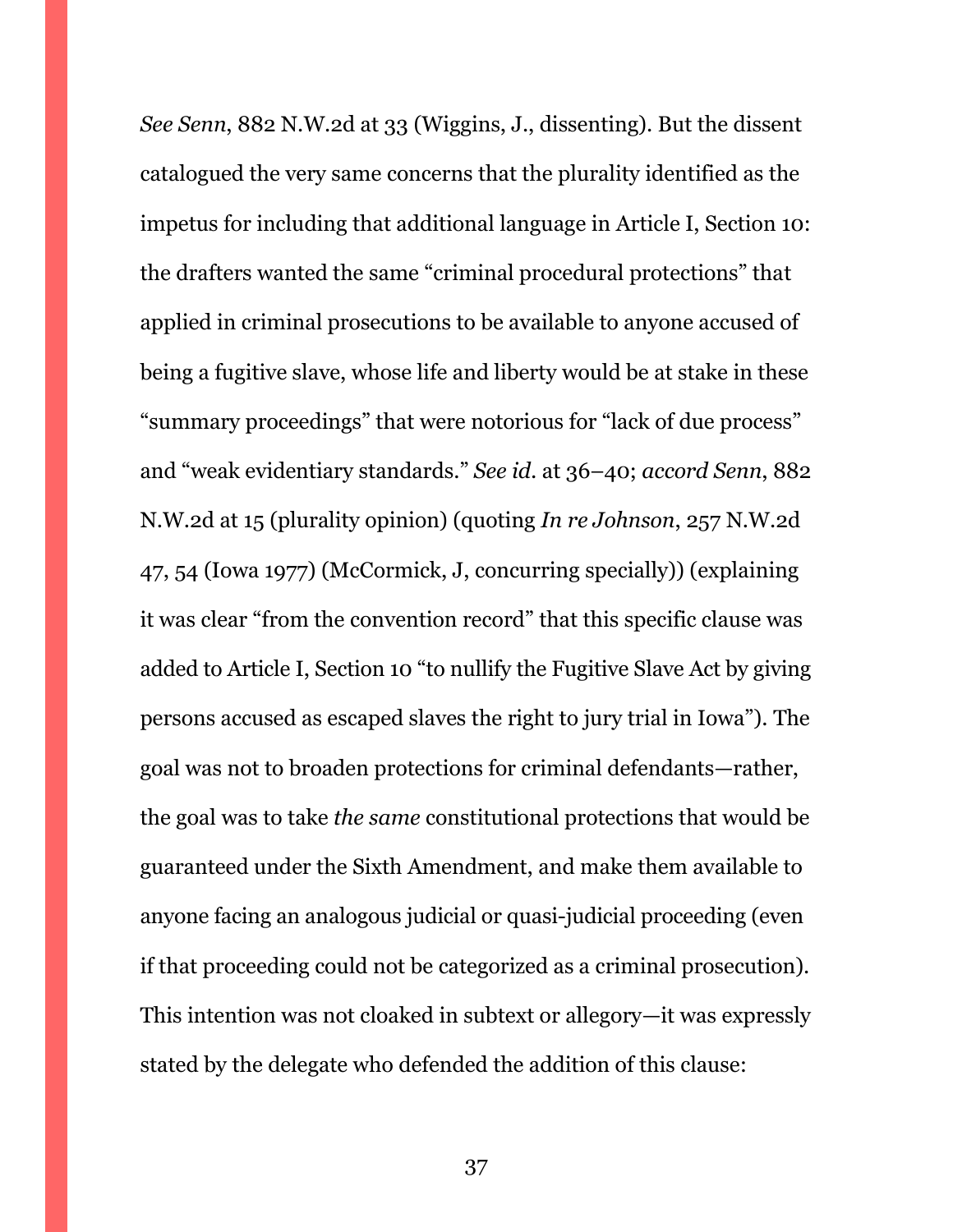I hold that unless we have the right to make a constitution which will secure to me the right of jury trial, if I am claimed as a fugitive slave, without that right we are not a sovereign people. Without that right we cannot protect every individual member of society.

*See* THE DEBATES OF THE CONSTITUTIONAL CONVENTION OF THE STATE OF IOWA 736–37 (W. Blair Lord rep., 1857) [hereinafter THE DEBATES]. This additional language was about slavery, "contradistinguished from criminal law, and disconnected from any proceedings in the enforcement of the criminal law of the State." *See id.* at 653.

The *Senn* dissent took a different view of the historical record, but it was a view that the record did not support. That became clear when it asserted that "the framers acknowledged that cases in which individuals have been arrested implicate physical liberty interests sufficient to trigger rights under the 'cases' language of article I, section 10." *See Senn*, 882 N.W.2d at 45 (Wiggins, J., dissenting). While it is true that an *opponent* of adding this clause did mention concerns about the applicability of this clause to people who were "fugitives from justice" in their own state, that was not the thrust of his objection, nor the primary basis for it. His real concern was that "this provision is inserted for the purpose of providing" that anyone accused of being a slave "shall have his trial," and have it in Iowa. *See*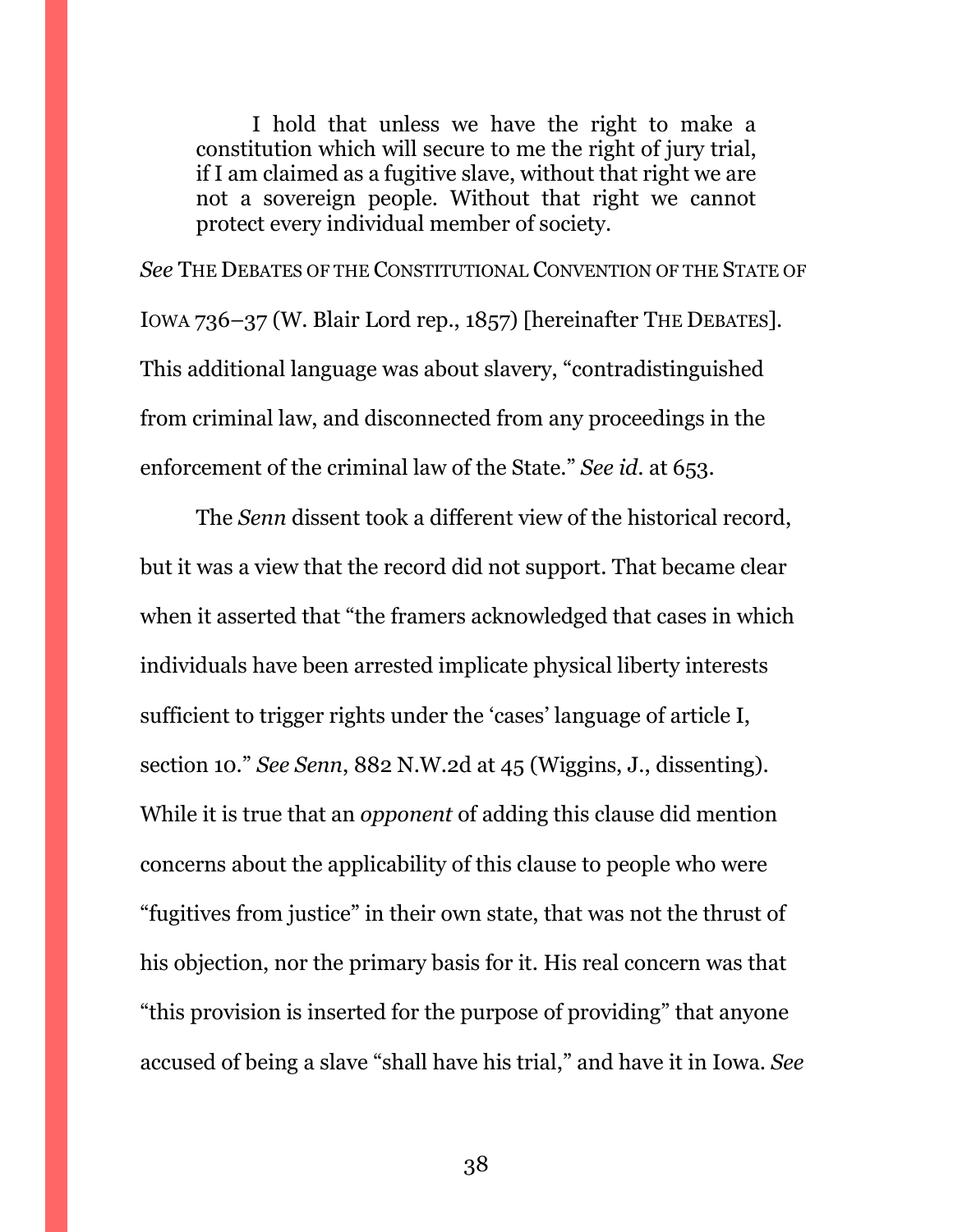THE DEBATES at 736. In response, the delegate who defended the clause embraced that as its principal effect—and *rejected* the suggestion that the arrest of a "fugitive from justice" could ever implicate this clause. *See id.* at 737. He explained that such concerns were baseless because this additional clause "has no reference to [any person] being arrested in preparation for trial," nor would it ever interfere with arrests "for the purpose of examination, to ascertain whether there is proper cause for retaining them until they shall be put upon their final trial." *See id.* And indeed, upon raising those flimsy concerns about arrests, that objector was mocked derisively for "fetching his apprehensions from a great distance" to distract from the "real difficulty" that he had with language that impeded enforcement of the Fugitive Slave Act. *See id.* 

The *Senn* dissent read that exchange and the subsequent pages of debate on this amendment (which pertained exclusively to the impact of this language on the Fugitive Slave Act) and characterized it like this: "the framers acknowledged that cases in which individuals have been arrested implicate physical liberty interests sufficient to trigger rights under the 'cases' language of article I, section 10." *See Senn*, 882 N.W.2d at 45 (Wiggins, J., dissenting). But that was only a bad-faith smokescreen, which the delegates saw through immediately.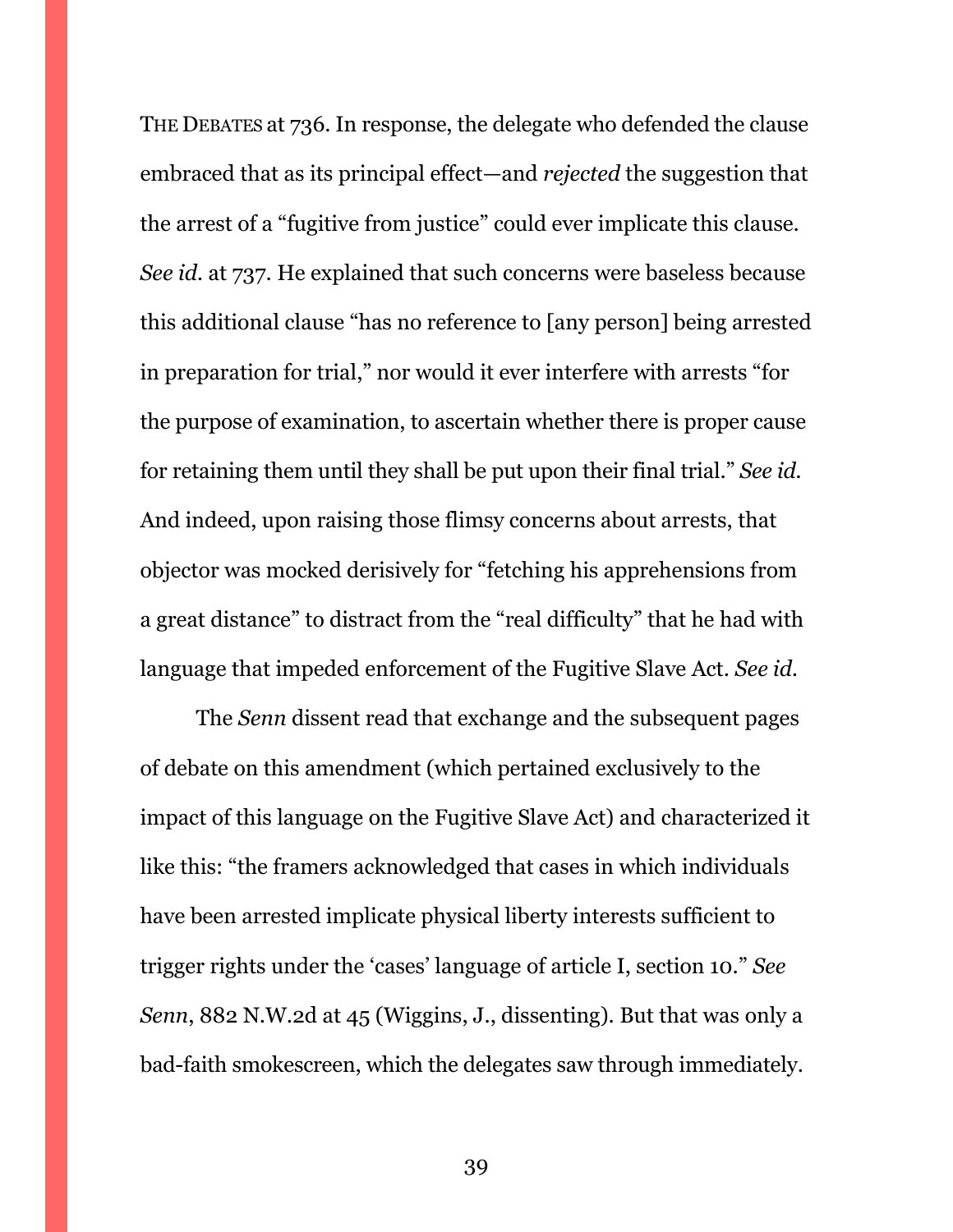*Green* and *Ruiz* adopted the *Senn* plurality's approach, which is consistent with the actual text of Article I, Section 10. *See Ruiz*, 912 N.W.2d at 441; *Green*, 896 N.W.2d at 775 n.1; *cf. Atwood v. Vilsack*, 725 N.W.2d 641, 650–51 (Iowa 2006) (holding Article I, Section 10 "protects only the rights of an 'accused,' not the rights of an individual facing potential civil commitment"). Now, Sewell wants this Court to change course and find a right to counsel under Article I, Section 10 that attaches during implied consent, which precedes the initiation of a prosecution and is properly viewed as part of an OWI investigation.

Sewell argues that he was already "the accused" during this OWI investigation because "[he] had been handcuffed and informed he was being arrested and charged with operating while intoxicated," and "[a]ll that was left was a decision one way or another regarding chemical testing and the formal filing of paperwork with the courts." *See* Def's Br. at 59–60. But arrest, custody, and notification of the grounds for the arrest (and probable charges) are not the same as a formal accusation that commits the State to a prosecution and begins adversarial proceedings. Implied consent is part of the investigation; the results of chemical testing may absolve the arrestee and dissuade the State from prosecuting at all. Vesting those rights in "the accused"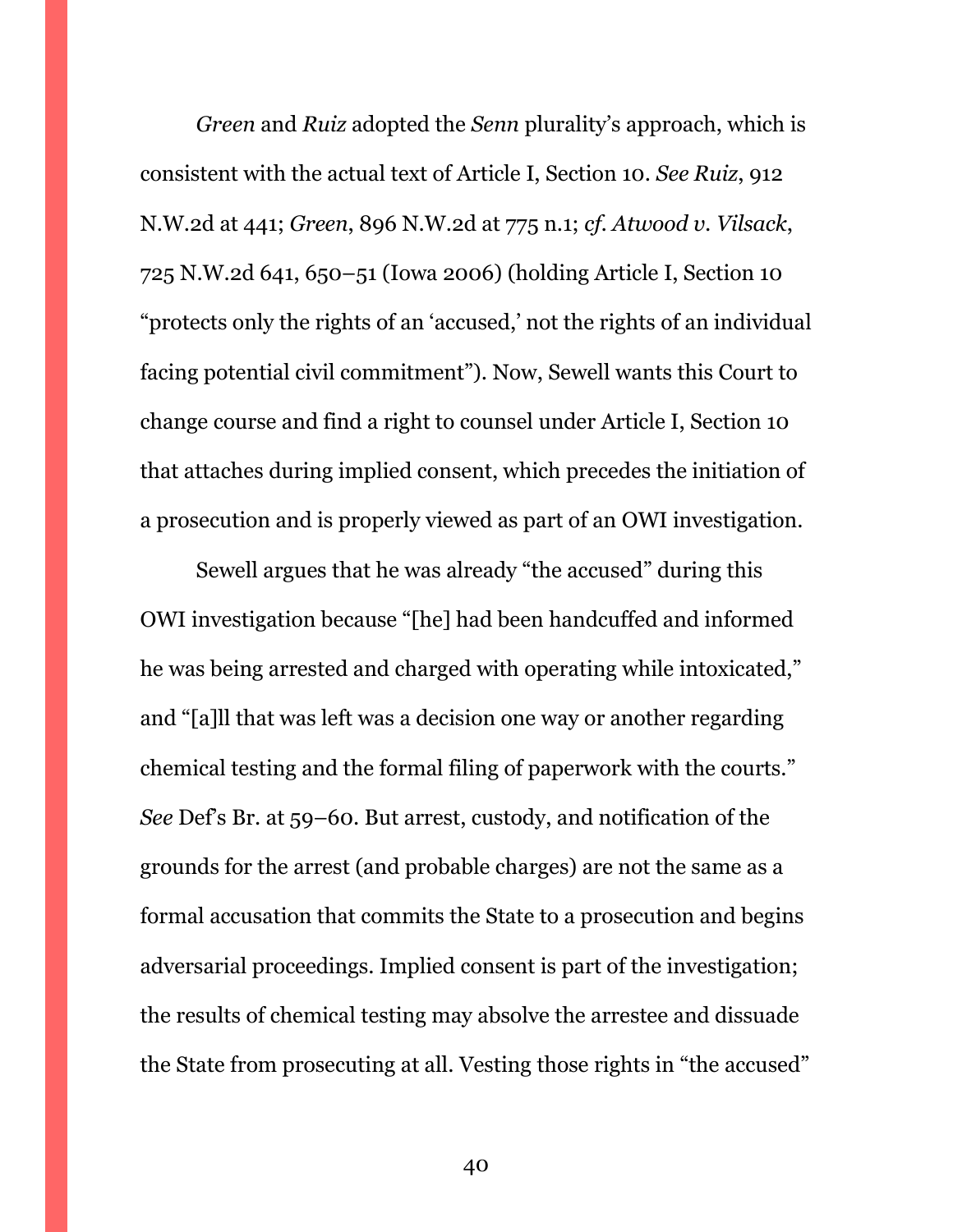shows that "the framers intended to limit the rights therein to persons accused in formal criminal proceedings." *See Senn*, 882 N.W.2d at 9. Indeed, when implied consent only leads to an administrative license revocation proceeding, the right to counsel under Article I, Section 10 never attaches at all. *See Gottschalk v. Sueppel*, 140 N.W.2d 866, 869 (Iowa 1966); *accord Senn*, 882 N.W.2d at 10 & n.6. "It is only once a prosecution is commenced that the imbalance is corrected through the adversary process and through the right to counsel given by article I, section 10." *See Green*, 896 N.W.2d at 779. That right is not triggered by arrest, or by any effort "to investigate and gather evidence." *See id.* Rather, under Iowa law, "a criminal prosecution is commenced upon the filing of the first charging instrument." *See State v. Penn-Kennedy*, 862 N.W.2d 384, 387–88 (Iowa 2015); *accord State v. Williams*, 895 N.W.2d 856, 866–67 (Iowa 2017) (holding that a right to speedy trial under Article I, Section 10 does not attach when arrest is not followed by filing of criminal complaint or appearance before magistrate).

"The State had not filed criminal charges against [Sewell] at the time he was deciding whether to submit to the chemical breath test. Therefore, he was not entitled to counsel under article I, section 10." *See Senn*, 882 N.W.2d at 12; *accord Green*, 896 N.W.2d at 776–79.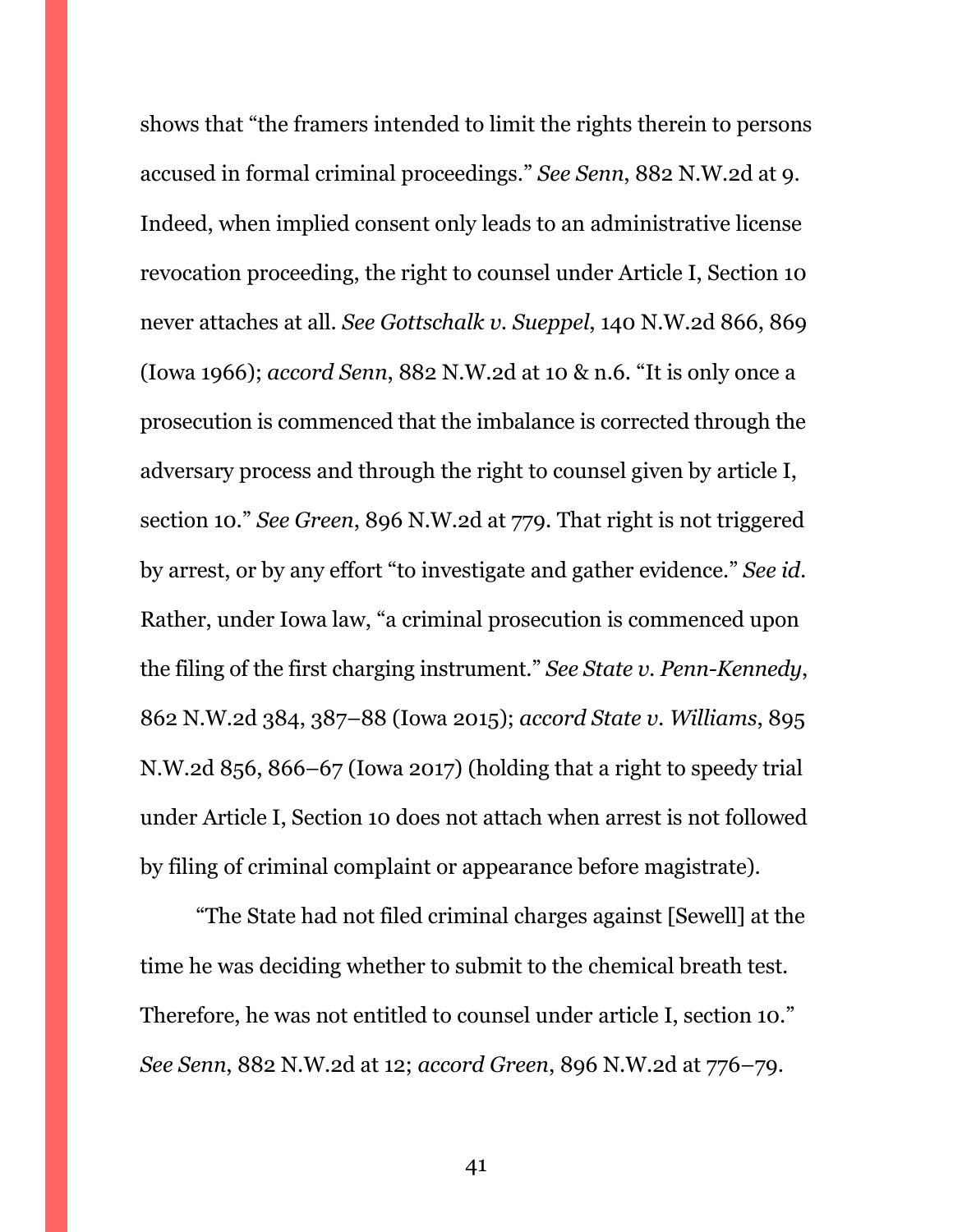# <span id="page-41-0"></span>**B. Without a constitutional right to counsel under Article I, Section 10, there is nothing to "invoke" to demand a confidential phone call, in violation of the plain language of section 804.20.**

Sewell argues that "[e]ven if the constitutional right to counsel may not have attached under article I, section 10," he could demand a confidential phone call because "an arrestee may still invoke that right before formal charging paperwork being filed in the courts." *See* Def's Br. at 64–68. This argument is based on *Escobedo v. Illinois*, and on analogous Iowa cases that inferred the existence of a right to counsel that could be invoked by an arrestee during a custodial interrogation, before the landmark decision in *Miranda v. Arizona* established that the Fifth Amendment provides a right to counsel during interrogation. *See Escobedo v. Illinois*, 378 U.S. 478, 486–92 (1964); *State v. Stump*, 119 N.W.2d 210, 215–17 (Iowa 1963). Sewell would be correct that he could demand counsel before attachment of a right to counsel under the Sixth Amendment or under Article I, Section 10, if this had been a custodial interrogation—but it was not an interrogation. *See State v. Stroud*, 314 N.W.2d 437, 438–39 (Iowa 1982); *State v. Epperson*, 264 N.W.2d 753, 755–56 & n.1 (Iowa 1978); *Vietor*, 261 N.W.2d at 829–30; *Swenumson v. Iowa Dept. of Public Safety*, 210 N.W.2d 660, 662–63 (Iowa 1973). The implied consent procedure is not an interrogation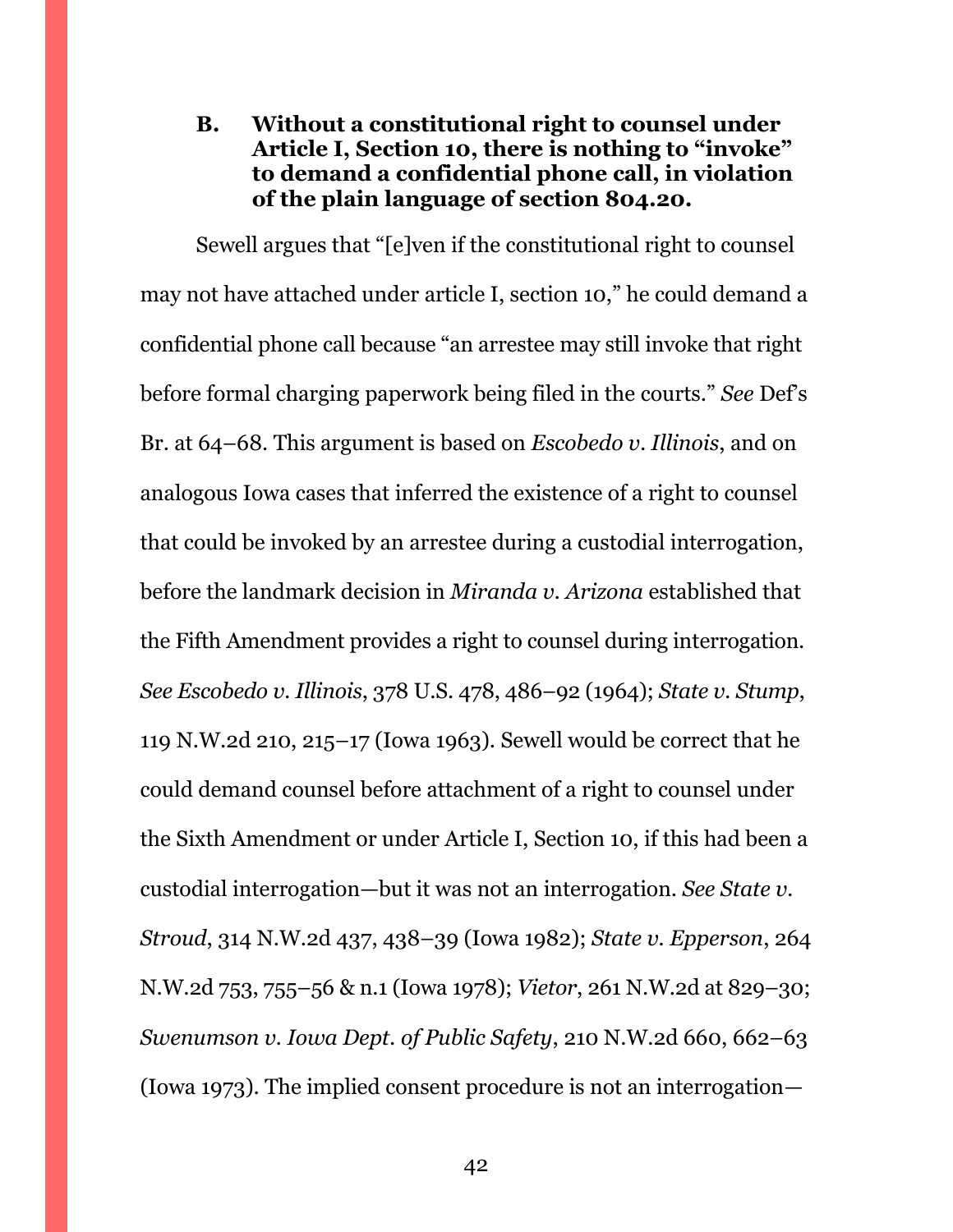it is an investigation. Evidence from a chemical test (or from refusal) would be "neither [the arrestee]'s testimony nor evidence relating to some communicative act or writing by the petitioner," so "the values behind the Fifth Amendment are not hindered when the state offers a suspect the choice of submitting to the blood-alcohol test or having his refusal used against him." *See Schmerber v. California*, 384 U.S. 757, 762–65 (1966); *South Dakota v. Neville*, 459 U.S. 553, 564 n.15 (1983) ("In the context of an arrest for driving while intoxicated, a police inquiry of whether the suspect will take a blood-alcohol test is not an interrogation within the meaning of *Miranda*.").

Sewell could have invoked a right to counsel to put a stop to any custodial interrogation, but he could not invoke a right to counsel to suspend implied consent procedures—that would defeat the purpose of requiring OWI arrestees to make a chemical testing decision within the applicable two-hour timeframe, through "sabotage by delay." *See Vietor*, 261 N.W.2d at 831. This was one of the "practical problems" that *Senn* identified, undermining any constitutional right to counsel during implied consent: if there were a constitutional right to counsel at that stage, officers would need to provide counsel for each arrestee within the two-hour window, and it would be nearly impossible to get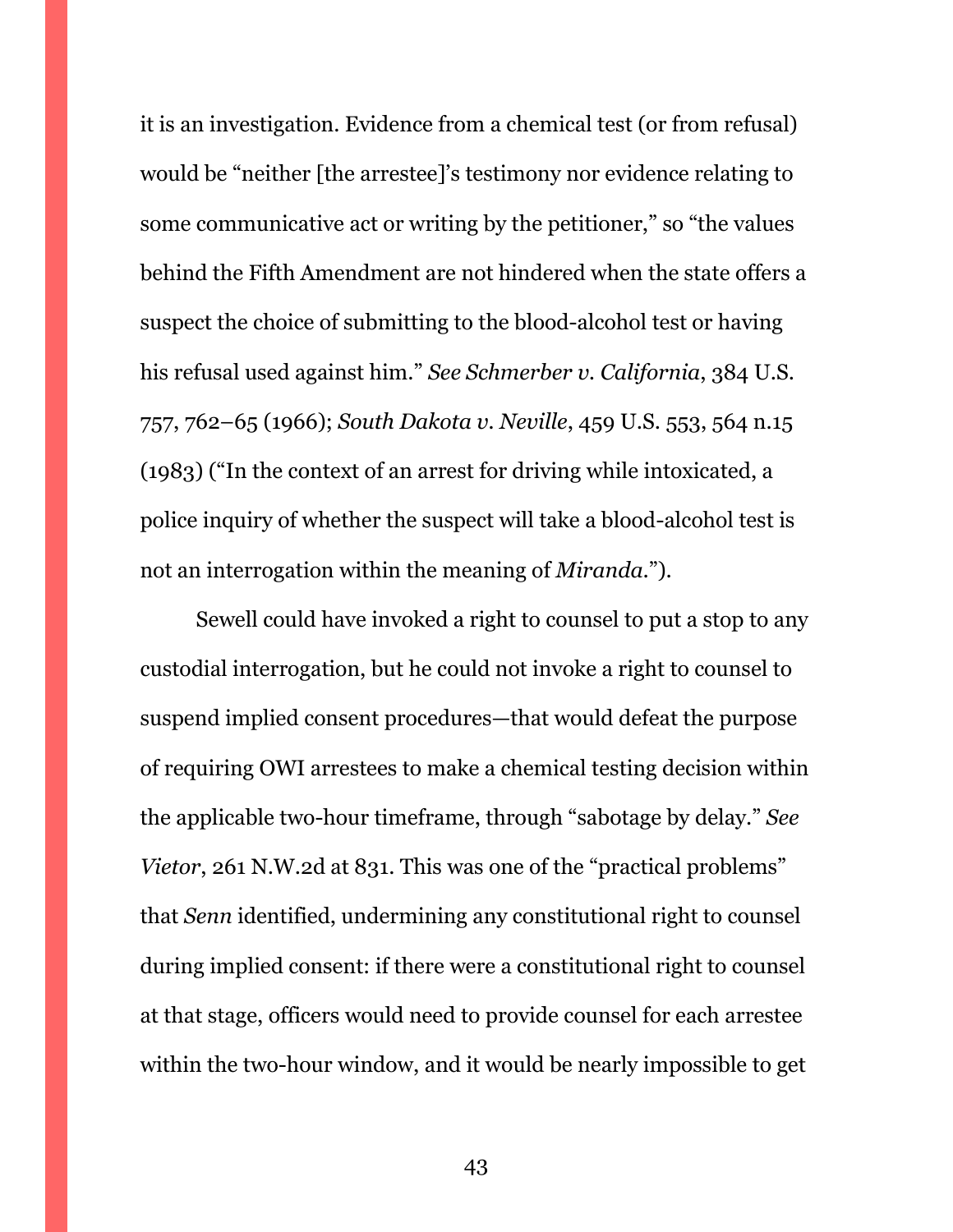either a chemical test result or test refusal within that timeframe in any of Iowa's rural counties. *See Senn*, 882 N.W.2d at 31 ("It simply is infeasible to assure indigent motorists statewide that lawyers will be available at government expense at any time of the day or night to advise them whether to submit to the breath test."). This would be especially susceptible to manipulation if the arrestee knew to select counsel who would need to drive from a far-flung corner of the State to make in-person observations of the arrestee's condition—just as Sewell selected Lindholm, and declined to consider local attorneys when he discovered that Lindholm was too far away to arrive in time. *See* MTS Tr. 10:25–11:16; MTS Tr. 67:21–68:18.

This is not a situation where an officer was asking questions, seeking testimonial answers—rather, this is a situation where Sewell faced a time-sensitive decision about whether to take the breath test and provide the chemical sample, or accept consequences of revoking his implied consent and refusing the test. Any right to counsel that Sewell could invoke to put a stop to interrogation was inapplicable, and the availability of such a right (no matter which constitutional provision it arises from) could not entitle him to a confidential call with Lindholm in violation of the plain language of section 804.20.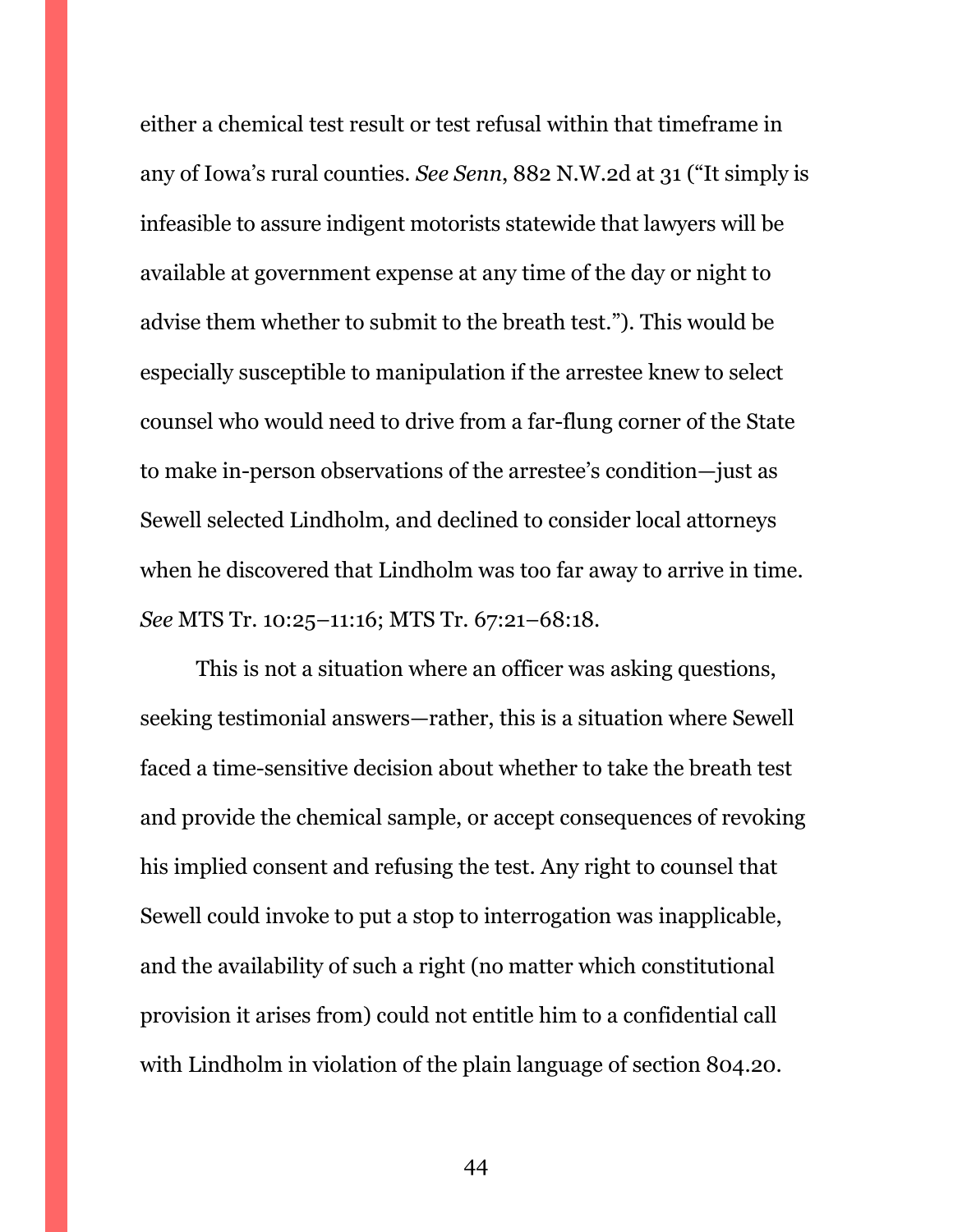# <span id="page-44-0"></span>**C. Iowa follows the approach of most other states, which have declined to recognize a constitutional right to counsel in factually similar contexts.**

Sewell discusses cases from other states, where courts have found a right to counsel in OWI investigations or in other contexts where a formal prosecution has not yet begun. *See* Def's Br. at 61–63. One of the states that he mentions is Pennsylvania. *See* Def's Br. at 63 (quoting *Commonwealth v. Richman*, 320 A.2d 351, 352 (Pa. 1976)). The Pennsylvania Supreme Court rejected an argument like Sewell's in *Commonwealth v. Arroyo*, 723 A.2d 162, 167 (Pa. 1999). It noted that an "overwhelming majority" of other states "have determined that their state constitutional right to counsel attaches at the same time the Sixth Amendment right to counsel attaches." *See id.* at 168–69 (collecting cases). Ultimately, *Arroyo* reached the same conclusion:

. . . The plain language of Article I, § 9 limits the right to those situations where an "accused" is the subject of a "criminal prosecution". The terms "accused" and "all criminal prosecutions" are not mere verbiage with which we may summarily dispense. Rather, they are necessary terms which define the scope of this right. Were we to hold the attachment of the right to counsel is independent of the creation of an "accused" and the initiation of a "criminal prosecution," and is instead triggered by some earlier interaction between the police and the defendant, we would divorce this right from its constitutional basis.

*See id.* at 169; *accord Senn*, 882 N.W.2d at 23–24 & n.10, n.11.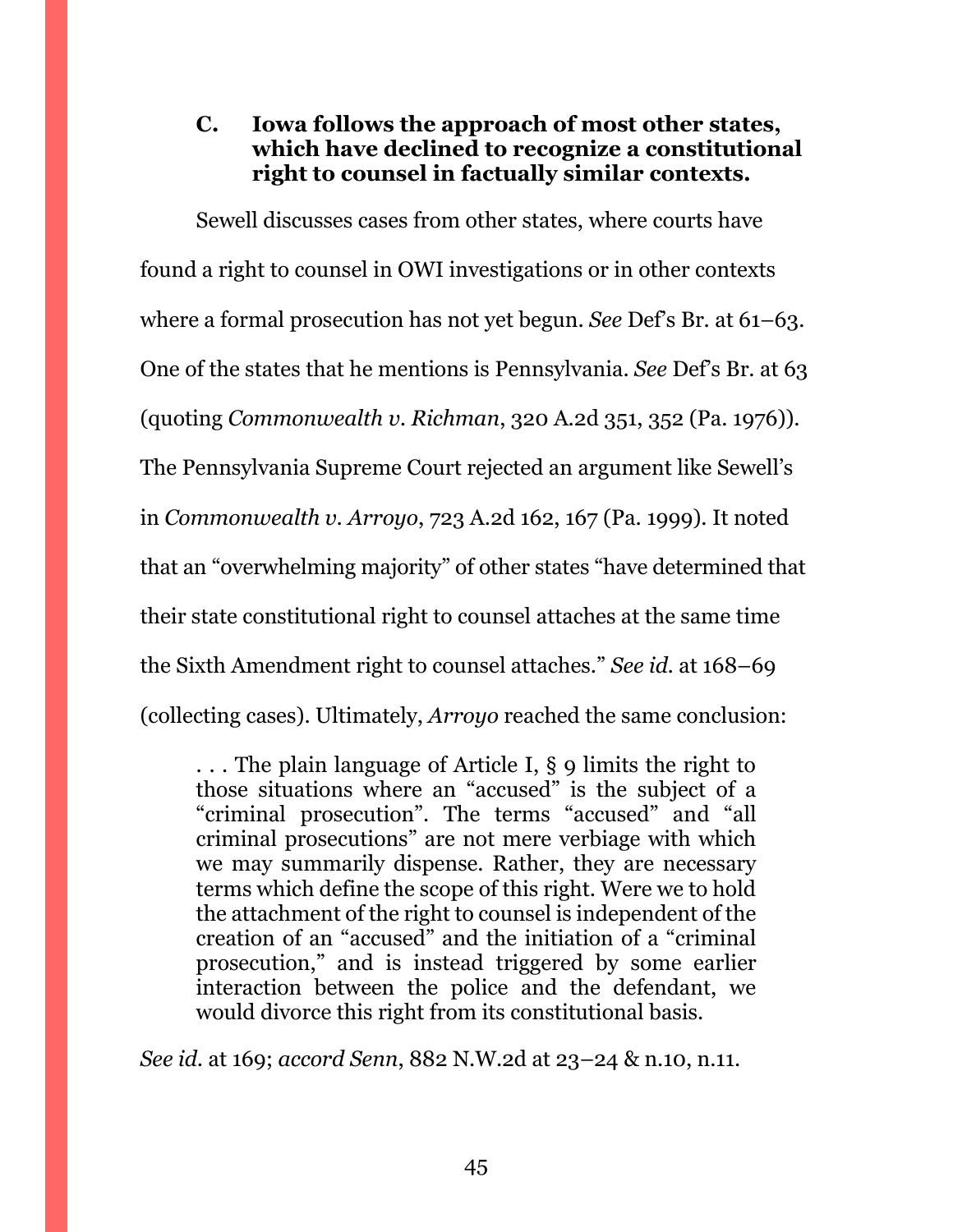The most favorable jurisdiction that Sewell can cite is Oregon.

*See* Def's Br. at 61–62 (discussing both *State v. Riddle*, 941 P.2d 1079, 1082 (Or. Ct. App. 1997) and *State v. Penrod*, 892 P.2d 729, 731 (Or. Ct. App. 1995)). But Oregon's approach is unworkable, which is what Texas discovered after adopting it. *See McCambridge v. State*, 778 S.W.2d 70, 75–76 (Tex. Ct. Crim. App. 1989) (citing *State v. Spencer*, 750 P.2d 147 (Or. 1988)). In 1988, in *Forte v. State*, the Texas Court of Criminal Appeals joined the Oregon Supreme Court in rejecting the federal bright-line standard for the attachment of the right to counsel:

[W]e agree with our brethren from Oregon that the right to counsel during the investigative stage of a criminal prosecution may at times be just as important as the right to counsel at trial or at a post-indictment lineup, and today join them in rejecting the fiction of *Kirby v. Illinois* . . . . Consequently, rather than state that under all circumstances the right to counsel vests at a certain point we will instead adopt a more flexible standard under Art. I, Sec. 10 of the Texas Constitution. Accordingly, each case must be judged on whether the pretrial confrontation presented necessitates counsel's presence so as to protect a known right or safeguard.

*See Forte v. State*, 759 S.W.2d 128, 137–38 (Tex. Ct. Crim. App. 1988), *overruled by McCambridge*, 778 S.W.2d 70. Following Oregon's lead, *Forte* adopted a case-by-case analysis, and it held the right to counsel under the Texas Constitution would attach at the first moment that qualified as a "critical stage" of the prosecution. *See id*.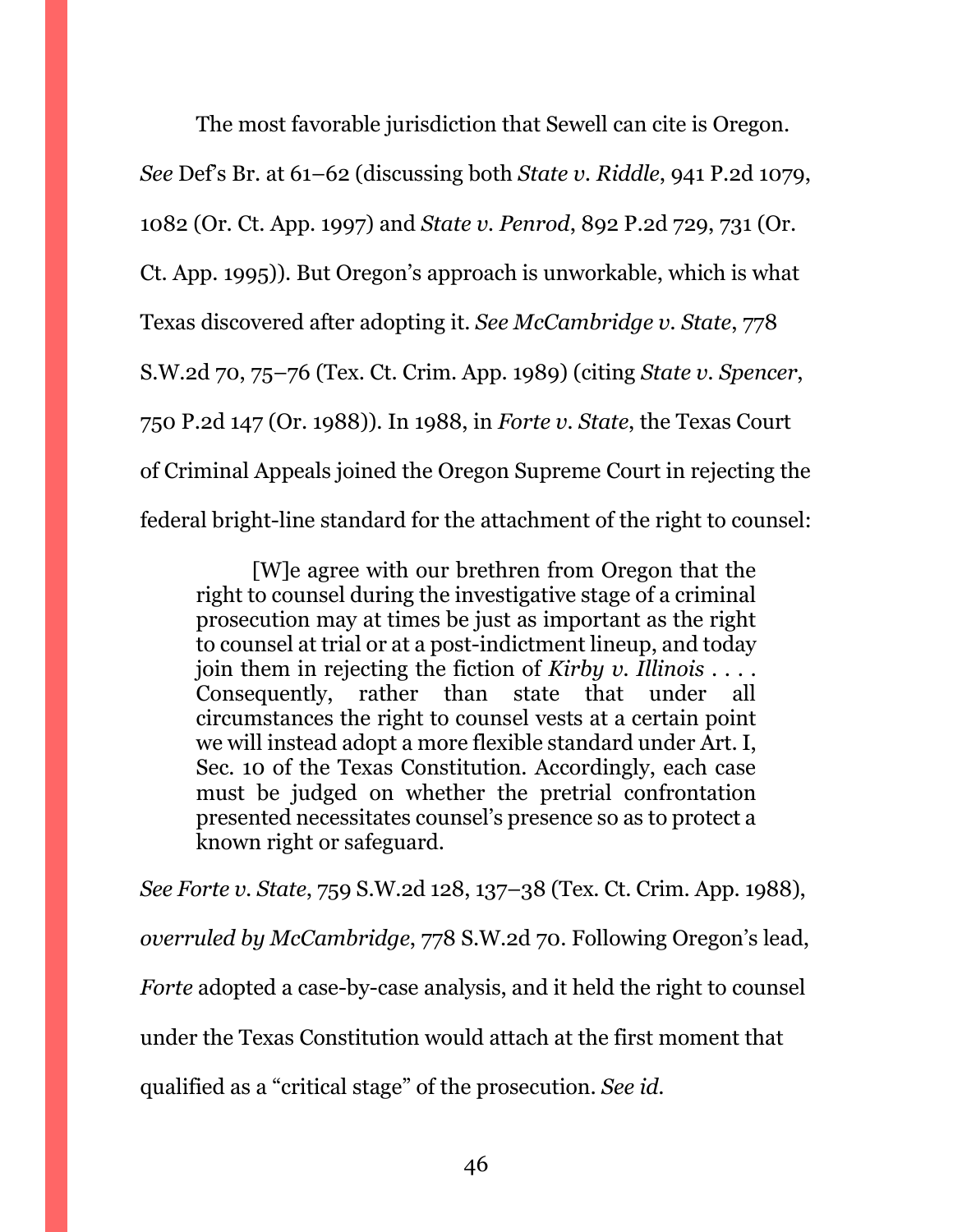But just a year later, *McCambridge* acknowledged that *Forte* 

had acted too hastily in adopting a case-by-case analysis that was

"ambiguous, vague, and thus unworkable." *See McCambridge*, 778

S.W.2d at 75. It noted that recent U.S. Supreme Court decisions had

clarified and applied bright-line standards for attachment, and it

chose to discard *Forte* and return to the bright-line approach:

[T]he creation of a bright line rule results in predictability. . . . [J]udicial review can be more precise, but, most important, it gives law enforcement authorities the parameters within which they can legally operate. At the present time law enforcement has to speculate whether a stage in the process is critical so as to compel the necessity of counsel. Speculation about one's legal right is a burden law enforcement should not have to carry.

Therefore, we now hold in the context of this case that under Art. I, § 10 of the Texas Constitution, a critical stage in the criminal process does not occur until formal charges are brought against a suspect. The language in *Forte v. State*, *supra*, to the contrary is overruled.

*See id.* at 76. Thus, after temporarily adopting Oregon's approach,

Texas retreated from its decision to abandon a bright-line standard

for attachment of the right to counsel under the Texas Constitution.

*See also Mogard v. City of Laramie*, 32 P.3d 313, 324–25 (Wyo. 2001)

(rejecting similar challenge under the Wyoming Constitution because

it "would destroy the 'bright line' rule" and leave police and courts

"wondering on a case-by-case basis whether counsel is required.").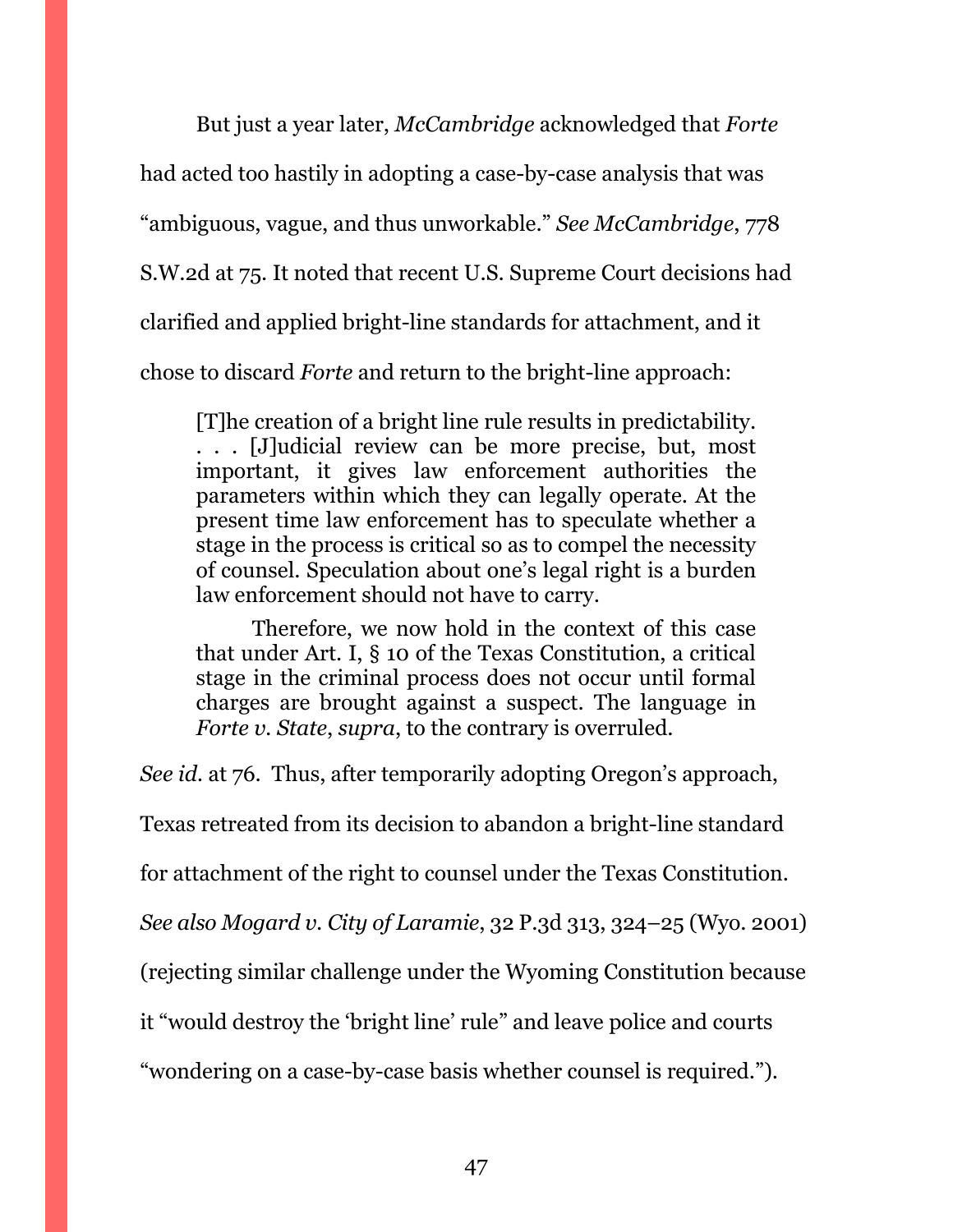The biggest "practical problem" identified in *Senn* was outlined in an earlier portion of the opinion, where it discussed the takeaways from its analysis of other state court decisions on similar challenges:

If we expand the right to counsel to include implied-consent chemical breath tests *before* any criminal case is filed, what is the limiting principle? Why stop there? Why not expand the right further to include noncustodial questioning by police or police requests for consent searches before any charges are filed? The text of our constitution provides a clear starting point for the attachment of the right to counsel—the court filing that commences the criminal proceeding or other case putting liberty at risk. We are unwilling to erase that bright line.

*Senn*, 882 N.W.2d at 26. Though *Senn* was a plurality opinion, this logic was adopted in *Green*, and it now applies with force. *See Green*, 896 N.W.2d at 776–79 (noting "the text of the constitution is at the core of our analysis and is our primary focus," and explaining that "[t]he text tells us that the right to counsel applies only to the accused and, for the purposes of this case, only to a criminal prosecution"); *accord Ruiz*, 912 N.W.2d at 440–41 (discussing and applying *Green*).

Sewell's brief fails to overcome the constitutional analysis in the *Senn* plurality opinion, which explains why the Iowa Supreme Court has adopted the familiar bright-line approach for attachment of the right to counsel under Article I, Section 10 of the Iowa Constitution. *See Senn*, 882 N.W.2d at 8–31. Therefore, Sewell's challenge fails.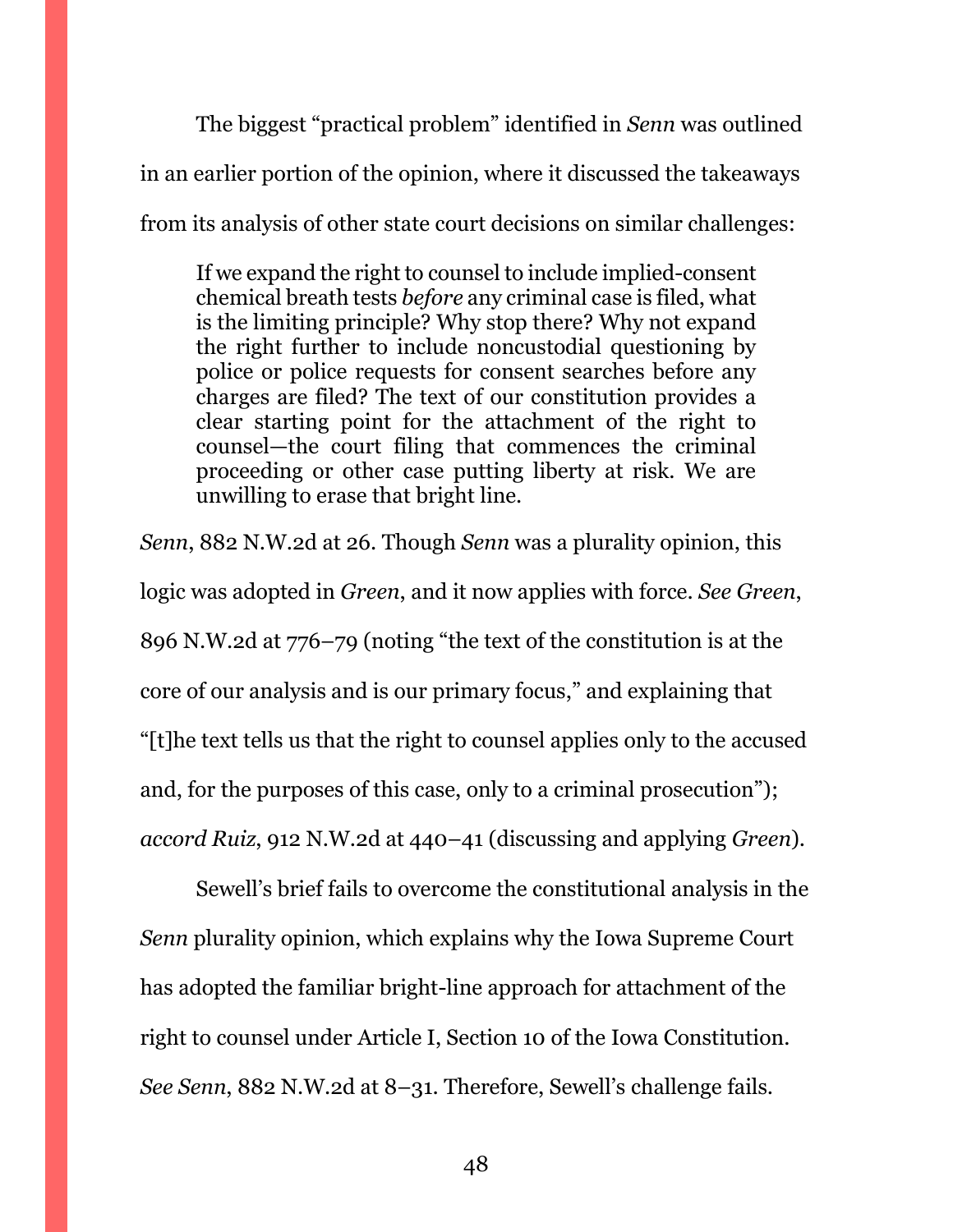# <span id="page-48-0"></span>**III. Monitoring and recording Sewell's phone calls to his attorney after his arrest for OWI and before he made his implied-consent testing decision did not violate his due process rights under Article I, Section 9.**

# **Preservation of Error**

Sewell raised this challenge in his amended motion to suppress, and the district court rejected it. *See* Amended MTS (8/14/19) at 1–2; App. 37–38; Ruling (11/15/19) at 11–13; App. 50–52. That ruling preserved error. *See Lamasters*, 821 N.W.2d at 864.

# **Standard of Review**

Again, review of rulings on constitutional issues is de novo. *See Coffman*, 914 N.W.2d at 254; *Young*, 863 N.W.2d at 252.

## **Merits**

Sewell argues that he was deprived of his right to a confidential consultation with his attorney, and that this right is fundamental. *See*  Def's Br. at 47–50. But as already established, Sewell did not have a constitutional right to counsel at that stage. Instead, he had a limited statutory right to access to counsel, with parameters that were drawn to exclude any right to a confidential or privileged phone call. *See*  Iowa Code § 804.20; *Craney*, 347 N.W.2d at 678–79. Because he did not have any right to a confidential or privileged phone call, it would not violate Sewell's rights to monitor or record audio from those calls.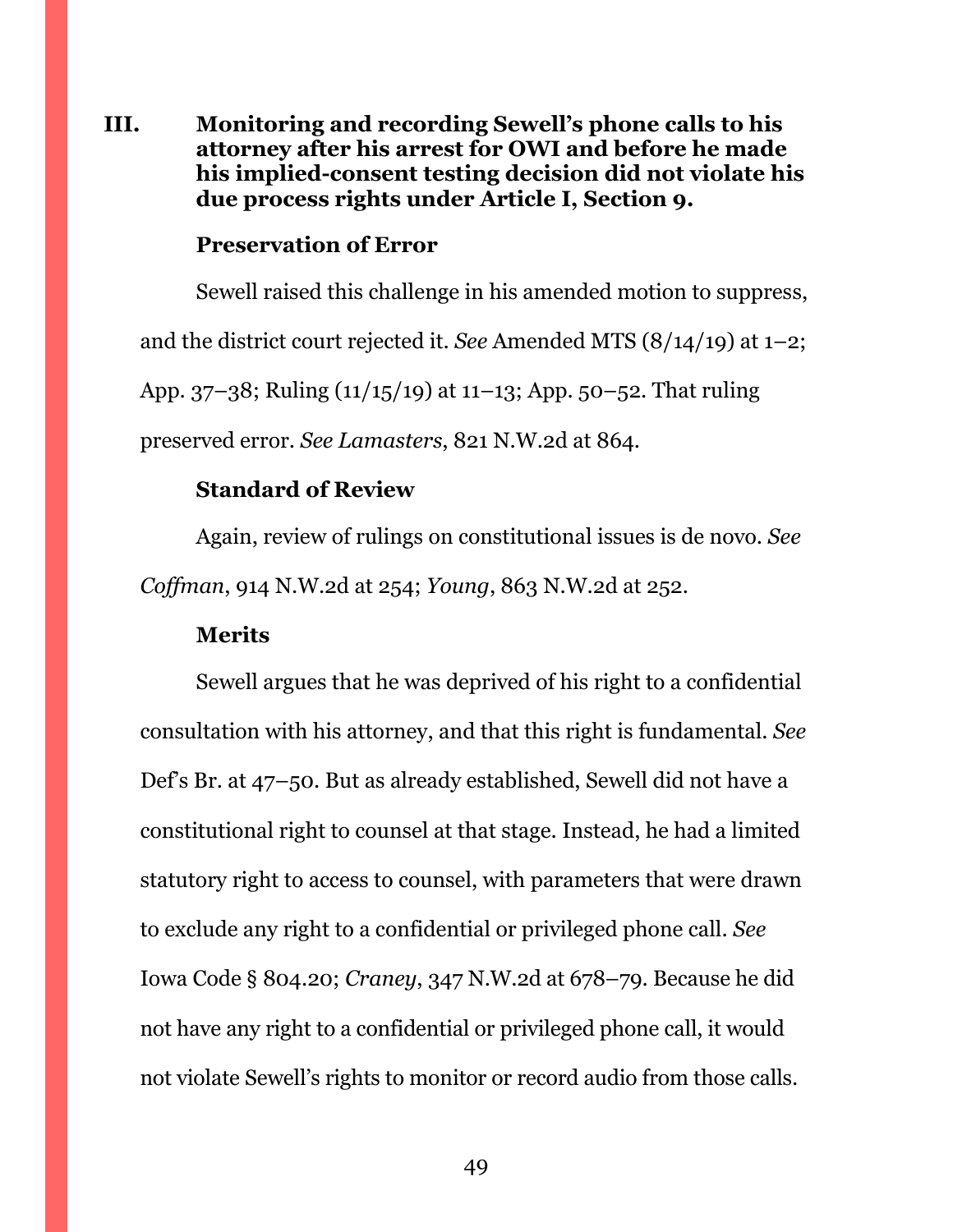In another part of Sewell's brief, he argues that recording his phone calls violated a privacy right under the Fourth Amendment or Article I, Section 8. *See* Def's Br. at 40–43. But there can never be an expectation of privacy in the contents of a phone call when an officer is standing nearby and able to hear what Sewell says. That also forecloses Sewell's claim that his rights were violated by monitoring or recording: Sewell never had any reasonable expectation that his conversations on the phone could have been private, with Deputy Grimmus in the room. *See, e.g.*, *State v. Flaucher*, 223 N.W.2d 239, 241 (Iowa 1974) ("It is generally held that information given in the presence of third parties who are not within the scope of the privilege destroys the confidential nature of the disclosures and renders them admissible."). There is no way for Sewell to establish any violation of an actual privacy interest.

Sewell also uses a separate, free-standing framework for "outrageousness" in government conduct, with three elements:

[I]n order to raise a colorable claim of outrageousness pertaining to alleged governmental intrusion into the attorney-client relationship, the defendant's submissions must demonstrate an issue of fact as to each of the following three elements: (1) the government's objective awareness of an ongoing, personal attorney-client relationship between its informant and the defendant; (2) deliberate intrusion into that relationship; and (3) actual and substantive prejudice.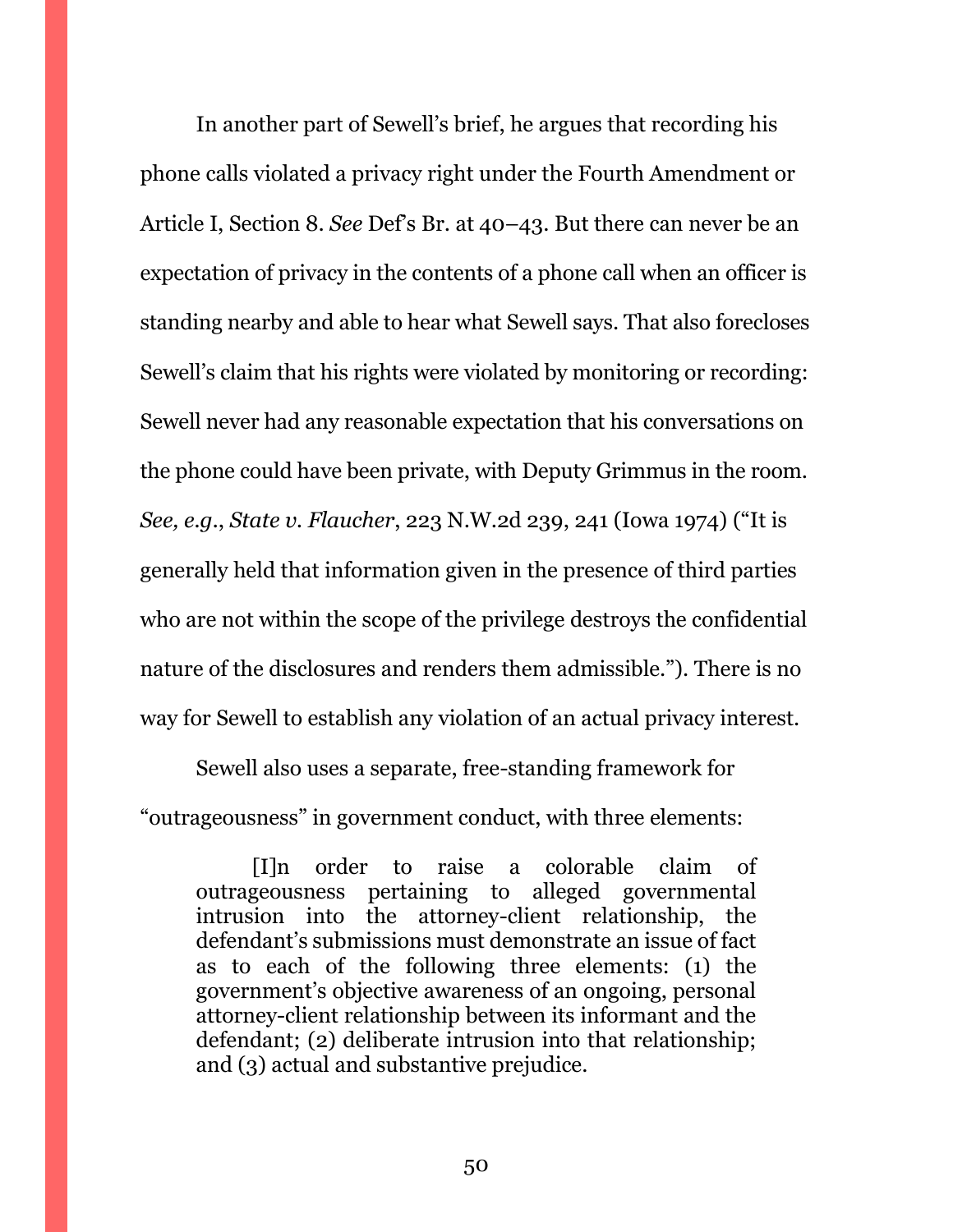*See Tyerman v. State*, No. 11–1694, 2012 WL 4900211, at \*3–4 (Iowa Ct. App. Oct. 17, 2012) (quoting *United States v. Voigt*, 89 F.3d 1050, 1067 (3d Cir. 1996)); *accord* Def's Br. at 50–52. There are no cases from the Iowa Supreme Court that apply this test. Sewell presents this as a test for an alleged violation of privilege—but, in fact, it is used for claims that the government violated a defendant's due process rights by "recruiting his attorney as a government informant," and creating a conflict of interest and depriving him of representation by counsel with undivided loyalty. *See Voigt*, 89 F.3d at 1061. And even in those cases, the defendant must point to government conduct "that shocks the conscience" to establish a free-standing due process violation. *See id.* at 1064–65 (quoting *Rochin v. California*, 342 U.S. 165, 172 (1952)). An officer's presence in the room while an arrestee makes phone calls does not "shock the conscience"—it is required by statute, and thus it represents the collective judgment of Iowans through their legislators. *Cf. State v. Oliver*, 812 N.W.2d 636, 650 (Iowa 2012) (quoting *State v. Bruegger*, 773 N.W.2d 862, 872–73 (Iowa 2009)) (observing that "[l]egislative judgments are generally regarded as the most reliable objective indicators of community standards"). And operation of this recording system does not "shock the conscience"—it helps prevent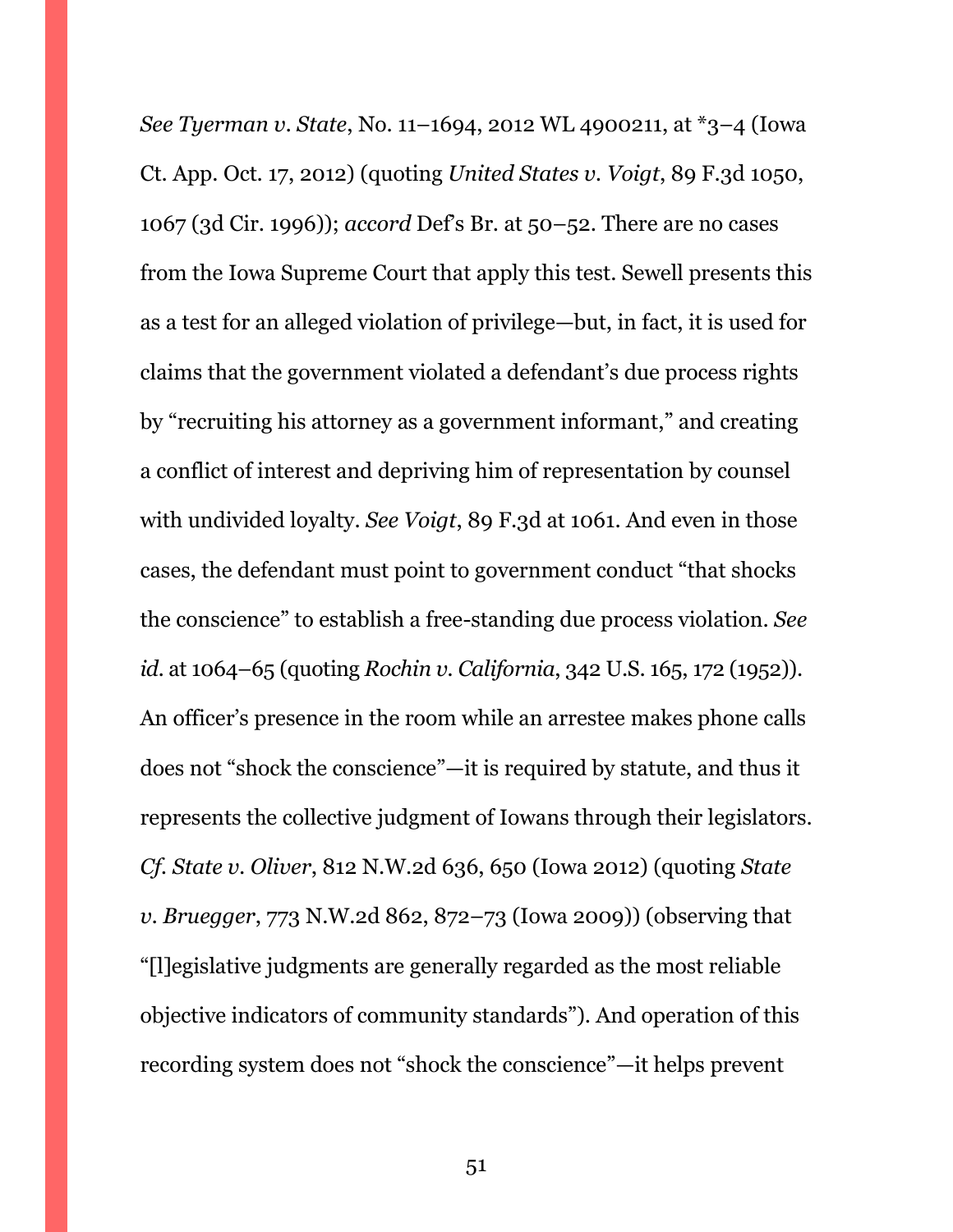mischief and destruction of evidence, and it cannot invade a private or confidential phone call because the officer's presence means that none of those calls are private to begin with (and the recording also helps to substantiate the officer's recollection with hard evidence, if the defendant's statements should become relevant to a prosecution). And if there were any valid fact-specific claim that the State should not be permitted to listen to the audio recording, the defendant would be able to move for a protective order to prevent that production. *See*  Iowa R. Crim. P. 2.14(6)(a). Sewell cannot show that the existence of this recording system "shocks the conscience" as this type of challenge would require, and there is no reason to apply his three-part test for inapposite claims about subverting the attorney-client relationship.

Even assuming that test was applicable, Sewell's claim would still fail, primarily on the second and third prongs. There was not a deliberate intrusion into an attorney-client relationship, because the State did not insert itself and attempt to subvert the duty of loyalty rather, Deputy Grimmus was simply present during the phone calls, and recording equipment was operating on that line (which did not necessarily mean that anyone would request or listen to that audio). Lindholm's loyalties were never divided, so there was no "intrusion."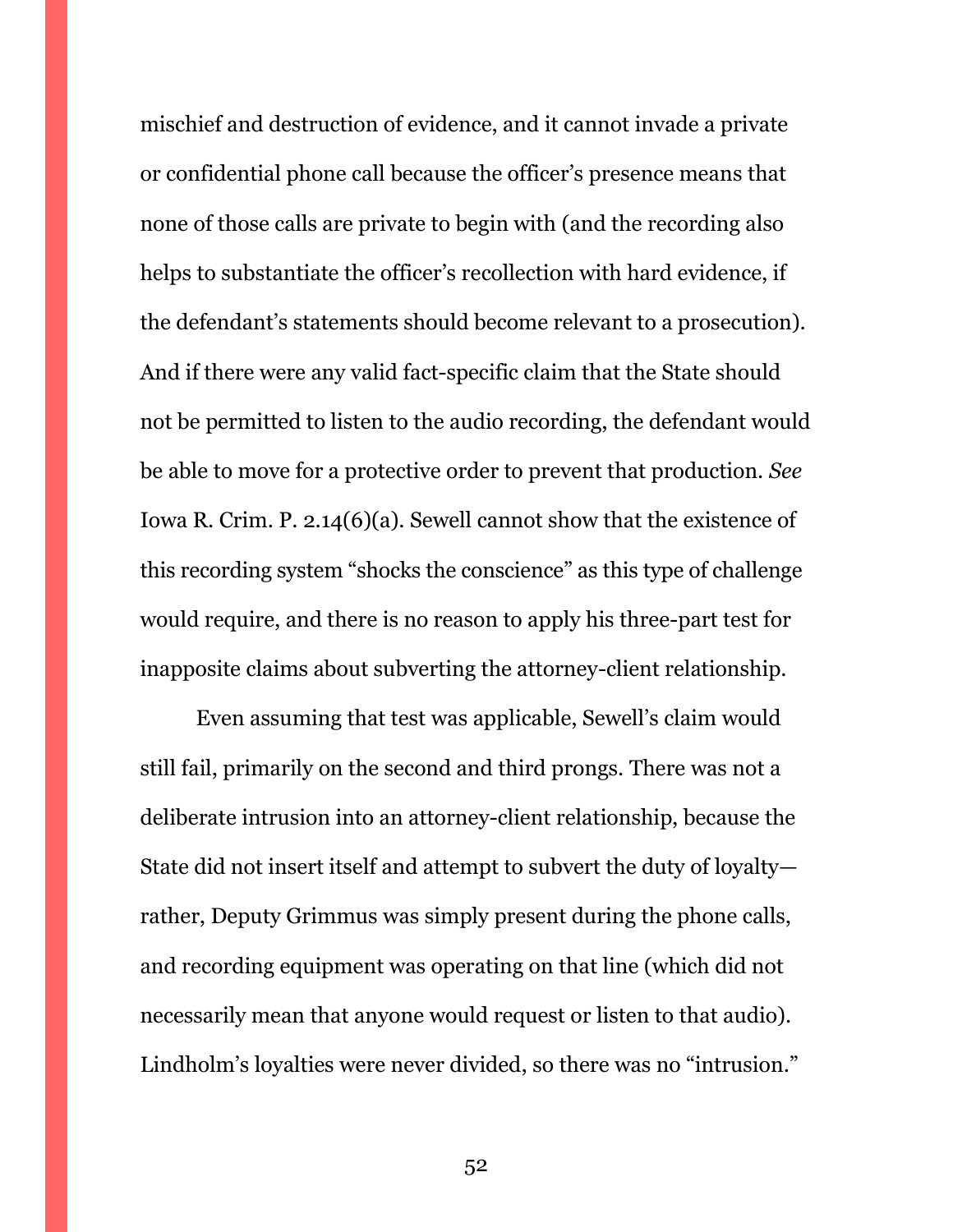And Sewell cannot show "actual and substantive prejudice" because the State never discovered or used any information that it would not have obtained, otherwise. *See Voigt*, 89 F.3d at 1070–71. Sewell is arguing that he was prejudiced because Lindholm declined to advise him in any meaningful way, after discovering that Deputy Grimmus was in the room and that the phone audio was being recorded. *See*  Def's Br. at 31–32. But Lindholm could have simply given Sewell a summary of relevant considerations that he should think about in making his testing decision—it was Lindholm's decision not to try to provide advice in a way that would not require Sewell to say things that would incriminate himself in Deputy Grimmus's presence. *See*  MTS Tr. 64:23–67:9. It was also Lindholm's decision not to advise Sewell to seek a confidential in-person consultation with an attorney who was closer to the Dickinson County Sheriff's Office—and it was Sewell's decision not to call another attorney, after Lindholm refused to provide any advice. *See* MTS Tr. 10:25–12:9; MTS Tr. 67:21–68:18. The State's actions did not preclude Sewell from taking advantage of his statutory right to have a confidential in-person consultation, which Deputy Grimmus specifically told him about. *See* MTS Tr. 11:7–16. There is no way for Sewell to show actual and substantive prejudice.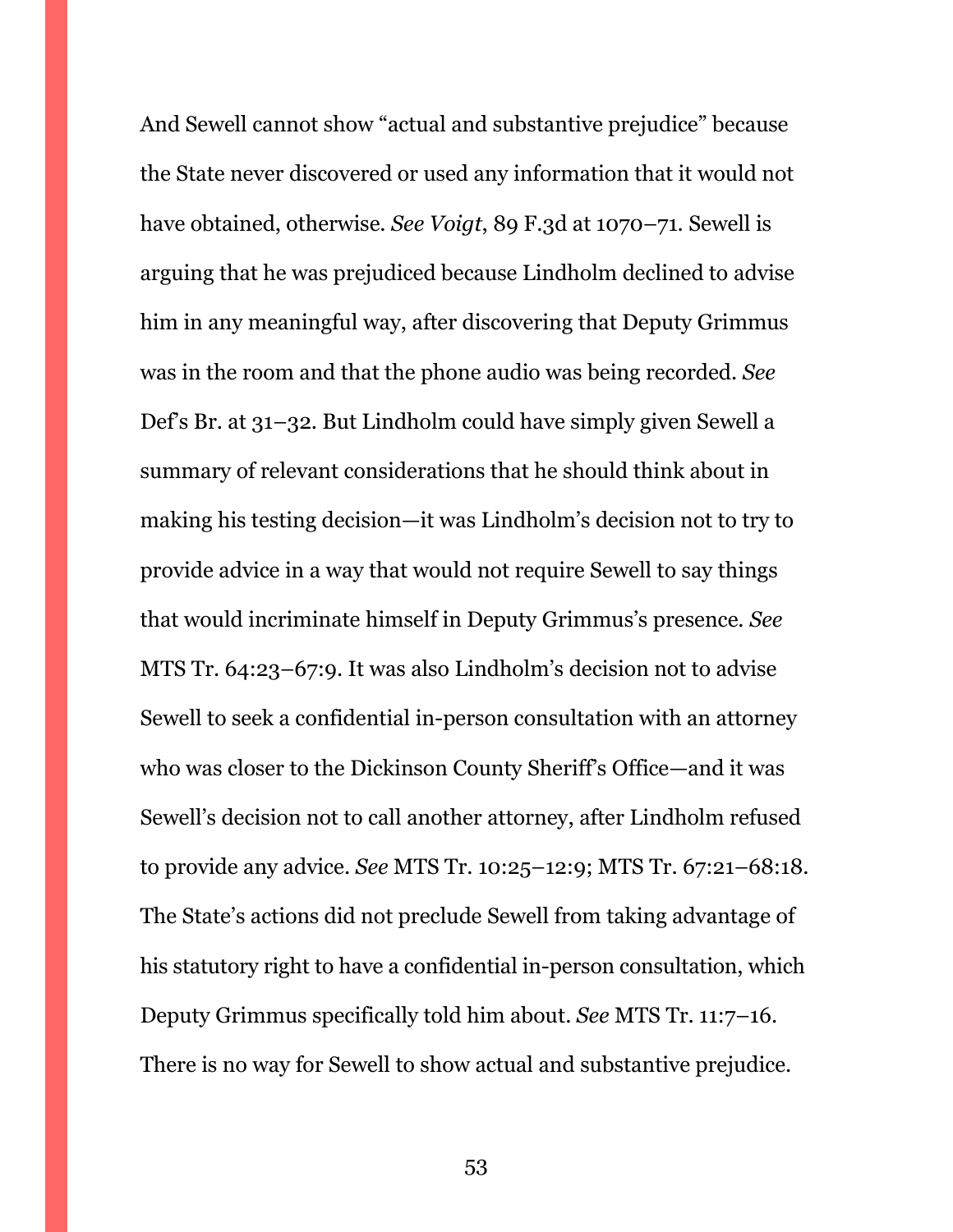Sewell cannot establish a due process violation. *See Behm v.* 

*City of Cedar Rapids*, 922 N.W.2d 524, 552–54 (Iowa 2019) (noting "the shocks-the-conscience test has become extremely difficult to meet" and explaining that "under substantive due process analysis, the state is given great leeway in achieving its legitimate goals, particularly those related to public safety"). All of these challenges must fail.

# <span id="page-53-0"></span>**IV. Dismissal would not be required for a violation of any constitutional right in this situation. Indeed, any error would be harmless.**

# **Preservation of Error**

Sewell filed a motion to dismiss, and the district court ruled on those claims and denied his motion. *See* MTD (4/10/19); App. 29; Ruling  $(11/15/19)$  at  $11-13$ ; App. 50–52. That ruling preserved error. *See Lamasters*, 821 N.W.2d at 864. There is no error preservation requirement for arguments about harmless error.

# **Standard of Review**

Again, review of rulings on constitutional issues is de novo. *See Coffman*, 914 N.W.2d at 254; *Young*, 863 N.W.2d at 252.

# **Merits**

Sewell argues the remedy for a violation of his right to counsel or his attorney-client privilege is dismissal. *See* Def's Br. at 69–72. But the typical remedy would be suppression of the breath test result.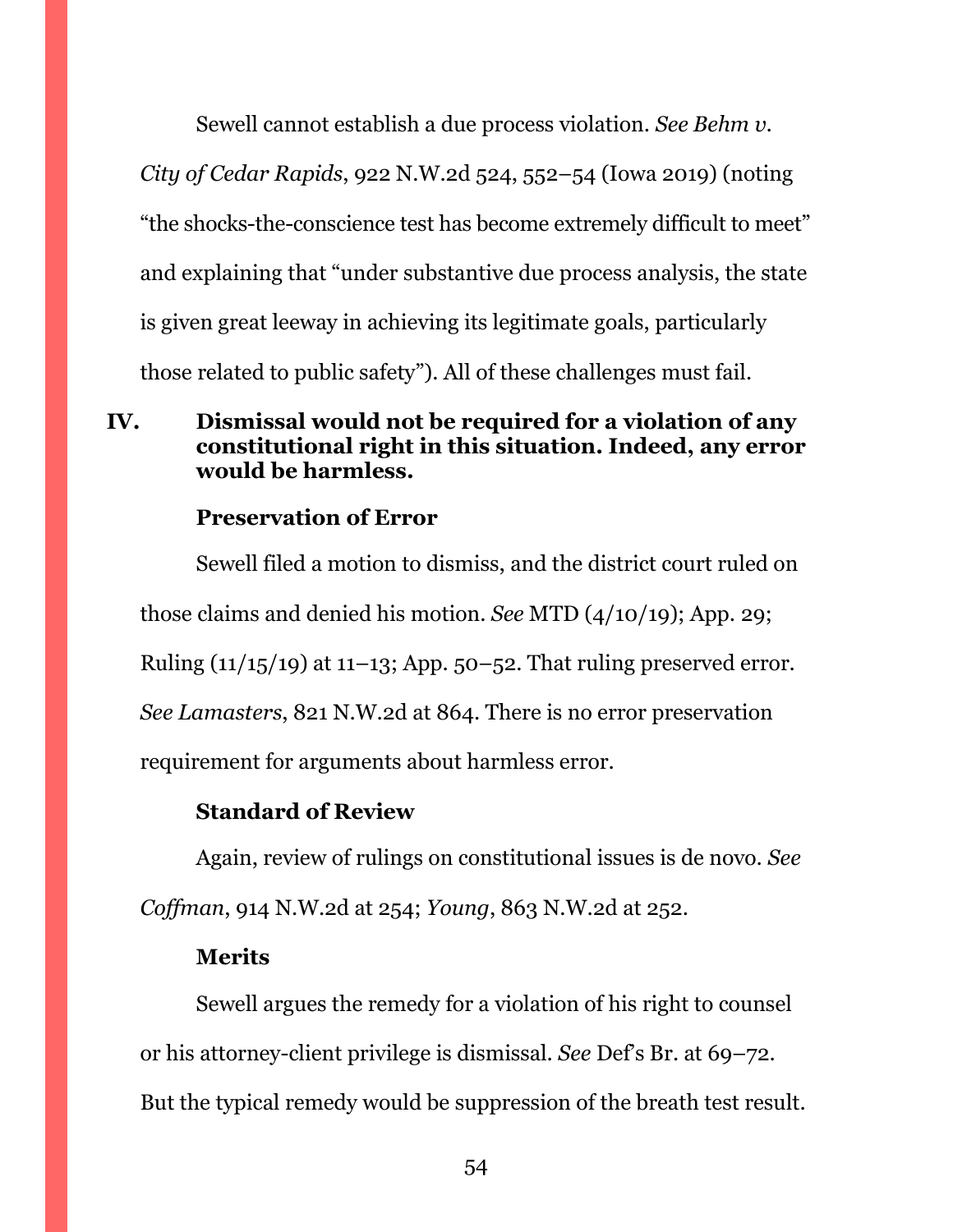*See, e.g.*, *Hellstern*, 856 N.W.2d at 365. Especially here, where the government did not learn any new facts from whatever violation or intrusion allegedly occurred, there is no reasonable argument for a stronger remedy than suppression of the breath test result. That key difference makes most of the cases that Sewell cites distinguishable. *See* Def's Br. at 70–72 (citing *Barber v. Municipal Court*, 598 P.2d 818 (Cal. 1979); *State v. Cory*, 382 P.2d 1019, 1022 (Wash. 1963)). The exception is *State v. Holland*, 711 P.2d 592, 595 (Ariz. 1985), which was wrongly decided on multiple levels. *See, e.g.*, *Litteral v. Commonwealth*, 282 S.W.3d 331, 336 (Ky. Ct. App. 2008) (noting *Holland* held that "there was no justifiable reason for the officer to be present while the subject consulted his counsel," and distinguishing it because a statute in Kentucky required the officer to remain present). Iowa has never adopted an automatic dismissal rule for violations of constitutional or statutory rights that impact testing decisions. *See, e.g.*, *State v. Pettijohn*, 899 N.W.2d 1, 38–39 (Iowa 2017) (finding a violation of article I, section 8 of the Iowa Constitution and remanding for new trial); *accord Walker*, 804 N.W.2d at 296 (Iowa 2011); *State v. Garrity*, 765 N.W.2d 592, 597–98 (Iowa 2009). Even if Sewell had established a violation of his rights, dismissal would not be required.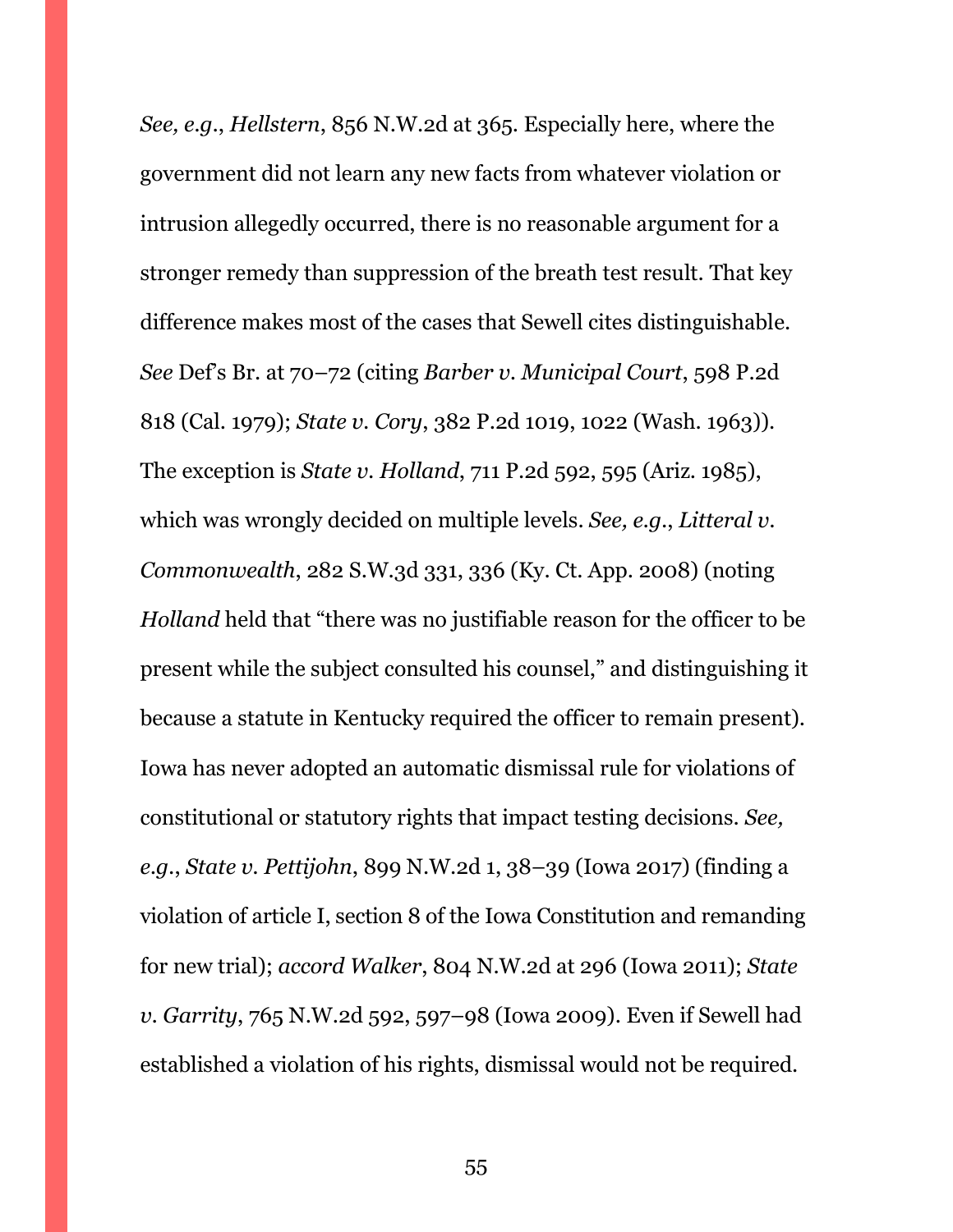Sewell needs dismissal to be the remedy because the record establishes that any error was harmless: even if a confidential or privileged phone call with Lindholm would have changed his decision from a consent into a refusal, the record already established his guilt on a separate alternative theory of intoxication, *without* a test result. Sewell stipulated to a bench trial on the minutes of testimony, and the trial court issued these findings:

Based upon the Minutes of Testimony, the court makes the following findings: That on January 15, 2019, the Defendant, Matthew Robert Sewell, was in the driver's seat of a Ford F-150 parked in a driveway at 2479 190th Avenue in Dickinson County, Iowa; that the lights on the Ford F-150 were on and the engine was running; that Matthew Robert Sewell was operating the Ford F-150 within the meaning of section 321J.2(1), Code of Iowa; that Matthew Robert Sewell submitted to and failed field sobriety testing; *that Mr. Sewell's reason or mental ability was affected, his judgment was impaired and to some extent, he had lost control of bodily actions or motions*; that at the time Matthew Robert Sewell was under the influence, within the meaning of Iowa Criminal Jury Instruction 2500.5; that Matthew Robert Sewell consented to a breath test; and that within two hours of operating the motor vehicle, the test result on Mr. Sewell's breath was .206. Based upon the foregoing, the court finds that the State has proven beyond a reasonable doubt that on January 15, 2019, Matthew Robert Sewell operated a motor vehicle while intoxicated, in violation of section 321J.2, Code of Iowa, as charged in the Trial Information filed in this matter on February 4, 2019.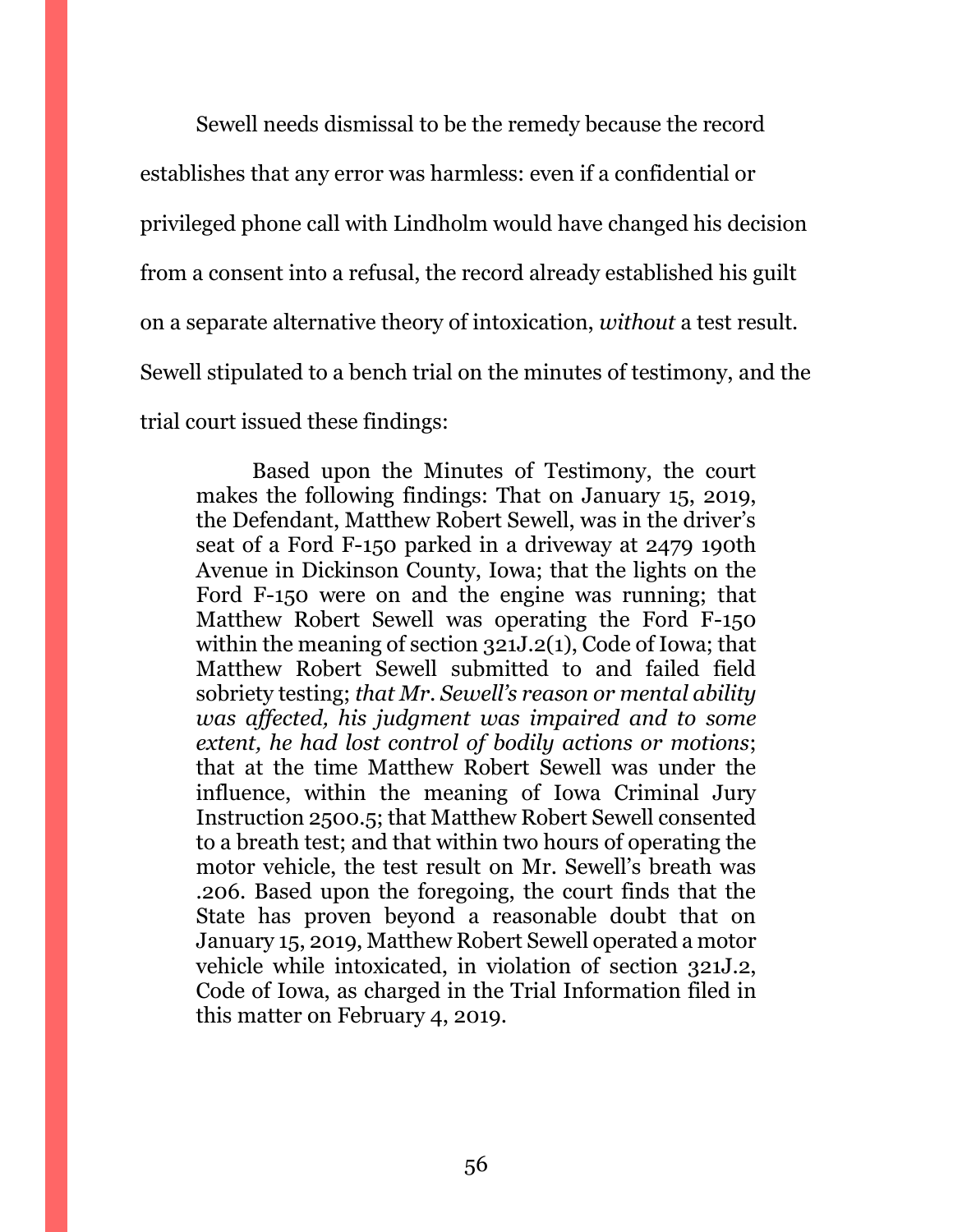Verdict  $\left(\frac{2}{11/20}\right)$  at 1–2; App. 61–62 (emphasis added). Note that the finding that Sewell was "under the influence" came *before* discussion of the breath test result—it only depended on facts preceding the test. This means that suppressing evidence of the breath test would make no difference—the trial court still would have found Sewell guilty by an independently sufficient alternative theory for that second element of OWI, which means that any error would be harmless (even under a constitutional harmless error standard). *See* Verdict (2/11/20) at 3; App. 63 ("[T]he State has proven by proof beyond a reasonable doubt both elements of the offense of Operating While Intoxicated, with the second element based upon both being under the influence of alcohol and having an alcohol concentration of .08 or more.").

Iowa appellate courts have not hesitated to affirm convictions on similar facts, where reversing a suppression ruling would not have any effect on the ultimate outcome. *See, e.g.*, *Garrity*, 765 N.W.2d at 597–98 ("The judge who entered the verdict in this case specifically stated that she observed the recording taken at the police station and determined that Garrity was intoxicated based upon his body motions, judgment, slurred speech, and inability to communicate."); *State v. Poster*, No. 18–0217, 2019 WL 319846, at \*3–4 (Iowa Ct. App. Jan.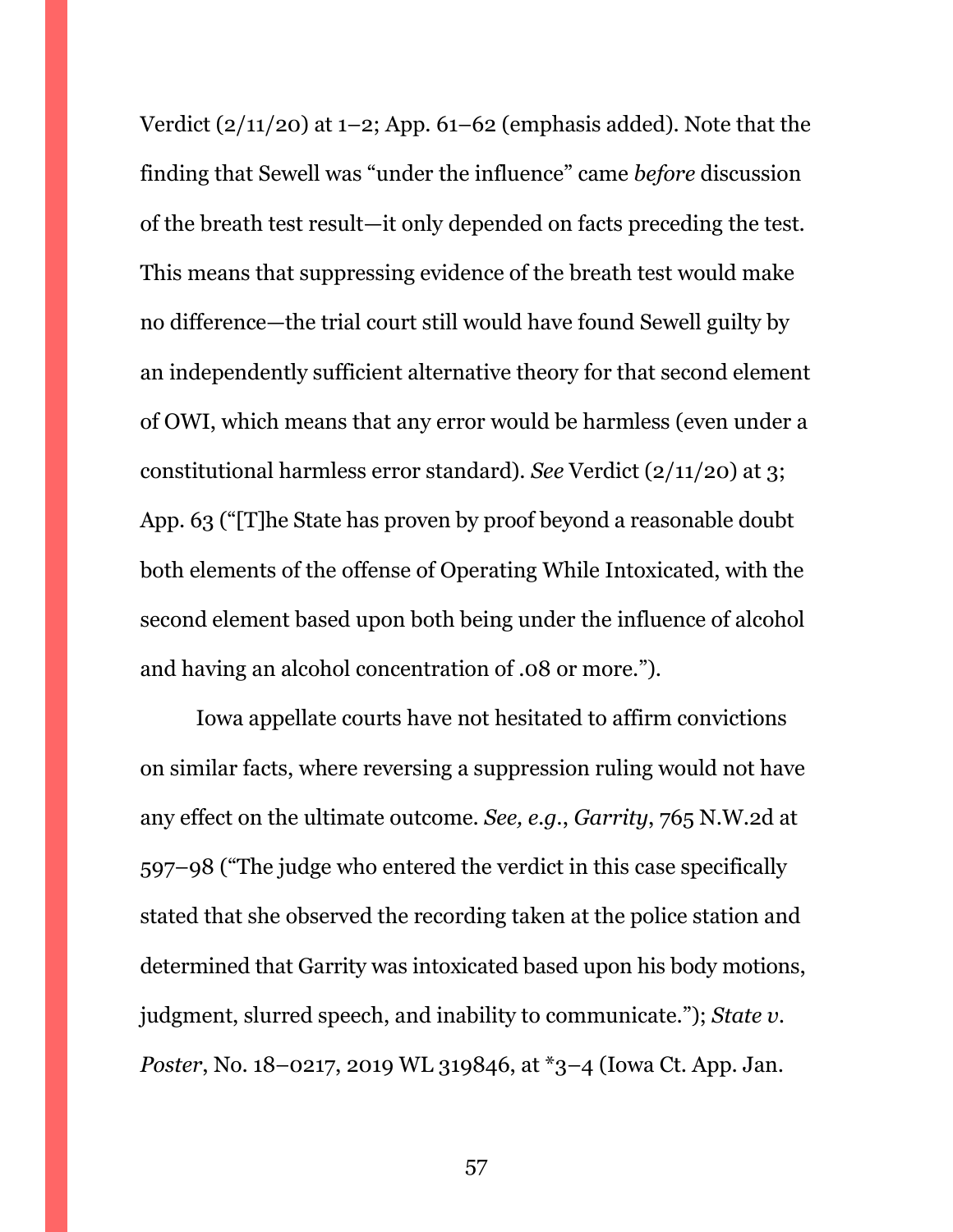23, 2019) ("Regardless of whether the district court should have suppressed the DataMaster result, we accept the State's argument that reversal is unwarranted. The district court specifically found the minutes contained proof beyond a reasonable doubt under two independent theories for OWI. . . . Any violation of Poster's rights under section 321J.11 was harmless error."); *State v. Deimerly*, No. 15–1304, 2016 WL 3275828, at \*4 n.3 (Iowa Ct. App. June 15, 2016) (remarking that erroneous admission of breath test result would have likely been harmless because the court specifically found him guilty on the "under the influence" alternative, and "[w]hile the court also noted Deimerly's BAC level, it is clear here the evidence establishes the 'under the influence' alternative to operating while intoxicated even without breath test evidence"); *State v. Gobush*, No. 10–0321, 2011 WL 1136441, at \*1 (Iowa Ct. App. Mar. 30, 2011) ("On appeal, Gobush challenges only the test failure basis for conviction. We need not address those issues because we affirm his conviction under the unchallenged 'under the influence' alternative."); *State v. Breuer*, No. 03–0422, 2004 WL 2386824, at \*3–4 (Iowa Ct. App. Oct. 27, 2004) ("Other than the Intoxilyzer test result, Breuer does not dispute the evidentiary support for the trial court's findings of fact. Under these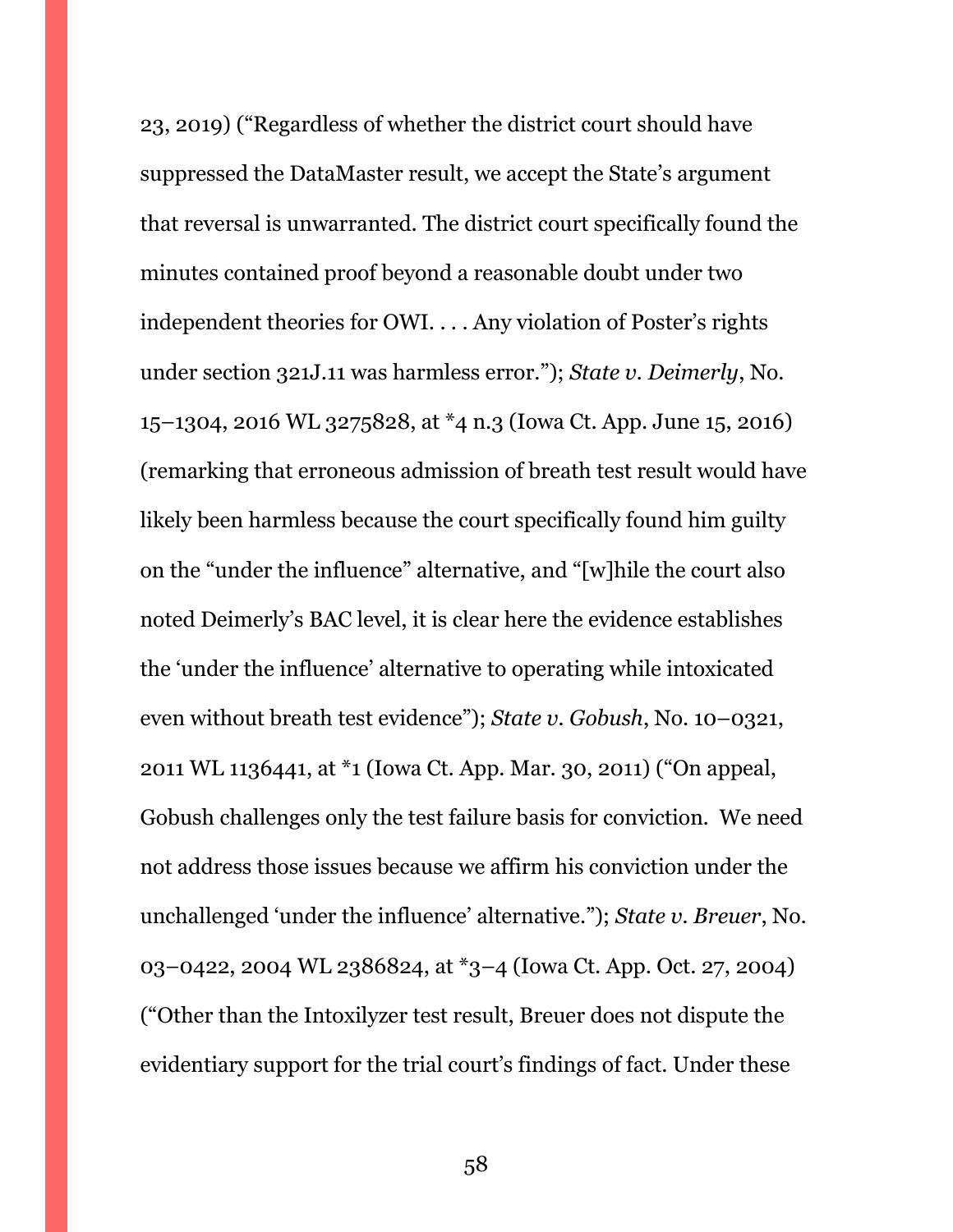circumstances, the trial court's ruling admitting the Intoxilyzer test result did not affect Breuer's substantial rights."). In this situation, any error in ruling on this motion to suppress would be harmless.

This is not a conditional guilty plea—Iowa does not have those. This was a stipulated bench trial, and the written verdict makes the same kind of factual findings that a court would make after a trial. *See State v. Sayre*, 566 N.W.2d 193, 196 (Iowa 1997) (explaining that a stipulated trial on the minutes still requires the court to "find the facts specially and on the record" under the rules of criminal procedure). One consequence of that difference between a stipulated bench trial and a guilty plea is that Sewell can still appeal. *See State v. Everett*, 372 N.W.2d 235, 237 (Iowa 1985) ("[T]he appellate consequences after a conviction based on a stipulation differ from what they would have been following a guilty plea."). But Iowa courts will not vacate a conviction based on an error in a ruling on a motion to suppress that is shown to be harmless, based on the trial court's written verdict. *See Garrity*, 765 N.W.2d at 597–98; *accord State v. Ubben*, No. 18–0915, 2019 WL 3317866, at \*5 & n.10 (Iowa Ct. App. July 24, 2019). Sewell stipulated to a record that shows that excluding his breath test result could not have changed the outcome, and that is fatal to his challenge.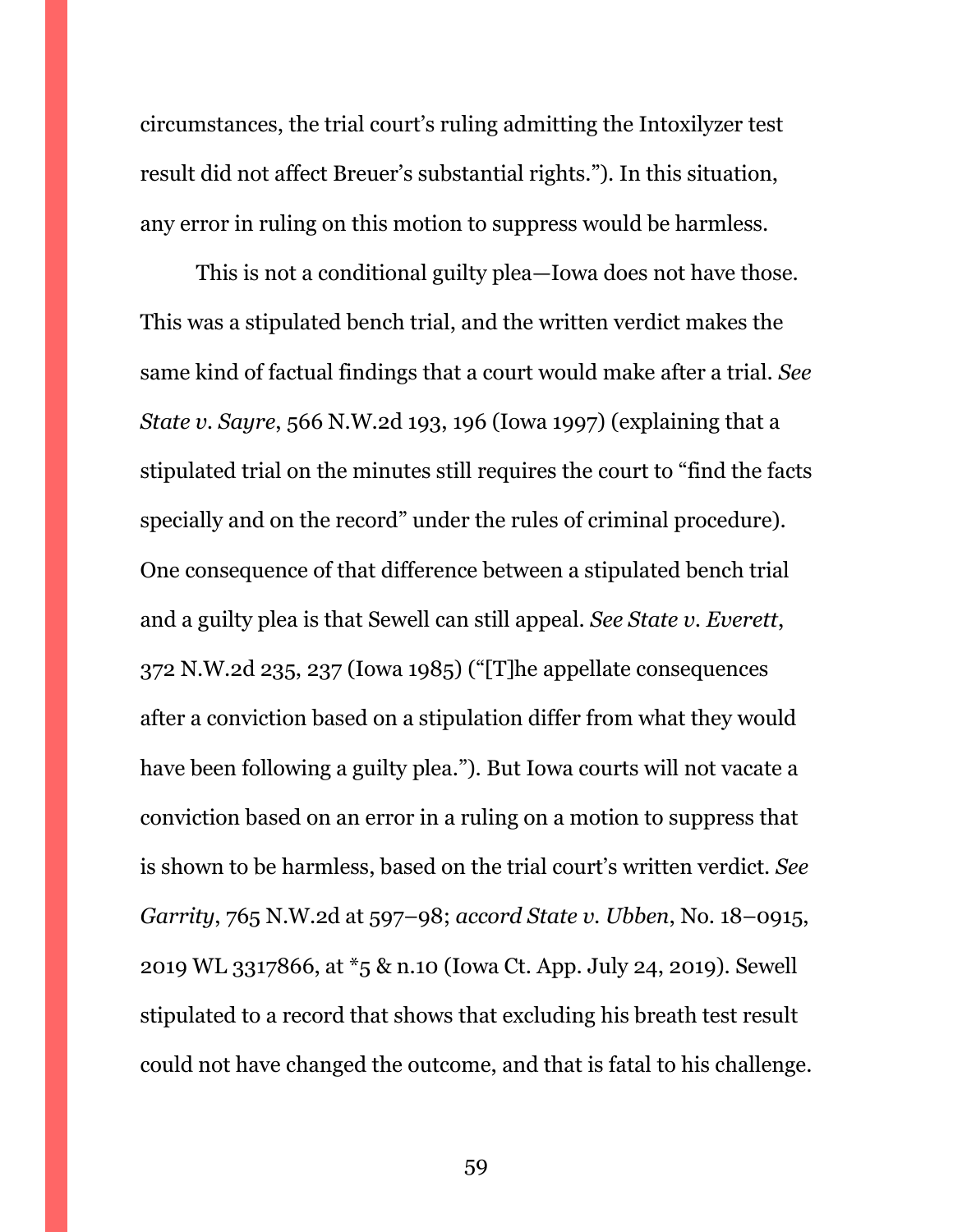# **CONCLUSION**

<span id="page-59-0"></span>The State respectfully requests that this Court reject Sewell's challenges and affirm his conviction.

# **REQUEST FOR NONORAL SUBMISSION**

<span id="page-59-1"></span>This case should be set for nonoral submission. In the event argument is scheduled, the State asks to be heard.

Respectfully submitted,

THOMAS J. MILLER Attorney General of Iowa

 $\angle$  deceded

**LOUIS S. SLOVEN** Assistant Attorney General Hoover State Office Bldg., 2nd Fl. Des Moines, Iowa 50319 (515) 281-5976 [louie.sloven@ag.iowa.gov](mailto:louie.sloven@ag.iowa.gov)